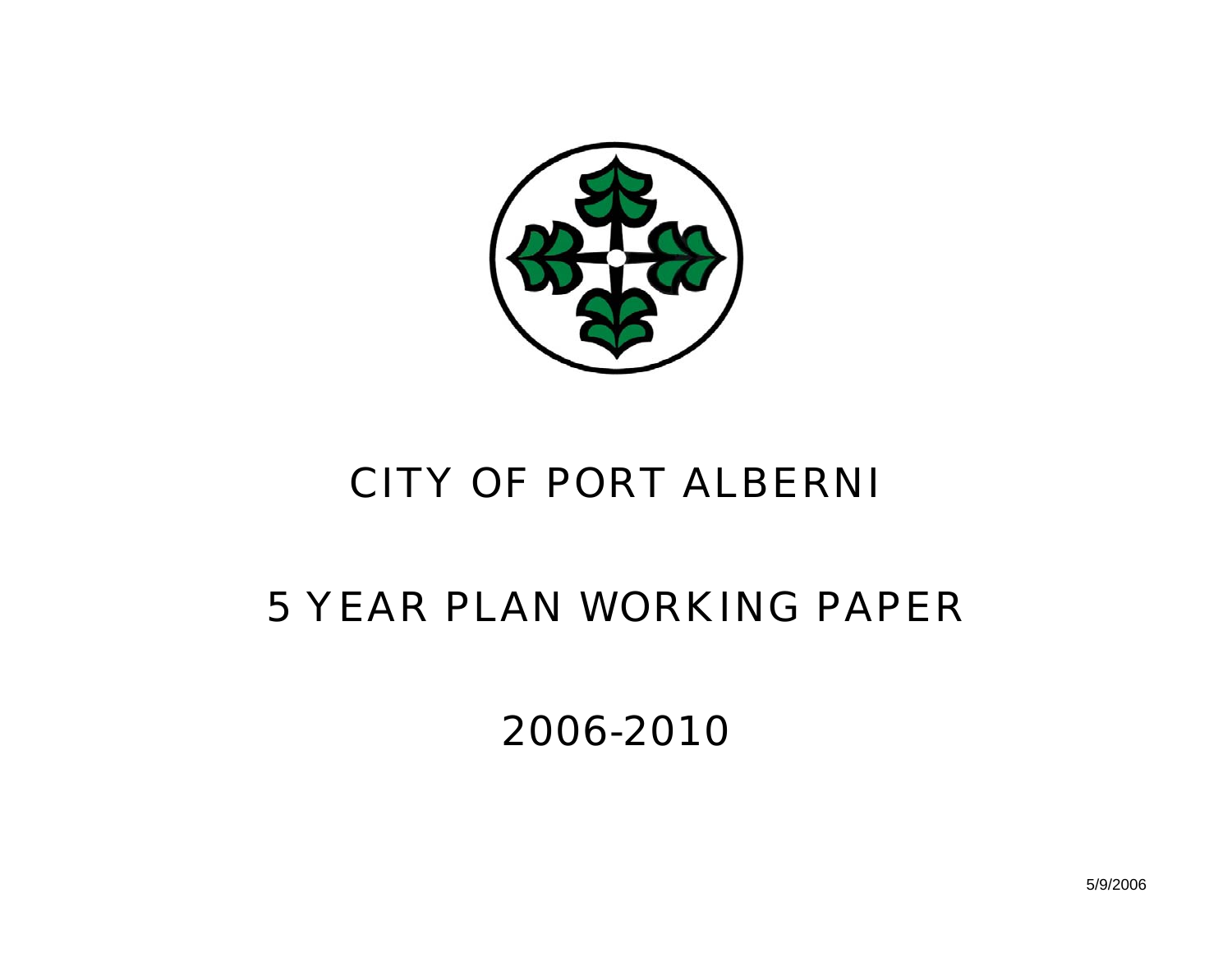### **CITY OF PORT ALBERNI**



### **5 YEAR PLAN 2006-2010**

#### **Contents**

| Page |
|------|
|      |
|      |
| 2    |
| 7    |
| 17   |
| 18   |
| 20   |
| 21   |
| 23   |
| 24   |
| 25   |
| 26   |
| 27   |
| 29   |
| 31   |
| 33   |
| 35   |
|      |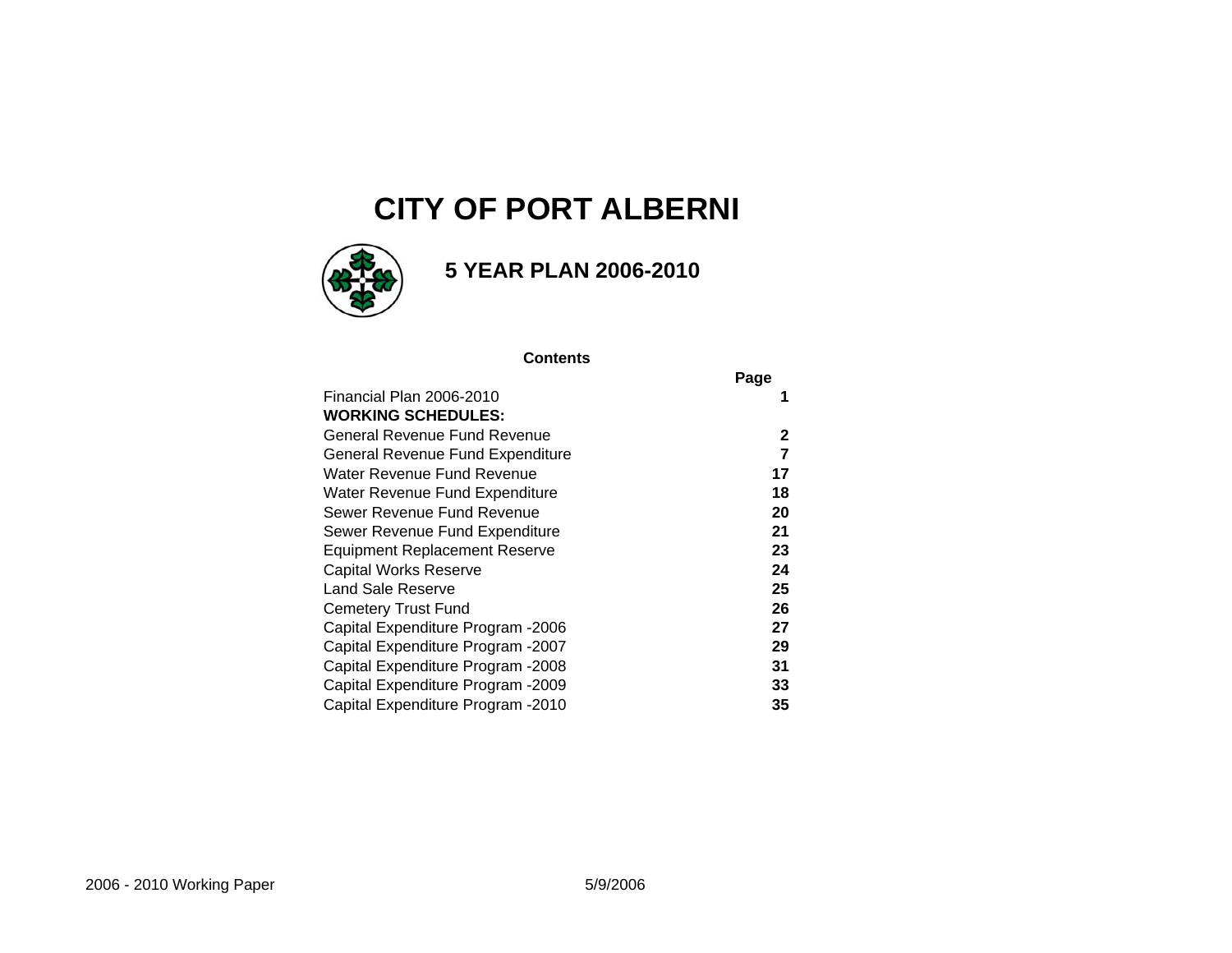

#### **CITY OF PORT ALBERNI FINANCIAL PLAN 2006-2010**

|                                              | Page                   | 2006                  | 2007                             |      | 2008            |               | 2009            |      | 2010          |
|----------------------------------------------|------------------------|-----------------------|----------------------------------|------|-----------------|---------------|-----------------|------|---------------|
| <b>Revenues</b>                              |                        |                       |                                  |      |                 |               |                 |      |               |
| Taxes                                        |                        |                       |                                  |      |                 |               |                 |      |               |
| <b>Property Taxes</b>                        | $\overline{2}$         | \$<br>17,972,594      | \$18,458,335                     |      | \$18,829,504    |               | \$19,088,296    | \$   | 19,889,722    |
| <b>Parcel Taxes</b>                          | $\overline{2}$         | \$<br>230,985         | \$<br>230,985                    | \$   | 230,985         | \$            | 230,985         | \$   | 230,985       |
| <b>Other Taxes</b>                           | $\sqrt{2}$             | \$<br>161,799         | \$<br>149,077                    | \$   | 151,401         | \$            | 153,771         | \$   | 156,188       |
|                                              |                        | \$                    |                                  |      |                 |               |                 |      |               |
| Grants in Lieu of Taxes                      | $\overline{2}$         | 634,630               | \$<br>634,630                    | \$   | 634,630         | \$            | 634,630         | \$   | 634,630       |
| Fees and Charges                             |                        |                       |                                  |      |                 |               |                 |      |               |
| Sales of Service                             | $2 - 4$                | \$<br>3,282,999       | \$<br>3,508,292                  | \$   | 3,553,883       | \$            | 3,600,672       | \$   | 3,648,464     |
| Sales of Service/Utilities                   | 17,20                  | \$<br>2,105,060       | \$<br>2,147,161                  | \$   | 2,190,105       | \$            | 2,233,906       | \$   | 2,278,584     |
| Service to other Government                  | $\overline{2}$         | \$<br>100,000         | \$<br>100,000                    | \$   | 100,000         | $\sqrt[6]{3}$ | 100,000         | \$   | 100,000       |
| <b>User Fees/Fines</b>                       | 5                      | \$<br>190,675         | \$<br>188,387                    | \$   | 191,149         | \$            | 193,964         | \$   | 196,833       |
| Other Revenue                                |                        |                       |                                  |      |                 |               |                 |      |               |
| Rentals                                      | $\,$ 5 $\,$            | \$<br>32,292          | \$<br>32,292                     | \$   | 32,292 \$       |               | 32,292          | - \$ | 32,292        |
| Interest/Penalties                           | 5,17                   | \$<br>351,427         | \$<br>352,781                    | \$   | 353,657         | \$            | 354,542         | \$   | 360,913       |
| <b>Grants/Other Governments</b>              | 5,17,20,28,30,32,34,36 | \$<br>6,020,798       | \$<br>679,649                    | \$   | 471,178         | \$            | 496,487         | \$   | 496,487       |
| Other                                        | 28,30,32,34,36         | \$<br>58,400          | \$<br>29,900                     | \$   | 29,900          | \$            | 29,900          | \$   | 29,900        |
|                                              |                        |                       |                                  |      |                 |               |                 |      |               |
|                                              |                        | \$31,141,659          | \$ 26,511,489                    |      | \$26,768,684    |               | \$27,149,445    |      | \$ 28,054,998 |
|                                              |                        |                       |                                  |      |                 |               |                 |      |               |
| <b>Expenditures</b>                          |                        |                       |                                  |      |                 |               |                 |      |               |
| Debt Interest                                | 15, 19, 22             | \$<br>295.080         | \$<br>325,360                    | \$   | 323.670         | \$            | 321,917         | \$   | 320,100       |
| Capital Expenditure                          | 28,30,32,34,36         | \$18,664,612          | \$<br>3,973,456                  | \$   | 2,052,588       | \$            | 1,839,173       | \$   | 2,825,576     |
| <b>Other Municipal Purposes</b>              |                        |                       |                                  |      |                 |               |                 |      |               |
| <b>General Municipal</b>                     | $7-8$                  | \$<br>2,699,097       | \$<br>2,721,431                  |      | \$2,812,132     | \$            | 2,847,956       | \$   | 2,885,619     |
| <b>Police Services</b>                       | 8                      | \$<br>5,022,173       | \$<br>5,206,981                  | \$   | 5,409,636       | \$            | 5,621,213       | \$   | 5,849,633     |
| <b>Fire Services</b>                         | 8                      | \$<br>2,399,035       | \$<br>2,421,509                  |      | \$2,470,320     | \$            | 2,519,366       | \$   | 2,569,396     |
| <b>Other Protective Services</b>             | 9                      | \$<br>232,963         | \$<br>235,407                    | \$   | 237,898         | \$            | 240,434         | \$   | 243,028       |
| <b>Transportation Services</b>               | $9 - 11$               | \$<br>3,002,741       | \$<br>3,031,417                  |      | 3,091,823       | \$            | 3,153,440       | \$   | 3,216,289     |
| Environmental Health and Development         | $12 - 13$              | \$<br>1,789,605       | \$<br>1,722,130                  | \$   | 1,762,210       | \$            | 1,775,740       | \$   | 1,814,169     |
| Parks and Recreation                         |                        | \$<br>4,468,480       | \$<br>4,549,193                  | \$   | 4,643,597       | \$            | 4,729,975       | \$   | 4,828,026     |
| Cultural                                     | $13 - 14$              | \$<br>1,570,974       | \$<br>1,594,893                  |      |                 | \$            | 1,644,176       |      | 1,669,560     |
| Water                                        | 15                     |                       |                                  |      | \$1,619,291     |               |                 | \$   |               |
|                                              | 18                     | \$<br>1,207,250       | \$<br>1,231,395                  | \$   | 1,256,023       | \$            | 1,281,142       | -\$  | 1,306,766     |
| Sewer                                        | 21                     | \$<br>899,616         | \$<br>917,608                    | \$   | 960,960         | \$            | 980,179         | \$   | 999,783       |
| Contingency                                  | 16                     | \$<br>170,000         | \$<br>157,989                    | \$   | 162,538         | \$            | 167,272         | \$   | 175,000       |
|                                              |                        | \$42,421,626          | \$28,088,769                     |      | \$26,802,686    |               | \$27,121,983    |      | \$ 28,702,945 |
| Revenue in Excess (Shortfall) of Expenditure |                        |                       | $$(11,279,967)$ \$ $(1,577,280)$ | - \$ | $(34,002)$ \$   |               | 27,462          | -\$  | (647, 947)    |
|                                              |                        |                       |                                  |      |                 |               |                 |      |               |
| Other                                        |                        |                       |                                  |      |                 |               |                 |      |               |
| <b>Borrowing Proceeds</b>                    | 28,30                  | \$<br>5,352,183       | \$<br>250,000 \$                 |      |                 | \$            |                 | \$   |               |
| Debt Principal                               | 15,19,22               | \$<br>$(301, 691)$ \$ | $(373,084)$ \$                   |      | $(373,084)$ \$  |               | $(373,084)$ \$  |      | (319,084)     |
| Transfer to Other Governments - Repayment    | 16                     | \$<br>$(230, 985)$ \$ | $(230, 985)$ \$                  |      | $(230, 985)$ \$ |               | $(230, 985)$ \$ |      | (230, 985)    |
| Transfer from Equipment Replacement Reserve  | 23,28,30,32,34,36      | \$<br>711,280         | \$<br>1,109,330                  | \$   | 500,049         | \$            | 208,001         | \$   | 449,634       |
| Transfer from Land Sale Reserve              | 25                     | \$<br>2,834,000       | \$<br>400,000                    | \$   |                 | \$            |                 | \$   |               |
| <b>Transfer from Cemetery Trust</b>          | 6                      | \$                    | \$                               | \$   |                 | \$            |                 | \$   |               |
| Transfer from other reserves                 | 20,28,30,32,34,36      | \$<br>930,969         | \$<br>287,291                    | \$   | 316,544         | \$            | 395,770         | \$   | 793,946       |
| Transfer from (to) Surplus                   | 6, 15, 17, 19, 20, 22  | \$<br>1,984,211       | \$<br>134,728                    | \$   | (178, 522)      | \$            | $(27, 164)$ \$  |      | (45, 564)     |
|                                              |                        | \$11,279,967          | \$<br>1,577,280                  | \$   | 34,002          | \$            | $(27, 462)$ \$  |      | 647,947       |
| <b>Balanced Budget</b>                       |                        |                       | \$                               | \$   |                 | \$            |                 | \$   |               |
|                                              |                        |                       |                                  |      |                 |               |                 |      |               |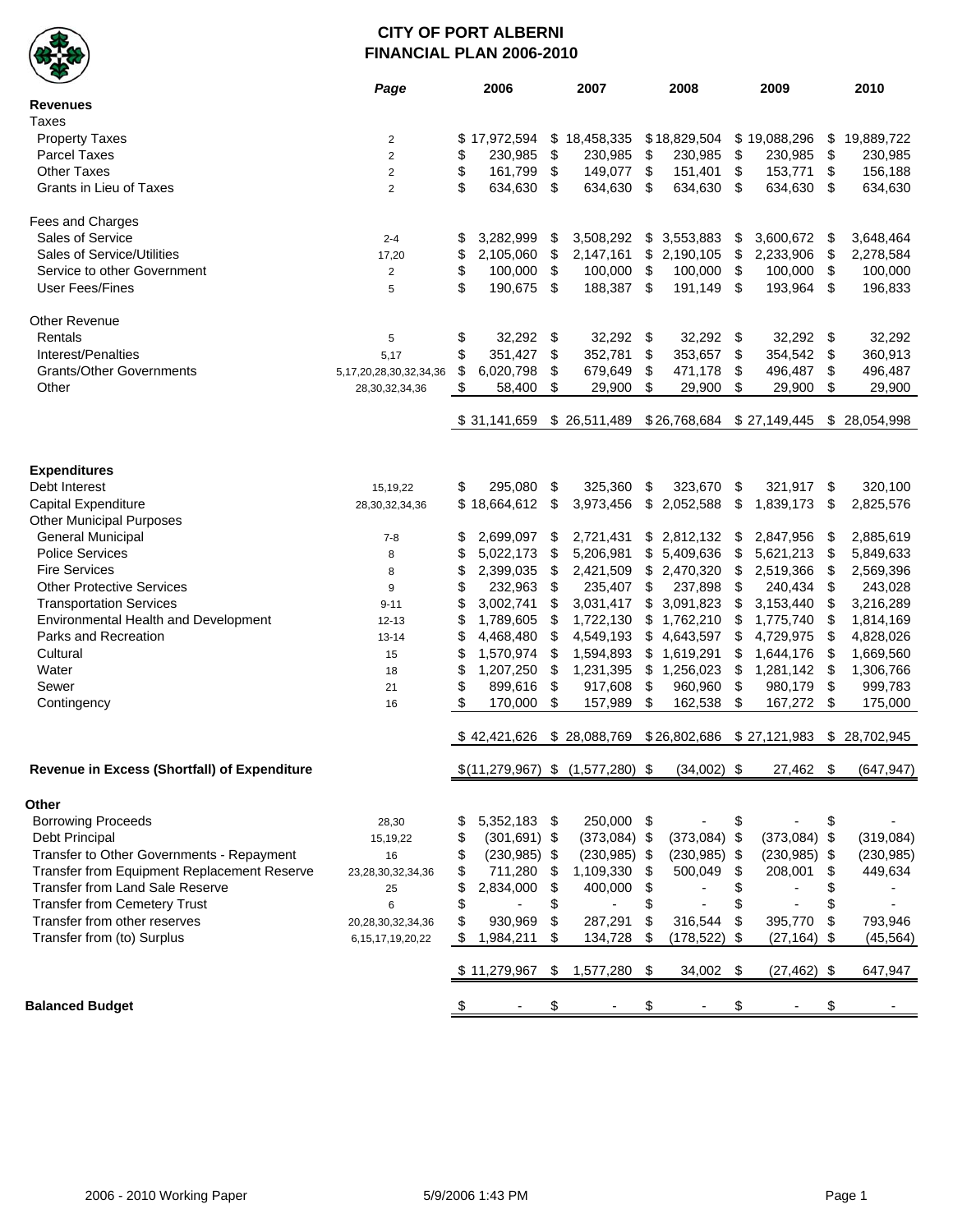|                                            | A     | B                                         | K          |                  | М          | N        | $\circ$    | P         | Q          | $\mathsf{R}$ | S          |       | U          | $\mathsf{V}$ |
|--------------------------------------------|-------|-------------------------------------------|------------|------------------|------------|----------|------------|-----------|------------|--------------|------------|-------|------------|--------------|
|                                            | 93    | <b>CITY OF PORT ALBERNI</b>               |            |                  |            |          |            |           |            |              |            |       |            |              |
|                                            | 33.58 | <b>SENERAL REVENUE FUND - 5 YEAR PLAN</b> |            |                  |            |          |            |           |            |              |            |       |            |              |
| 3                                          |       |                                           |            |                  |            |          |            |           |            |              |            |       |            |              |
| $\overline{4}$                             |       |                                           | 2005       | 2006             | 2006       |          | 2007       |           | 2008       |              | 2009       |       | 2010       |              |
| $\begin{array}{c} 5 \\ 6 \\ 7 \end{array}$ |       |                                           | Final      | <b>Projected</b> |            |          |            |           |            |              |            |       |            |              |
|                                            |       |                                           |            | <b>Last Year</b> |            |          |            |           |            |              |            |       |            |              |
|                                            |       | <b>REAL PROPERTY TAXES</b>                |            |                  |            |          |            |           |            |              |            |       |            |              |
| $\infty$                                   |       |                                           |            |                  |            |          |            |           |            |              |            |       |            |              |
| $\overline{9}$                             |       | 11111 General Purposes - Taxes            | 17,334,581 | 17,487,235       | 17,435,517 |          | 17,819,685 |           | 18,192,644 |              | 18,453,289 |       | 19,256,632 |              |
| 10                                         |       | 11112 Debt Purposes - Taxes               | 256,181    | 441,270          | 537,077    |          | 638,650    |           | 636,860    |              | 635,007    |       | 633,090    |              |
| 11                                         |       | <b>TAX LEVY</b>                           | 17,590,762 | 17,928,505       | 17,972,594 | 2.17%    | 18,458,335 | 2.70%     | 18,829,504 | 2.01%        | 19,088,296 | 1.37% | 19,889,722 | 4.20%        |
| 12                                         |       |                                           |            |                  |            |          |            |           |            |              |            |       |            |              |
| 13                                         |       |                                           |            |                  |            |          |            |           |            |              |            |       |            |              |
| 14                                         |       | 11210 Local Improvements                  | 32,894     | 32,894           | 32,894     | 0.00%    | 32,894     | 0.00%     | 32,894     | 0.00%        | 32,894     | 0.00% | 32,894     | 0.00%        |
| 15                                         |       | 11211 Special Area Levy                   | 16,362     | 16,389           | 16,362     | 0.00%    | 1,389      | $-91.51%$ | 1,417      | 2.02%        | 1.445      | 1.98% | 1,474      | 2.01%        |
| 16                                         |       | 11212 Parcel Tax                          | 230,986    | 230,986          | 230,985    | 0.00%    | 230,985    | 0.00%     | 230,985    | 0.00%        | 230,985    | 0.00% | 230,985    | 0.00%        |
| 17                                         |       | SPECIAL ASSESSMENTS                       | 280,242    | 280,269          | 280,241    | 0.00%    | 265,268    | $-5.34%$  | 265,296    | 0.01%        | 265,324    | 0.01% | 265,353    | 0.01%        |
| 18                                         |       |                                           |            |                  |            |          |            |           |            |              |            |       |            |              |
| 19                                         |       | 11910 Utility Tax                         | 104,111    | 106,193          | 112,543    | 8.10%    | 114,794    | 2.00%     | 117,090    | 2.00%        | 119,432    | 2.00% | 121,820    | 2.00%        |
| $\overline{20}$                            |       | <b>TAXES</b>                              | 17,975,115 | 18,314,967       | 18,365,378 | 2.17%    | 18,838,397 | 2.58%     | 19,211,890 | 1.98%        | 19,473,052 | 1.36% | 20,276,895 | 4.13%        |
| $\frac{21}{22}$                            |       |                                           |            |                  |            |          |            |           |            |              |            |       |            |              |
|                                            |       | FEDERAL GOVERNMENT                        |            |                  |            |          |            |           |            |              |            |       |            |              |
| 23<br>24                                   |       | 12110 Federal Building Grant              | 41,460     | 41,460           | 25,000     | -39.70%  | 25,000     | 0.00%     | 25,000     | 0.00%        | 25,000     | 0.00% | 25,000     | 0.00%        |
|                                            |       | 12210 C B C Grant                         | 2,179      | 2,179            | 2,044      | $-6.20%$ | 2,044      | 0.00%     | 2,044      | 0.00%        | 2,044      | 0.00% | 2,044      | 0.00%        |
| $\overline{25}$                            |       | PROVINCIAL GOVERNMENT                     |            |                  |            |          |            |           |            |              |            |       |            |              |
| 26                                         |       | 12310 Provincial Government Grant         | 77,266     | 77,266           | 72,932     | $-5.61%$ | 72,932     | 0.00%     | 72,932     | 0.00%        | 72,932     | 0.00% | 72,932     | 0.00%        |
| 27                                         |       | 12410 B. C. Hydro                         | 487,130    | 487,130          | 503,778    | 3.42%    | 503,778    | 0.00%     | 503,778    | 0.00%        | 503,778    | 0.00% | 503,778    | 0.00%        |
| 28                                         |       | 12411 Public Housing Grant                | 26,769     | 26,769           | 30,876     | 15.34%   | 30,876     | 0.00%     | 30,876     | 0.00%        | 30,876     | 0.00% | 30,876     | 0.00%        |
| 29                                         |       | <b>GRANTS IN LIEU OF TAXES</b>            | 634,804    | 634,804          | 634,630    | $-0.03%$ | 634,630    | 0.00%     | 634,630    | 0.00%        | 634,630    | 0.00% | 634,630    | 0.00%        |
| 30                                         |       |                                           |            |                  |            |          |            |           |            |              |            |       |            |              |
| 31                                         |       | SERVICES PROVIDED TO GOVERNMENT           |            |                  |            |          |            |           |            |              |            |       |            |              |
|                                            |       | 13121 PRISONER EXPENSE RECOVERY           |            |                  |            |          |            |           |            |              |            |       |            |              |
| $\frac{32}{33}$<br>$\frac{33}{34}$         |       |                                           | 68,000     | 68,000           | 100,000    | 47.06%   | 100,000    | 0.00%     | 100,000    | 0.00%        | 100,000    | 0.00% | 100,000    | 0.00%        |
| 35                                         |       | <b>SALES OF SERVICES</b>                  |            |                  |            |          |            |           |            |              |            |       |            |              |
|                                            |       |                                           |            |                  |            |          |            |           |            |              |            |       |            |              |
| $\frac{36}{37}$                            |       | 14120 ADMINISTRATION SERVICE CHARGE       | 26,000     | 26,520           | 47,000     | 80.77%   | 47,940     | 2.00%     | 48,899     | 2.00%        | 49,877     | 2.00% | 50,875     | 2.00%        |
| 38                                         |       |                                           |            |                  |            |          |            |           |            |              |            |       |            |              |
| 39                                         |       | 14221 Law Enforcement Service Charge      | 60,800     | 61,130           | 59,300     | $-2.47%$ | 150,603    | 153.97%   | 150,946    | 0.23%        | 151,296    | 0.23% | 151,640    | 0.23%        |
| 40                                         |       | 14241 Fire Department Service Charge      | 90,780     | 92,596           | 92,138     | 1.50%    | 93,981     | 2.00%     | 95,860     | 2.00%        | 97,778     | 2.00% | 99,733     | 2.00%        |
| 41                                         |       | PROTECTIVE SERVICES                       | 151,580    | 153,726          | 151,438    | $-0.09%$ | 244,584    | 61.51%    | 246,806    | 0.91%        | 249,074    | 0.92% | 251,373    | 0.92%        |
|                                            |       |                                           |            |                  |            |          |            |           |            |              |            |       |            |              |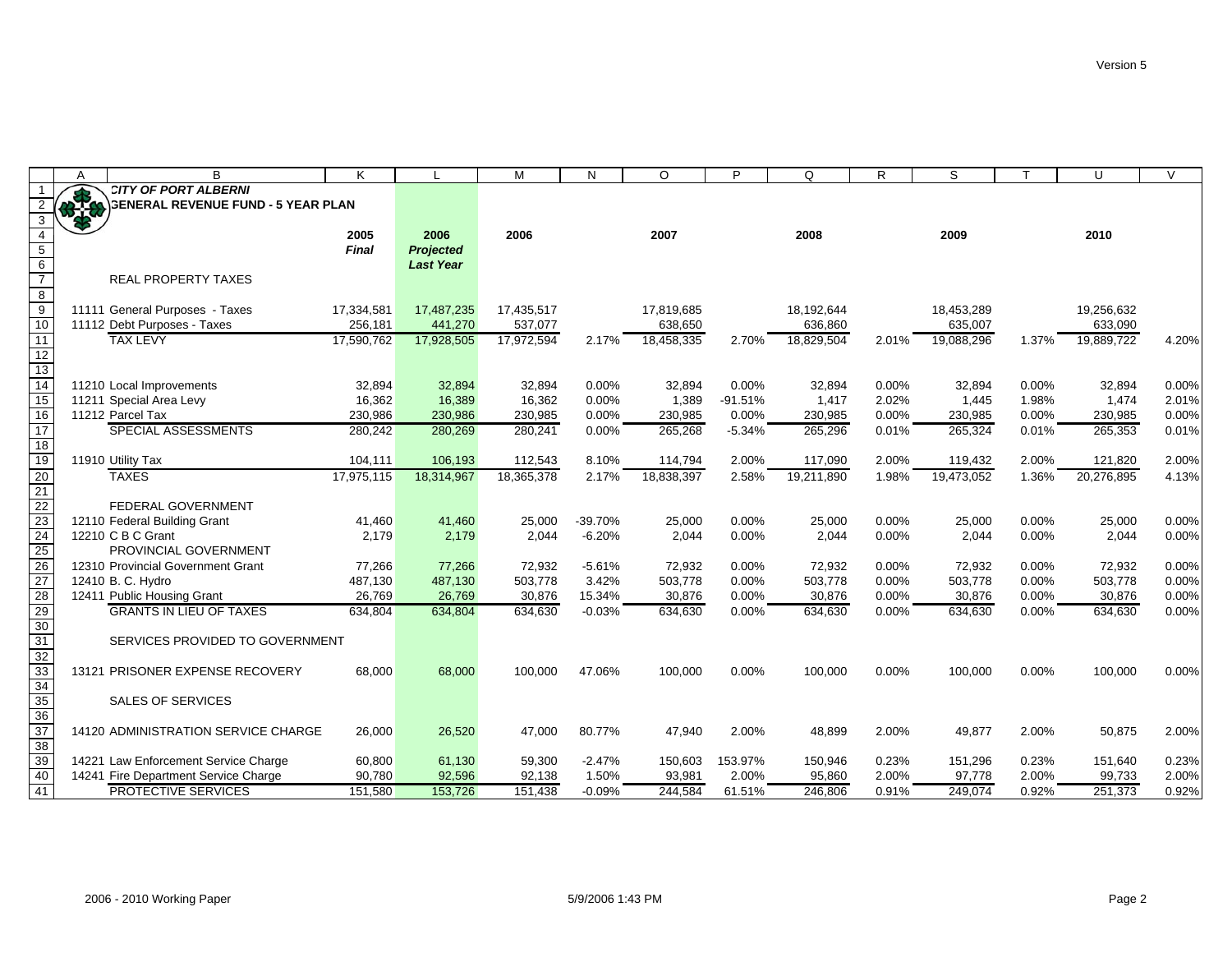|                                                                          | Α | B                                    | Κ       |                  | M       | N         | $\circ$   | P         | Q         | R     | S         |       | U         | $\mathcal{U}$ |
|--------------------------------------------------------------------------|---|--------------------------------------|---------|------------------|---------|-----------|-----------|-----------|-----------|-------|-----------|-------|-----------|---------------|
|                                                                          |   | <b>CITY OF PORT ALBERNI</b>          |         |                  |         |           |           |           |           |       |           |       |           |               |
|                                                                          |   | 3ENERAL REVENUE FUND - 5 YEAR PLAN   |         |                  |         |           |           |           |           |       |           |       |           |               |
| 3                                                                        |   |                                      |         |                  |         |           |           |           |           |       |           |       |           |               |
|                                                                          |   |                                      | 2005    | 2006             | 2006    |           | 2007      |           | 2008      |       | 2009      |       | 2010      |               |
| $\overline{5}$                                                           |   |                                      | Final   | <b>Projected</b> |         |           |           |           |           |       |           |       |           |               |
| 42                                                                       |   |                                      |         |                  |         |           |           |           |           |       |           |       |           |               |
|                                                                          |   | 14310 Public Works Service Charge    | 43,200  | 44,064           | 43,200  | 0.00%     | 44,064    | 2.00%     | 44,945    | 2.00% | 45,844    | 2.00% | 46,761    | 2.00%         |
| $\frac{43}{44}$                                                          |   | 14400 Public Transit Revenue         | 153,790 | 153,790          | 160,000 | 4.04%     | 163,200   | 2.00%     | 166,464   | 2.00% | 169,793   | 2.00% | 173,189   | 2.00%         |
| 45                                                                       |   | <b>TRANSPORTATION SERVICES</b>       | 196,990 | 197,854          | 203,200 | 3.15%     | 207,264   | 2.00%     | 211,409   | 2.00% | 215,637   | 2.00% | 219,950   | 2.00%         |
| 46                                                                       |   |                                      |         |                  |         |           |           |           |           |       |           |       |           |               |
| 47                                                                       |   | 14433 ENVIRON, HEALTH-GARBAGE COLL.  | 902,450 | 920,499          | 902,530 | 0.01%     | 1,000,000 | 10.80%    | 1,000,000 | 0.00% | 1,000,000 | 0.00% | 1,000,000 | 0.00%         |
| 48                                                                       |   |                                      |         |                  |         |           |           |           |           |       |           |       |           |               |
| $\frac{49}{49}$ $\frac{50}{51}$                                          |   | 14516 PUBLIC HEALTH-CEMETERIES       | 30,000  | 30,600           | 25,000  | $-16.67%$ | 25,500    | 2.00%     | 26,010    | 2.00% | 26,530    | 2.00% | 27,061    | 2.00%         |
|                                                                          |   |                                      |         |                  |         |           |           |           |           |       |           |       |           |               |
|                                                                          |   | 14550 PLANNING ADMINISTRATION        | 2,750   | 2,800            | 44,200  | 1507.27%  | 8,300     | $-81.22%$ | 8,400     | 1.20% | 8,500     | 1.19% | 8,600     | 1.18%         |
|                                                                          |   |                                      |         |                  |         |           |           |           |           |       |           |       |           |               |
|                                                                          |   | 14600 Marine Commercial Building     | 60,000  | 61,200           | 61,200  | 2.00%     | 62,424    | 2.00%     | 63,672    | 2.00% | 64,946    | 2.00% | 66,245    | 2.00%         |
|                                                                          |   | 14601 Port Building                  | 23,663  | 24,136           | 24,136  | 2.00%     | 24,619    | 2.00%     | 25,111    | 2.00% | 25,614    | 2.00% | 26,126    | 2.00%         |
|                                                                          |   | 14602 Market Square                  | 28,152  | 28,715           | 28,715  | 2.00%     | 29,289    | 2.00%     | 29,875    | 2.00% | 30,473    | 2.00% | 31,082    | 2.00%         |
| $\frac{52}{53}$<br>$\frac{53}{54}$<br>$\frac{55}{56}$<br>$\frac{56}{57}$ |   | 14690 A. H. Q. Miscellaneous Revenue | 520     | 531              | 530     | 1.92%     | 541       | 2.08%     | 552       | 2.03% | 563       | 1.99% | 574       | 1.95%         |
|                                                                          |   | ALBERNI HARBOUR QUAY                 | 112,335 | 114,582          | 114,581 | 2.00%     | 116,873   | 2.00%     | 119,210   | 2.00% | 121,596   | 2.00% | 124,027   | 2.00%         |
| 58                                                                       |   |                                      |         |                  |         |           |           |           |           |       |           |       |           |               |
| $\begin{array}{r} 59 \\ 60 \\ \hline 61 \end{array}$                     |   | <b>RECREATION SERVICES</b>           |         |                  |         |           |           |           |           |       |           |       |           |               |
|                                                                          |   |                                      |         |                  |         |           |           |           |           |       |           |       |           |               |
|                                                                          |   | <b>RECREATION FACILITIES</b>         |         |                  |         |           |           |           |           |       |           |       |           |               |
| 62                                                                       |   |                                      |         |                  |         |           |           |           |           |       |           |       |           |               |
| 63                                                                       |   | 14710 Gyro Youth Centre              | 8,500   | 8,670            | 4,500   | $-47.06%$ | 4,590     | 2.00%     | 4,682     | 2.00% | 4,775     | 1.99% | 4,871     | 2.01%         |
| 64                                                                       |   | 14712 Echo '67 Centre                | 112,601 | 113,601          | 125,000 | 11.01%    | 166,000   | 32.80%    | 169,320   | 2.00% | 172,706   | 2.00% | 176,161   | 2.00%         |
| $\begin{array}{r} 65 \\ 66 \\ \hline 67 \end{array}$                     |   | 14714 Glenwood Centre                | 44,300  | 45,186           | 45,400  | 2.48%     | 46,308    | 2.00%     | 47,234    | 2.00% | 48,179    | 2.00% | 49,142    | 2.00%         |
|                                                                          |   | 14716 Echo Aquatic Centre            | 68,300  | 69,666           | 66,300  | $-2.93%$  | 67,626    | 2.00%     | 68,979    | 2.00% | 70,358    | 2.00% | 71,765    | 2.00%         |
|                                                                          |   | 14718 AV Multiplex                   | 598,500 | 609,450          | 647,300 | 8.15%     | 660,206   | 1.99%     | 673,370   | 1.99% | 686,798   | 1.99% | 700,493   | 1.99%         |
| 68                                                                       |   | 14720 Stadium & Athletic Fields      | 22,456  | 22,905           | 20,326  | $-9.49%$  | 20,733    | 2.00%     | 21,147    | 2.00% | 21,570    | 2.00% | 22,002    | 2.00%         |
| 69                                                                       |   |                                      |         |                  |         |           |           |           |           |       |           |       |           |               |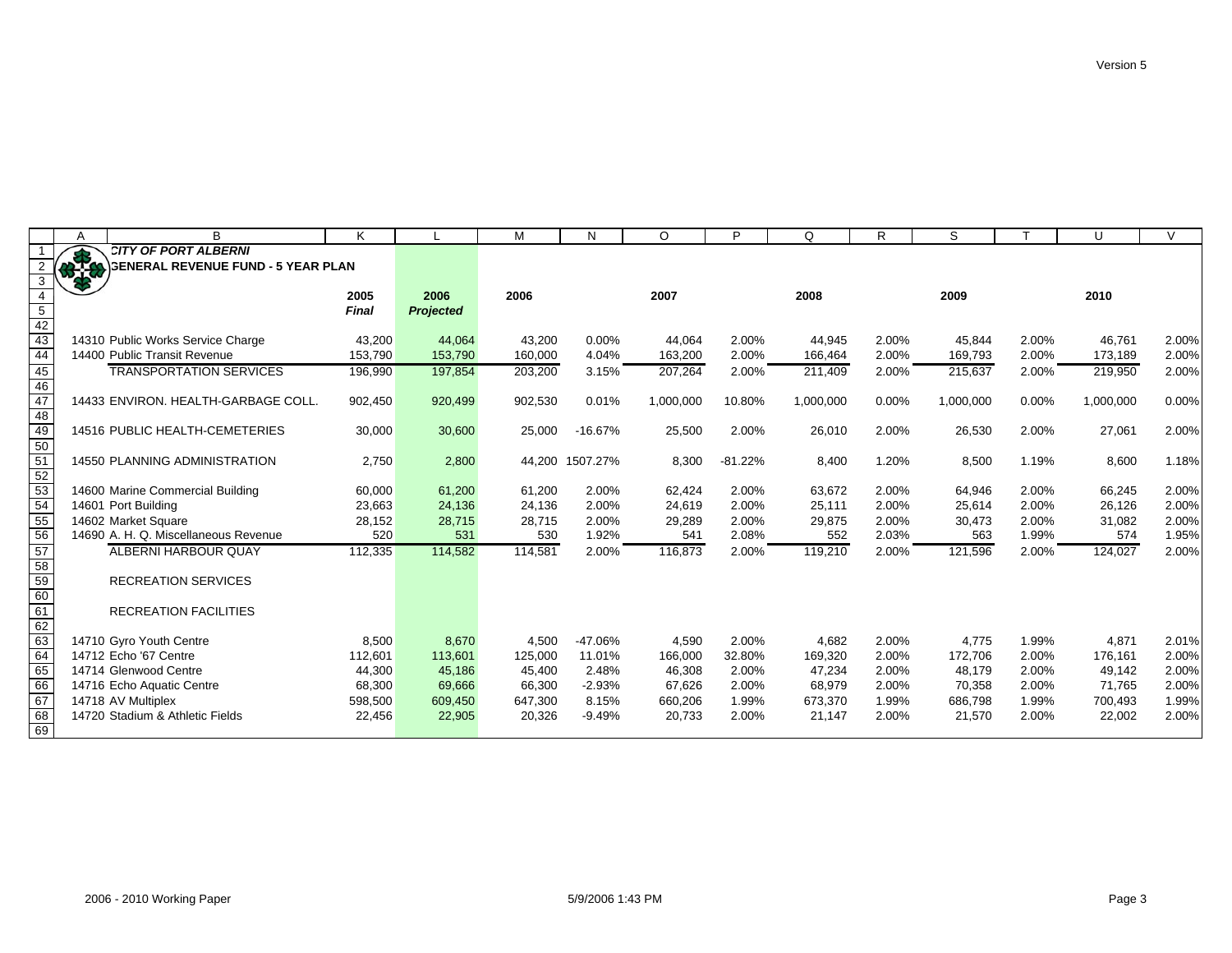|                                                                      | A    | B                                         | Κ            |                  | М         | N           | $\circ$   | P         | Q         | R     | S         |       | U         | $\vee$ |
|----------------------------------------------------------------------|------|-------------------------------------------|--------------|------------------|-----------|-------------|-----------|-----------|-----------|-------|-----------|-------|-----------|--------|
|                                                                      |      | <b>CITY OF PORT ALBERNI</b>               |              |                  |           |             |           |           |           |       |           |       |           |        |
|                                                                      | 1070 | <b>SENERAL REVENUE FUND - 5 YEAR PLAN</b> |              |                  |           |             |           |           |           |       |           |       |           |        |
| $\mathbf{3}$                                                         |      |                                           |              |                  |           |             |           |           |           |       |           |       |           |        |
| $\overline{4}$                                                       |      |                                           | 2005         | 2006             | 2006      |             | 2007      |           | 2008      |       | 2009      |       | 2010      |        |
| $\frac{5}{70}$                                                       |      |                                           | <b>Final</b> | <b>Projected</b> |           |             |           |           |           |       |           |       |           |        |
|                                                                      |      | <b>RECREATION PROGRAMS</b>                |              |                  |           |             |           |           |           |       |           |       |           |        |
| $\frac{1}{71}$                                                       |      |                                           |              |                  |           |             |           |           |           |       |           |       |           |        |
| 72                                                                   |      | <b>SPORT PROGRAMS</b>                     |              |                  |           |             |           |           |           |       |           |       |           |        |
| 73                                                                   |      | 14722 Regional User Passes                | 200          | 204              |           | $-100.00\%$ |           |           |           |       |           |       |           |        |
| 74                                                                   |      | 14730 Glenwood Centre                     | 8,500        | 3,570            | 3,500     | $-58.82%$   | 3,570     | 2.00%     | 3,641     | 1.99% | 3,714     | 2.00% | 3,789     | 2.02%  |
| 75                                                                   |      | 14732 Echo Aquatic Centre                 | 252,000      | 257,040          | 256,600   | 1.83%       | 261,732   | 2.00%     | 266,967   | 2.00% | 272,306   | 2.00% | 277,752   | 2.00%  |
| 76                                                                   |      | 14734 AV Multiplex                        | 59,700       | 60,894           | 54,000    | $-9.55%$    | 55,080    | 2.00%     | 56,182    | 2.00% | 57,305    | 2.00% | 58,451    | 2.00%  |
| $\overline{77}$                                                      |      | 14736 Sport Programs - General            |              |                  |           |             |           |           |           |       |           |       |           |        |
| $\frac{78}{79}$                                                      |      |                                           |              |                  |           |             |           |           |           |       |           |       |           |        |
|                                                                      |      | LEISURE DIVISION PROGRAMS                 |              |                  |           |             |           |           |           |       |           |       |           |        |
| 80                                                                   |      | 14738 Children's Programs                 | 110,000      | 112,200          | 110,000   | $0.00\%$    | 112,200   | 2.00%     | 114,444   | 2.00% | 116.733   | 2.00% | 119,068   | 2.00%  |
| 81                                                                   |      | 14740 Youth Programs & Services           | 320          | 326              | 400       | 25.00%      | 408       | 2.00%     | 416       | 1.96% | 424       | 1.92% | 433       | 2.12%  |
| 82                                                                   |      | 14742 Adult Programs                      | 38,000       | 38,760           | 42,000    | 10.53%      | 42,840    | 2.00%     | 43,697    | 2.00% | 44,571    | 2.00% | 45,462    | 2.00%  |
| 83                                                                   |      | 14750 Special Events                      | 7,000        |                  | 1,500     | $-78.57%$   | 1,530     | 2.00%     | 1,561     |       | 1,592     |       | 1,624     |        |
|                                                                      |      |                                           |              |                  |           |             |           |           |           |       |           |       |           |        |
|                                                                      |      | <b>COMMUNITY SERVICES</b>                 |              |                  |           |             |           |           |           |       |           |       |           |        |
|                                                                      |      | 14760 Community Serv. Misc. Revenue       | 14,750       | 42,750           | 15,000    | 1.69%       | 15,000    | 0.00%     | 15,000    | 0.00% | 15,000    | 0.00% | 15,000    | 0.00%  |
|                                                                      |      | 14770 Contributions & Grants              | 101,239      | 55,434           | 71,624    | $-29.25%$   | 72,556    | 1.30%     | 73,508    | 1.31% | 74,478    | 1.32% | 75,467    | 1.33%  |
|                                                                      |      | <b>RECREATION SERVICES</b>                | 1,446,366    | 1,440,656        | 1,463,450 | 1.18%       | 1,530,379 | 4.57%     | 1,560,148 | 1.95% | 1,590,509 | 1.95% | 1,621,480 | 1.95%  |
|                                                                      |      |                                           |              |                  |           |             |           |           |           |       |           |       |           |        |
|                                                                      |      | <b>CULTURAL SERVICES</b>                  |              |                  |           |             |           |           |           |       |           |       |           |        |
|                                                                      |      |                                           |              |                  |           |             |           |           |           |       |           |       |           |        |
|                                                                      |      | <b>MUSEUM SERVICES</b>                    |              |                  |           |             |           |           |           |       |           |       |           |        |
| 84<br>85<br>86<br>88<br>89<br>90<br>90<br>91<br>92<br>93<br>95<br>96 |      | 14810 Museum - Sales & Service            | 30,100       | 33,500           | 29,000    | $-3.65%$    | 30,000    | 3.45%     | 30,600    | 2.00% | 31,500    | 2.94% | 32,500    | 3.17%  |
|                                                                      |      | 14830 Museum - Grants                     | 50,000       | 50,000           | 60,000    | 20.00%      | 50,000    | $-16.67%$ | 50,000    | 0.00% | 50,000    | 0.00% | 50,000    | 0.00%  |
|                                                                      |      | 14910 McLean Mill - Sales & Service       | 200,625      | 204,638          | 242,600   | 20.92%      | 247,452   | 2.00%     | 252,401   | 2.00% | 257,449   | 2.00% | 262,598   | 2.00%  |
| 97                                                                   |      | <b>CULTURAL SERVICES</b>                  | 280,725      | 288,138          | 331,600   | 18.12%      | 327,452   | $-1.25%$  | 333,001   | 1.69% | 338,949   | 1.79% | 345,098   | 1.81%  |
| $\frac{98}{99}$                                                      |      |                                           |              |                  |           |             |           |           |           |       |           |       |           |        |
|                                                                      |      | <b>SALES OF SERVICES</b>                  | 3,149,196    | 3,175,375        | 3,282,999 | 4.25%       | 3,508,292 | 6.86%     | 3,553,883 | 1.30% | 3,600,672 | 1.32% | 3,648,464 | 1.33%  |
| 100                                                                  |      |                                           |              |                  |           |             |           |           |           |       |           |       |           |        |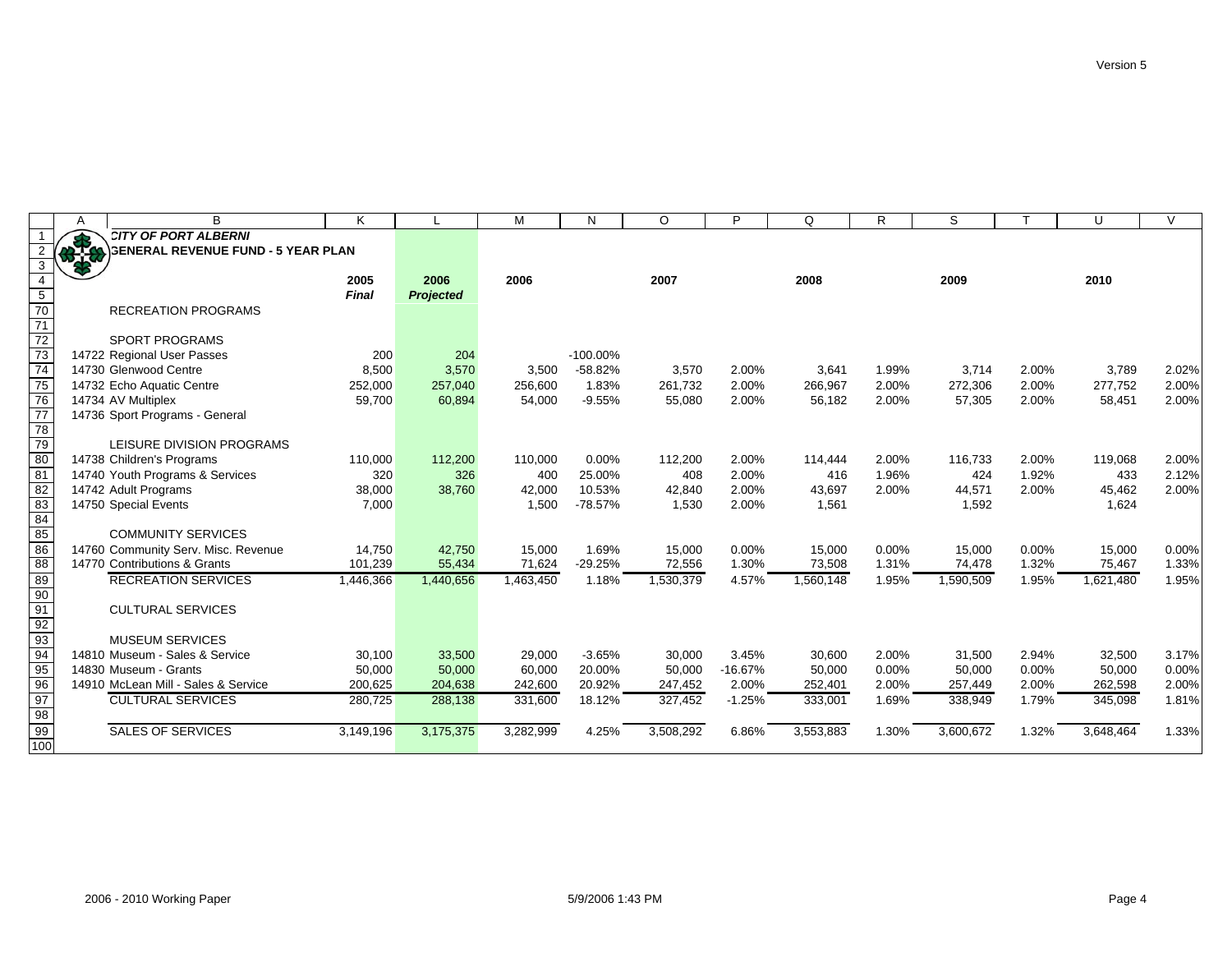|                                   | A          | B                                         | K            |                  | M       | N         | O       | P        | Q       | R      | S       |        | U       | $\vee$ |
|-----------------------------------|------------|-------------------------------------------|--------------|------------------|---------|-----------|---------|----------|---------|--------|---------|--------|---------|--------|
|                                   | <b>RAS</b> | <b>CITY OF PORT ALBERNI</b>               |              |                  |         |           |         |          |         |        |         |        |         |        |
|                                   |            | <b>GENERAL REVENUE FUND - 5 YEAR PLAN</b> |              |                  |         |           |         |          |         |        |         |        |         |        |
| $\mathbf{3}$                      |            |                                           |              |                  |         |           |         |          |         |        |         |        |         |        |
| $\overline{4}$<br>$5\overline{)}$ |            |                                           | 2005         | 2006             | 2006    |           | 2007    |          | 2008    |        | 2009    |        | 2010    |        |
| $\frac{1}{101}$                   |            | OTHER REVENUE OWN SOURCES                 | <b>Final</b> | <b>Projected</b> |         |           |         |          |         |        |         |        |         |        |
| 102                               |            |                                           |              |                  |         |           |         |          |         |        |         |        |         |        |
| 103                               |            | 15110 Prof. & Business Licence Fees       | 115,000      | 117,300          | 115,000 | 0.00%     | 117,300 | 2.00%    | 119,646 | 2.00%  | 122,039 | 2.00%  | 124,480 | 2.00%  |
| 104                               |            | 15121 Municipal Vehicle Licence Fees      | 4,875        | 4,973            | 4,875   | 0.00%     | 4,973   | 2.01%    | 5,072   | 1.99%  | 5,173   | 1.99%  | 5,277   | 2.01%  |
| 105                               |            | 15160 Dog Licence Fees                    | 7,000        | 7,140            | 7,500   | 7.14%     | 7.650   | 2.00%    | 7,800   | 1.96%  | 7,950   | 1.92%  | 8,100   | 1.89%  |
| 106                               |            | 15170 Building/Plumbing Permit Fees       | 40,000       | 40,000           | 55,000  | 37.50%    | 50,000  | $-9.09%$ | 50,000  | 0.00%  | 50,000  | 0.00%  | 50,000  | 0.00%  |
| $\overline{107}$                  |            | 15181 Other Const./Demo. Permit Fees      | 100          | 100              | 100     | 0.00%     | 100     | 0.00%    | 100     | 0.00%  | 100     | 0.00%  | 100     | 0.00%  |
| 108                               |            | <b>LICENCES &amp; PERMITS</b>             | 166,975      | 169,513          | 182,475 | 9.28%     | 180,023 | $-1.34%$ | 182,618 | 1.44%  | 185,262 | 1.45%  | 187,957 | 1.45%  |
| 109                               |            |                                           |              |                  |         |           |         |          |         |        |         |        |         |        |
| 110                               |            | 15210 FINES & PARKING TICKETS             | 8,200        | 8,364            | 8,200   | 0.00%     | 8,364   | 2.00%    | 8,531   | 2.00%  | 8,702   | 2.00%  | 8,876   | 2.00%  |
| 111                               |            |                                           |              |                  |         |           |         |          |         |        |         |        |         |        |
| 112                               |            | 15320 RENTALS                             | 73,191       | 35,343           | 32,292  | $-55.88%$ | 32,292  | 0.00%    | 32,292  | 0.00%  | 32,292  | 0.00%  | 32,292  | 0.00%  |
| 113                               |            |                                           |              |                  |         |           |         |          |         |        |         |        |         |        |
| 114                               |            | 15510 Interest On Investments             | 50,000       | 50,000           | 90,000  | 80.00%    | 90,000  | 0.00%    | 90,000  | 0.00%  | 90,000  | 0.00%  | 90,000  | 0.00%  |
| 115                               |            | 15590 Other Interest                      | 24,000       | 24,000           | 24,000  | $0.00\%$  | 24,000  | 0.00%    | 24,000  | 0.00%  | 24,000  | 0.00%  | 24,000  | 0.00%  |
| 116                               |            | <b>RETURN ON INVESTMENTS</b>              | 74,000       | 74,000           | 114,000 | 54.05%    | 114,000 | 0.00%    | 114,000 | 0.00%  | 114,000 | 0.00%  | 114,000 | 0.00%  |
| 117                               |            |                                           |              |                  |         |           |         |          |         |        |         |        |         |        |
| 118                               |            | 15611 Current Tax Penalties               | 90,000       | 90,000           | 90,000  | 0.00%     | 90,000  | 0.00%    | 90,000  | 0.00%  | 90,000  | 0.00%  | 90,000  | 0.00%  |
| 119                               |            | 15621 Arrears & Del. Tax Interest         | 38,500       | 38,500           | 40,000  | 3.90%     | 40,000  | 0.00%    | 40,000  | 0.00%  | 40,000  | 0.00%  | 40,000  | 0.00%  |
| 120<br>$\overline{121}$           |            | <b>PENALTIES &amp; INTEREST</b>           | 128,500      | 128,500          | 130,000 | 1.17%     | 130,000 | 0.00%    | 130,000 | 0.00%  | 130,000 | 0.00%  | 130,000 | 0.00%  |
| 122                               |            | 15930 MISC. REVENUE                       | 97,700       | 98,189           | 97,700  | 0.00%     | 98,679  | 1.00%    | 99,173  | 0.50%  | 99,669  | 0.50%  | 100,167 | 0.50%  |
| 123                               |            | OTHER REVENUE OWN SOURCE                  | 548,566      | 513,909          | 564,667 | 2.94%     | 563,358 | $-0.23%$ | 566,614 | 0.58%  | 569,925 | 0.58%  | 573,292 | 0.59%  |
| 124                               |            |                                           |              |                  |         |           |         |          |         |        |         |        |         |        |
| 125                               |            | UNCOND TRANSFERS OTHER GOV'T              |              |                  |         |           |         |          |         |        |         |        |         |        |
| 126                               |            |                                           |              |                  |         |           |         |          |         |        |         |        |         |        |
| 127                               |            | PROVINCIAL GOVERNMENT                     |              |                  |         |           |         |          |         |        |         |        |         |        |
| $\overline{128}$                  |            | 16212 Small Community Protection Grant    | 93,016       | 93,016           | 111.620 | 20.00%    | 133,940 | 20.00%   | 160,725 | 20.00% | 186,034 | 15.75% | 186,034 | 0.00%  |
| 129                               |            | 16214 Revenue Sharing - Traffic Fines     | 342,192      | 342,192          | 292,480 | $-14.53%$ | 295,709 | 1.10%    | 310,453 | 4.99%  | 310,453 | 0.00%  | 310,453 | 0.00%  |
| 130                               |            | UNCOND TRNFRS OTHER GOV'T                 | 435,208      | 435,208          | 404,100 | $-7.15%$  | 429,649 | 6.32%    | 471,178 | 9.67%  | 496,487 | 5.37%  | 496,487 | 0.00%  |
| 131                               |            |                                           |              |                  |         |           |         |          |         |        |         |        |         |        |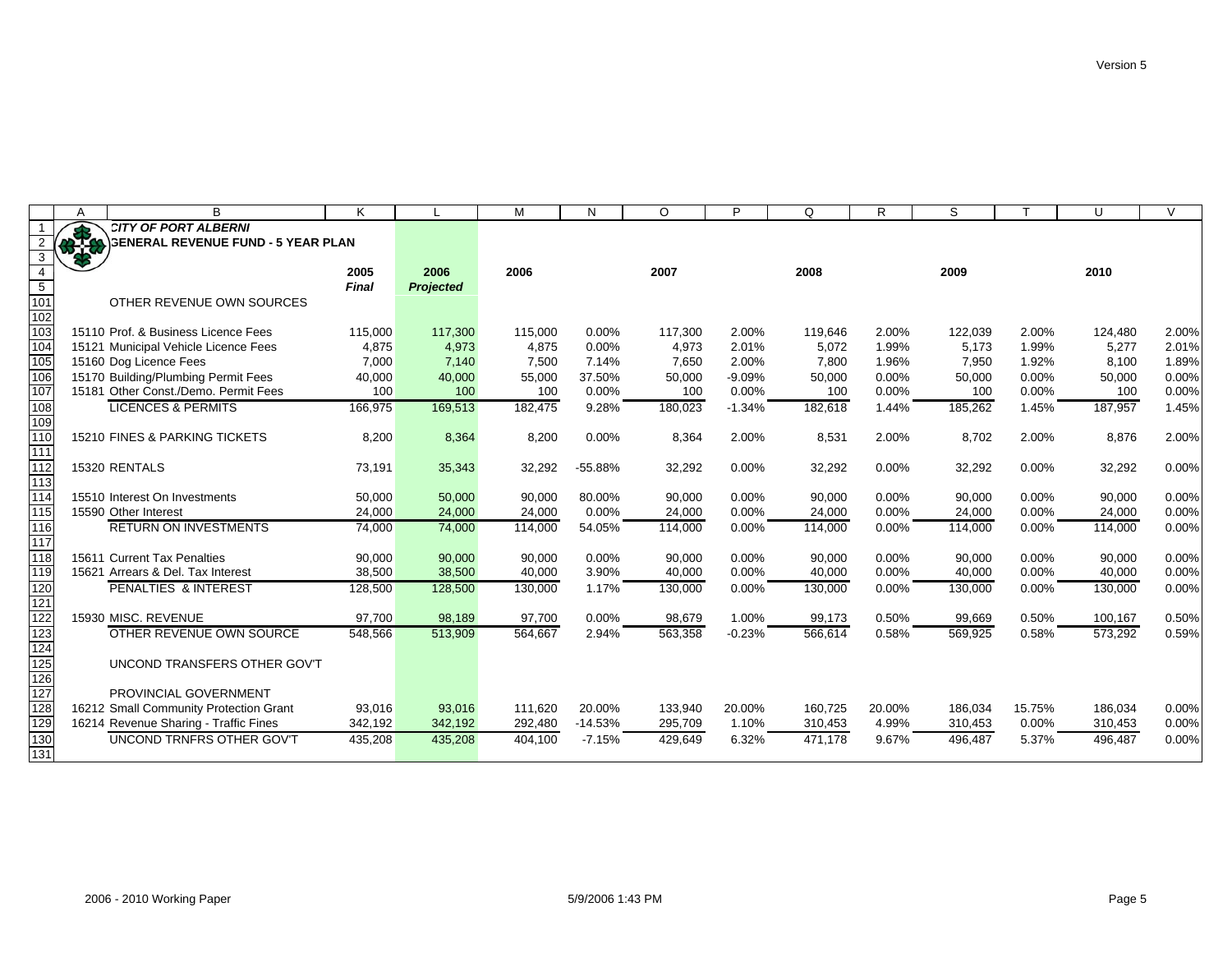|                  |     | B                                         |            |                  | М          |          | $\circ$    | P         | $\Omega$   | R         | S          |       | U          | $\sqrt{}$ |
|------------------|-----|-------------------------------------------|------------|------------------|------------|----------|------------|-----------|------------|-----------|------------|-------|------------|-----------|
|                  |     | <b>CITY OF PORT ALBERNI</b>               |            |                  |            |          |            |           |            |           |            |       |            |           |
|                  | 378 | <b>GENERAL REVENUE FUND - 5 YEAR PLAN</b> |            |                  |            |          |            |           |            |           |            |       |            |           |
| 3                |     |                                           |            |                  |            |          |            |           |            |           |            |       |            |           |
| 4                |     |                                           | 2005       | 2006             | 2006       |          | 2007       |           | 2008       |           | 2009       |       | 2010       |           |
| $5\phantom{.0}$  |     |                                           | Final      | <b>Projected</b> |            |          |            |           |            |           |            |       |            |           |
| 138<br>139       |     |                                           |            |                  |            |          |            |           |            |           |            |       |            |           |
|                  |     | OTHER TRANSFERS & COLLECTIONS             |            |                  |            |          |            |           |            |           |            |       |            |           |
| 140              |     |                                           |            |                  |            |          |            |           |            |           |            |       |            |           |
| $\overline{141}$ |     | 19110 Cemetery Trust Fund                 | 18,888     | 1,600            |            |          |            |           |            |           |            |       |            |           |
| 142              |     | 19111 Reserve For Projects/Purchase       | 525,000    |                  | 547,957    | 4.37%    | 26,520     |           |            |           |            |       |            |           |
| 143              |     | 19113 Reserve For Bad Debts-Taxation      |            |                  |            |          |            |           |            |           |            |       |            |           |
| 144              |     | 19114 Operating Funds From Prior Years    | 500,000    | 700,000          | 500,000    | 0.00%    | 600,000    | 20.00%    | 500,000    | $-16.67%$ | 500,000    | 0.00% | 500,000    | 0.00%     |
| 145              |     | <b>TRANSFERS FROM OWN RESERVES</b>        | 1,043,888  | 701,600          | 1,047,957  | 0.39%    | 626,520    | $-40.22%$ | 500,000    | $-20.19%$ | 500,000    | 0.00% | 500,000    | 0.00%     |
| 146              |     |                                           |            |                  |            |          |            |           |            |           |            |       |            |           |
| 147              |     | COLLECTIONS FOR OTHER GOV'T               |            |                  |            |          |            |           |            |           |            |       |            |           |
| 148              |     |                                           |            |                  |            |          |            |           |            |           |            |       |            |           |
| 149              |     | 19811 Non-Residential School              | 2,586,442  | 2,586,442        | 2.719.007  | 5.13%    | 2,719,007  | 0.00%     | 2,719,007  | 0.00%     | 2.719.007  | 0.00% | 2,719,007  | 0.00%     |
| 150              |     | 19812 Residential School                  | 3,083,853  | 3,083,853        | 2,956,837  | $-4.12%$ | 2,956,837  | 0.00%     | 2,956,837  | 0.00%     | 2,956,837  | 0.00% | 2,956,837  | 0.00%     |
| 151              |     |                                           | 5,670,295  | 5,670,295        | 5,675,844  | 0.10%    | 5,675,844  | 0.00%     | 5,675,844  | 0.00%     | 5,675,844  | 0.00% | 5,675,844  | 0.00%     |
| 152              |     |                                           |            |                  |            |          |            |           |            |           |            |       |            |           |
| 153              |     | <b>REGIONAL GOVERNMENT</b>                |            |                  |            |          |            |           |            |           |            |       |            |           |
| 154              |     | 19820 Regional Hospital District          | 928,882    | 928,882          | 944,967    | 1.73%    | 944,967    | 0.00%     | 944,967    | 0.00%     | 944,967    | 0.00% | 944,967    | 0.00%     |
| 155              |     | 19821 Regional District Alberni-Clayoquot | 686,992    | 686,992          | 740,505    | 7.79%    | 740,505    | 0.00%     | 740,505    | 0.00%     | 740,505    | 0.00% | 740,505    | 0.00%     |
| 156              |     |                                           | 1,615,874  | 1,615,874        | 1,685,472  | 4.31%    | 1,685,472  | 0.00%     | 1,685,472  | 0.00%     | 1,685,472  | 0.00% | 1,685,472  | 0.00%     |
| 157              |     |                                           |            |                  |            |          |            |           |            |           |            |       |            |           |
| 158              |     | JOINT BOARDS AND COMMISSIONS              |            |                  |            |          |            |           |            |           |            |       |            |           |
| 159              |     | 19830 Municipal Finance Authority         | 261        | 261              | 286        | 9.58%    | 286        | 0.00%     | 286        | 0.00%     | 286        | 0.00% | 286        | 0.00%     |
| 160              |     | 19831 B. C. Assessment Authority          | 157,533    | 157,533          | 157,467    | $-0.04%$ | 157,467    | 0.00%     | 157,467    | 0.00%     | 157,467    | 0.00% | 157,467    | 0.00%     |
| $\overline{161}$ |     |                                           | 157,794    | 157,794          | 157,753    | $-0.03%$ | 157,753    | 0.00%     | 157,753    | 0.00%     | 157,753    | 0.00% | 157,753    | 0.00%     |
|                  |     |                                           |            |                  |            |          |            |           |            |           |            |       |            |           |
| 162<br>163       |     | OTHER TRANSFER, COLLECTIONS               | 7,443,963  | 7,443,963        | 7,519,069  | 1.01%    | 7,519,069  | 0.00%     | 7,519,069  | $0.00\%$  | 7,519,069  | 0.00% | 7,519,069  | 0.00%     |
| 164              |     |                                           |            |                  |            |          |            |           |            |           |            |       |            |           |
| $\frac{1}{165}$  |     | <b>GENERAL FUND REVENUE</b>               | 31,298,740 | 31,287,826       | 31,918,800 | 1.98%    | 32,219,915 | 0.94%     | 32,557,264 | 1.05%     | 32,893,835 | 1.03% | 33,748,837 | 2.60%     |
| 166              |     |                                           |            |                  |            |          |            |           |            |           |            |       |            |           |
|                  |     |                                           |            |                  |            |          |            |           |            |           |            |       |            |           |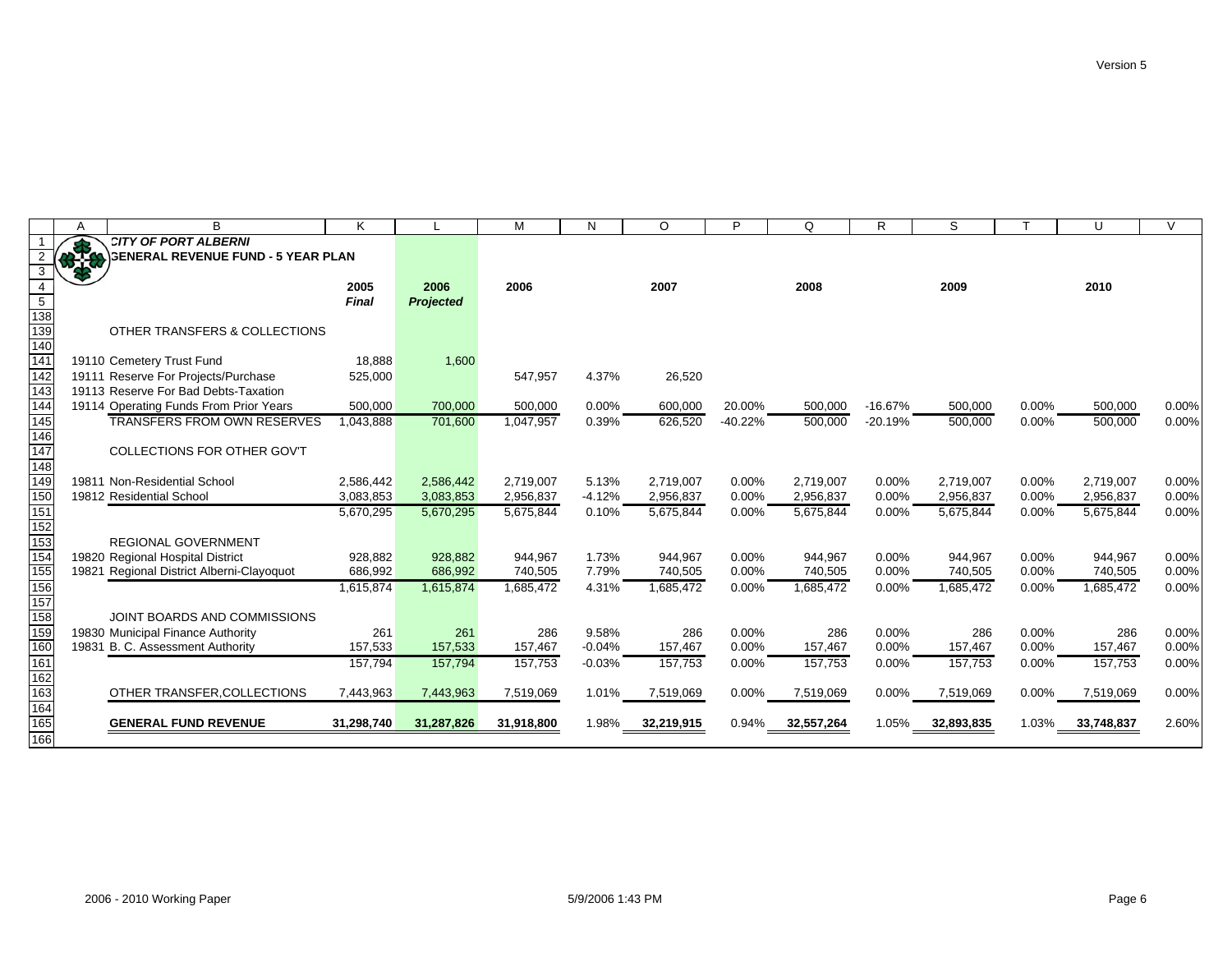|                                            | A | B                                         | Κ       |                  | M       | N         | $\circ$ | P        | Q       | $\mathsf{R}$ | S       |           | U       | $\vee$ |
|--------------------------------------------|---|-------------------------------------------|---------|------------------|---------|-----------|---------|----------|---------|--------------|---------|-----------|---------|--------|
|                                            |   | <b>CITY OF PORT ALBERNI</b>               |         |                  |         |           |         |          |         |              |         |           |         |        |
|                                            |   | <b>GENERAL REVENUE FUND - 5 YEAR PLAN</b> |         |                  |         |           |         |          |         |              |         |           |         |        |
| 3                                          |   |                                           |         |                  |         |           |         |          |         |              |         |           |         |        |
|                                            |   |                                           | 2005    | 2006             | 2006    |           | 2007    |          | 2008    |              | 2009    |           | 2010    |        |
| $\begin{array}{c} 5 \\ 6 \\ 7 \end{array}$ |   |                                           | Final   | <b>Projected</b> |         |           |         |          |         |              |         |           |         |        |
|                                            |   |                                           |         | <b>Last Year</b> |         |           |         |          |         |              |         |           |         |        |
|                                            |   | <b>GENERAL GOVERNMENT SERVICE</b>         |         |                  |         |           |         |          |         |              |         |           |         |        |
| $\bf 8$                                    |   |                                           |         |                  |         |           |         |          |         |              |         |           |         |        |
| $\overline{9}$                             |   | 21110 Mayor-Stipends                      | 25,840  | 31,633           | 33,433  | 29.38%    | 33,433  | 0.00%    | 33,433  | 0.00%        | 33,433  | 0.00%     | 33,433  | 0.00%  |
| $\overline{10}$                            |   | 21130 Councillors-Stipends                | 61,660  | 75,811           | 86,501  | 40.29%    | 86,501  | 0.00%    | 86,501  | 0.00%        | 86,501  | 0.00%     | 86,501  | 0.00%  |
| $\overline{11}$                            |   | 21190 Receptions and Other Services       | 29,722  | 30,316           | 31,500  | 5.98%     | 35,923  | 14.04%   | 31,541  | $-12.20%$    | 32,172  | 2.00%     | 32,815  | 2.00%  |
| $\overline{12}$                            |   | <b>LEGISLATIVE</b>                        | 117,222 | 137,760          | 151,434 | 29.19%    | 155,857 | 2.92%    | 151,475 | $-2.81%$     | 152,106 | 0.42%     | 152,749 | 0.42%  |
| 13                                         |   |                                           |         |                  |         |           |         |          |         |              |         |           |         |        |
| 14<br>$\overline{15}$                      |   | <b>GENERAL ADMINISTRATION</b>             |         |                  |         |           |         |          |         |              |         |           |         |        |
| 16                                         |   | <b>ADMINISTRATIVE</b>                     |         |                  |         |           |         |          |         |              |         |           |         |        |
| $\overline{17}$                            |   | 21211 City Manager                        | 204,626 | 208,719          | 208,709 | 2.00%     | 212,893 | 2.00%    | 217,151 | 2.00%        | 221,494 | 2.00%     | 225,924 | 2.00%  |
| $\overline{18}$                            |   | 21212 Municipal Clerk                     | 321,119 | 327,541          | 327,629 | 2.03%     | 334,182 | 2.00%    | 340,865 | 2.00%        | 347,683 | 2.00%     | 354,636 | 2.00%  |
| 19                                         |   | 21215 Legal Services                      | 45,900  | 46,818           | 45,900  | 0.00%     | 46,818  | 2.00%    | 47,754  | 2.00%        | 48,709  | 2.00%     | 49,684  | 2.00%  |
|                                            |   | 21216 By-Law Prosecution Services         | 5,722   | 5,837            | 5,722   | 0.00%     | 5,837   | 2.01%    | 5,953   | 1.99%        | 6,072   | 2.00%     | 6,193   | 1.99%  |
| $\frac{20}{21}$                            |   |                                           |         |                  |         |           |         |          |         |              |         |           |         |        |
|                                            |   | <b>FINANCIAL MANAGEMENT</b>               |         |                  |         |           |         |          |         |              |         |           |         |        |
| 22<br>23<br>24                             |   | 21221 Financial Management Administration | 681,797 | 703,546          | 702,541 | 3.04%     | 716,592 | 2.00%    | 730,924 | 2.00%        | 745,542 | 2.00%     | 760,453 | 2.00%  |
|                                            |   | 21225 External Audit                      | 11,101  | 11,323           | 12,380  | 11.52%    | 12,628  | 2.00%    | 12,881  | 2.00%        | 13,138  | 2.00%     | 13,401  | 2.00%  |
|                                            |   | 21226 Purchasing Administration           | 197,704 | 201,658          | 202,565 | 2.46%     | 198,040 | $-2.23%$ | 202,001 | 2.00%        | 206,041 | 2.00%     | 210,162 | 2.00%  |
| 25<br>26<br>27                             |   | 21229 Other Financial Management          | 31,290  | 31,916           | 17,165  | $-45.14%$ | 17,503  | 1.97%    | 25,858  | 47.73%       | 18,216  | $-29.55%$ | 18,580  | 2.00%  |
|                                            |   |                                           |         |                  |         |           |         |          |         |              |         |           |         |        |
| 28<br>29                                   |   | <b>COMMON SERVICES</b>                    |         |                  |         |           |         |          |         |              |         |           |         |        |
|                                            |   | 21222 Administration Vehicle              | 8,825   | 9,002            | 8,900   | 0.85%     | 9,078   | 2.00%    | 9,260   | 2.00%        | 9,445   | 2.00%     | 9,634   | 2.00%  |
| $\overline{30}$                            |   | 21252 City Hall                           | 86,787  | 89,247           | 88.447  | 1.91%     | 90,216  | 2.00%    | 92,020  | 2.00%        | 93,861  | 2.00%     | 95,738  | 2.00%  |
| 31                                         |   | 21253 Other City Buildings                | 8,203   | 8,422            | 3,357   | $-59.08%$ | 3.424   | 2.00%    | 3,493   | 2.02%        | 3,562   | 1.98%     | 3,634   | 2.02%  |
| 32                                         |   | 21254 Plywood Plant Site                  | 17,340  | 17,687           | 8,000   | -53.86%   | 8,160   | 2.00%    | 8,323   | 2.00%        | 8,490   | 2.01%     | 8,660   | 2.00%  |
| 34                                         |   | 21259 Other Common Services               | 248,492 | 253,462          | 257,222 | 3.51%     | 262,366 | 2.00%    | 267,614 | 2.00%        | 272,966 | 2.00%     | 278,425 | 2.00%  |
| 35<br>36                                   |   |                                           |         |                  |         |           |         |          |         |              |         |           |         |        |
|                                            |   | <b>INFORMATION SERVICES</b>               |         |                  |         |           |         |          |         |              |         |           |         |        |
| $\frac{1}{37}$                             |   | 21261 Information Services Administration | 394,960 | 410,511          | 401,948 | 1.77%     | 409,987 | 2.00%    | 418,187 | 2.00%        | 426,550 | 2.00%     | 435,081 | 2.00%  |
| 38                                         |   |                                           |         |                  |         |           |         |          |         |              |         |           |         |        |
| 39                                         |   | OTHER ADMINISTRATIVE SERVICES             |         |                  |         |           |         |          |         |              |         |           |         |        |
| 40                                         |   | 21282 Appraisals                          | 0       | 17,000           | 17.000  |           | 0       |          |         |              | 20,000  |           |         |        |
| 41                                         |   | 21283 Personnel (Human Resources)         | 89,289  | 91,075           | 86,989  | $-2.58%$  | 88,729  | 2.00%    | 90,503  | 2.00%        | 92,313  | 2.00%     | 94,160  | 2.00%  |
| 42                                         |   | 21285 Employee Wellness                   | 12,895  | 13,153           | 12,500  | $-3.06%$  | 12,750  | 2.00%    | 13,005  | 2.00%        | 13,265  | 2.00%     | 13,530  | 2.00%  |
| 43                                         |   |                                           |         |                  |         |           |         |          |         |              |         |           |         |        |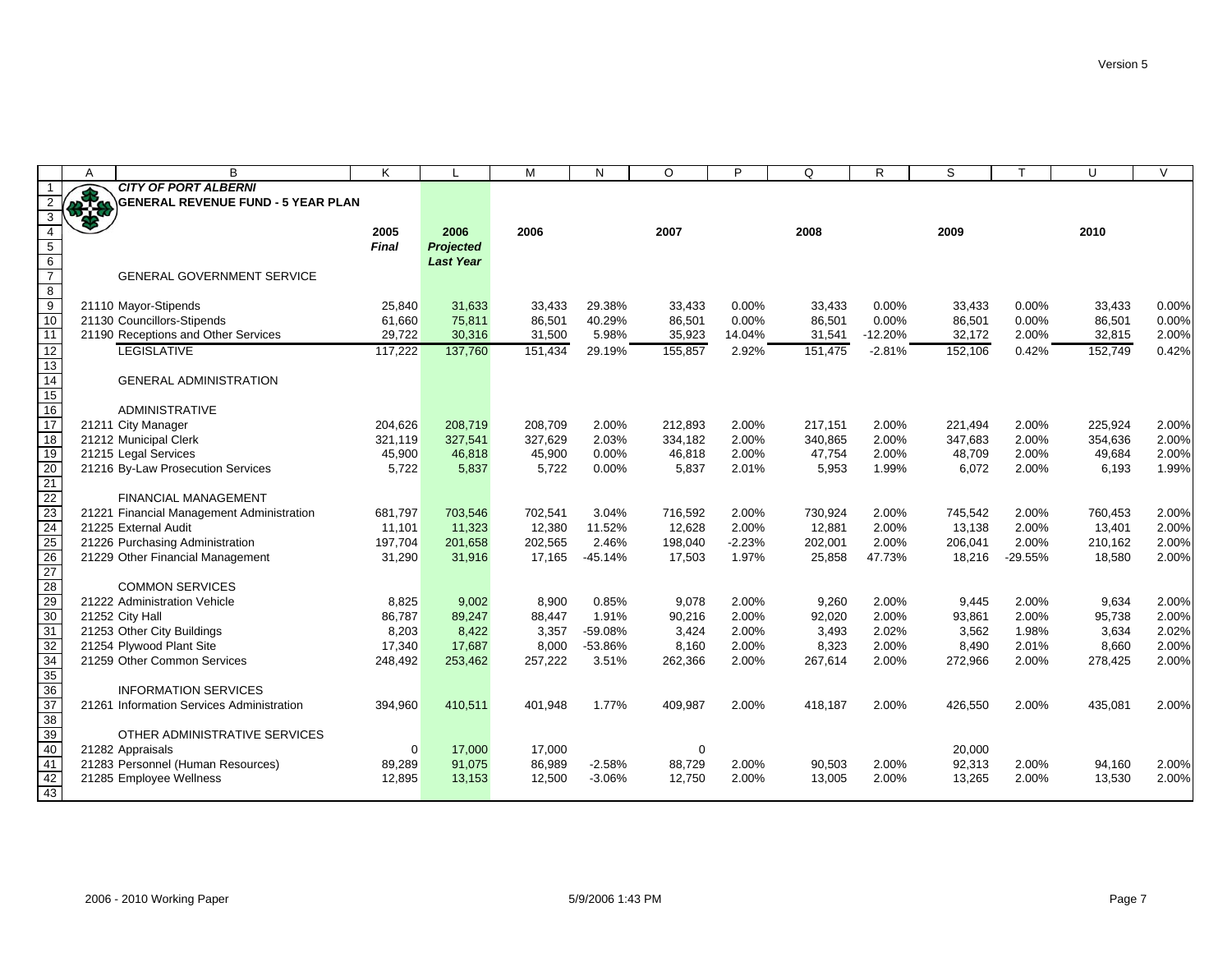|                 | A   | B                                            | K                    |                  | M          | N         | $\circ$    | P         | Q          | R      | S          |          | U          | $\vee$ |
|-----------------|-----|----------------------------------------------|----------------------|------------------|------------|-----------|------------|-----------|------------|--------|------------|----------|------------|--------|
|                 |     | <b>CITY OF PORT ALBERNI</b>                  |                      |                  |            |           |            |           |            |        |            |          |            |        |
|                 | 370 | <b>GENERAL REVENUE FUND - 5 YEAR PLAN</b>    |                      |                  |            |           |            |           |            |        |            |          |            |        |
| 3               |     |                                              |                      |                  |            |           |            |           |            |        |            |          |            |        |
| $\overline{4}$  |     |                                              | 2005                 | 2006             | 2006       |           | 2007       |           | 2008       |        | 2009       |          | 2010       |        |
| 5               |     |                                              | Final                | <b>Projected</b> |            |           |            |           |            |        |            |          |            |        |
| $\overline{6}$  |     |                                              |                      | <b>Last Year</b> |            |           |            |           |            |        |            |          |            |        |
| $\frac{44}{45}$ |     | <b>RECOVERIES</b>                            |                      |                  |            |           |            |           |            |        |            |          |            |        |
|                 |     | 21290 Admin./Acc't Services Recovered        | $-219,253$           | $-223,638$       | $-225,762$ | 2.97%     | $-230,277$ | 2.00%     | $-234,883$ | 2.00%  | $-239,580$ | 2.00%    | $-244,372$ | 2.00%  |
| 46              |     | <b>GENERAL ADMINISTRATION</b>                | 2,146,797            | 2,223,279        | 2.181.212  | 1.60%     | 2.198.926  | 0.81%     | 2.250.909  | 2.36%  | 2,307,767  | 2.53%    | 2,333,523  | 1.12%  |
| 47              |     |                                              |                      |                  |            |           |            |           |            |        |            |          |            |        |
| 48              |     | 21911 Election Expense                       | 31,000               |                  | 300        | $-99.03%$ | 300        |           | 32,860     |        | 300        |          | 300        |        |
| 49              |     | 21920 Training and Development               | 139,361              | 142,148          | 144.935    | 4.00%     | 150.732    | 4.00%     | 156,761    | 4.00%  | 163,031    | 4.00%    | 169,552    | 4.00%  |
| 50              |     | 21925 Council Travel and Development         | 27,700               | 28,254           | 28,808     | 4.00%     | 29,960     | 4.00%     | 31,158     | 4.00%  | 32,404     | 4.00%    | 33,700     | 4.00%  |
| 51              |     | 21930 Public Liability Insurance             | 118,610              | 120,982          | 121,608    | 2.53%     | 124,040    | 2.00%     | 126,521    | 2.00%  | 129,051    | 2.00%    | 131,632    | 2.00%  |
| 52<br>53        |     | 21931 Damage Claims                          | 40,800               | 41,616           | 40,800     | 0.00%     | 41,616     | 2.00%     | 42,448     | 2.00%  | 43,297     | 2.00%    | 44,163     | 2.00%  |
|                 |     | 21950 Donations & Grants                     | 55,000               | 20,000           | 30,000     | $-45.45%$ | 20,000     | $-33.33%$ | 20,000     | 0.00%  | 20,000     | 0.00%    | 20,000     | 0.00%  |
| $\frac{1}{55}$  |     | OTHER GENERAL GOV'T SERVICES                 | $4\overline{12,471}$ | 353,000          | 366,451    | $-11.16%$ | 366,648    | 0.05%     | 409,748    | 11.76% | 388,083    | $-5.29%$ | 399,347    | 2.90%  |
| 56              |     |                                              |                      |                  |            |           |            |           |            |        |            |          |            |        |
| 57              |     | <b>GENERAL GOVERNMENT SERVICE</b>            | 2,676,490            | 2,714,039        | 2,699,097  | 0.84%     | 2,721,431  | 0.83%     | 2,812,132  | 3.33%  | 2,847,956  | 1.27%    | 2,885,619  | 1.32%  |
| 58<br>59        |     |                                              |                      |                  |            |           |            |           |            |        |            |          |            |        |
|                 |     | PROTECTIVE SERVICES                          |                      |                  |            |           |            |           |            |        |            |          |            |        |
| 60              |     |                                              |                      |                  |            |           |            |           |            |        |            |          |            |        |
| 61              |     | 22121 R.C.M.P. Contract                      | 3,650,591            | 3,742,795        | 3,730,361  | 2.19%     | 3,871,423  | 3.78%     | 4,047,900  | 4.56%  | 4,232,876  | 4.57%    | 4,433,960  | 4.75%  |
| 62              |     | 22122 Police Service Administration          | 729,622              | 744,214          | 740.849    | 1.54%     | 755,666    | 2.00%     | 770,779    | 2.00%  | 786.195    | 2.00%    | 801,919    | 2.00%  |
| 63              |     | 22130 Community Policing                     | 33,905               | 31,347           | 35,205     | 3.83%     | 33,845     | $-3.86%$  | 33,990     | 0.43%  | 34,035     | 0.13%    | 34,285     | 0.73%  |
| 64              |     | 22140 Commissionaire Services                | 30,379               | 30,987           | 30,379     | 0.00%     | 30.987     | 2.00%     | 31.606     | 2.00%  | 32,238     | 2.00%    | 32,883     | 2.00%  |
| 65              |     | 22160 Police Building Maintenance            | 102,375              | 105,493          | 110.444    | 7.88%     | 132,626    | 20.08%    | 135,279    | 2.00%  | 137,985    | 2.00%    | 140,744    | 2.00%  |
| 66              |     | 22180 Detention/Custody of Prisoner          | 368,101              | 375,463          | 374,935    | 1.86%     | 382,434    | 2.00%     | 390,082    | 2.00%  | 397,884    | 2.00%    | 405,842    | 2.00%  |
| 67              |     | POLICE PROTECTION                            | 4,914,973            | 5,030,299        | 5,022,173  | 2.18%     | 5,206,981  | 3.68%     | 5,409,636  | 3.89%  | 5,621,213  | 3.91%    | 5,849,633  | 4.06%  |
| 68              |     |                                              |                      |                  |            |           |            |           |            |        |            |          |            |        |
| 69              |     | 22411 Fire Protection Administration         | 230,999              | 235,880          | 235,880    | 2.11%     | 241,169    | 2.24%     | 245,860    | 1.95%  | 250,647    | 1.95%    | 255,534    | 1.95%  |
| $\overline{70}$ |     | 22421 Fire Crew                              | 1,741,897            | 1,740,680        | 1,774,543  | 1.87%     | 1,783,514  | 0.51%     | 1,819,184  | 2.00%  | 1,855,568  | 2.00%    | 1,892,678  | 2.00%  |
| $\overline{71}$ |     | 22422 Personnel Expense                      | 35,465               | 37,054           | 37,054     | 4.48%     | 37,656     | 1.62%     | 38,269     | 1.63%  | 38,895     | 1.64%    | 39,534     | 1.64%  |
| $\overline{72}$ |     | 22431 Alarm System & Telephone               | 7,576                | 7,727            | 7,727      | 1.99%     | 7,883      | 2.02%     | 8,041      | 2.00%  | 8,203      | 2.01%    | 8,368      | 2.01%  |
| 73              |     | 22440 Fire Investigation                     | 800                  | 800              | 800        | $0.00\%$  | 800        | 0.00%     | 800        | 0.00%  | 800        | 0.00%    | 800        | 0.00%  |
| 74              |     | 22441 Fire Prevention                        | 98,183               | 100,017          | 100,017    | 1.87%     | 102,017    | 2.00%     | 104,054    | 2.00%  | 106,133    | 2.00%    | 108,254    | 2.00%  |
| 75              |     | 22471 Fire Building Maintenance              | 49,379               | 51,043           | 53,149     | 7.63%     | 54,901     | 3.30%     | 56,720     | 3.31%  | 57,855     | 2.00%    | 59,013     | 2.00%  |
| 76              |     | 22472 Fire Boat Shed Maintenance             | 3,874                | 3,879            | 3,879      | 0.13%     | 3,885      | 0.15%     | 3,891      | 0.15%  | 3,894      | 0.08%    | 3,896      | 0.05%  |
| 77              |     | 22480 Vehicle Repair & Maintenance           | 158,054              | 161,216          | 160,070    | 1.28%     | 163,248    | 1.99%     | 166,534    | 2.01%  | 169,864    | 2.00%    | 173,261    | 2.00%  |
| 78              |     | 22481 Sundry Equipment Maintenance/Rep       | 12,205               | 12,449           | 12,449     | 2.00%     | 12,699     | 2.01%     | 12,954     | 2.01%  | 13,213     | 2.00%    | 13,477     | 2.00%  |
| 79              |     | 22482 Fire Fighting Tools/Supplies Purchases | 12,549               | 12,800           | 13,467     | 7.32%     | 13,737     | 2.00%     | 14,013     | 2.01%  | 14,294     | 2.01%    | 14,581     | 2.01%  |
| $\overline{80}$ |     | <b>FIRE PROTECTION</b>                       | 2,350,981            | 2,363,545        | 2,399,035  | 2.04%     | 2,421,509  | 0.94%     | 2,470,320  | 2.02%  | 2,519,366  | 1.99%    | 2,569,396  | 1.99%  |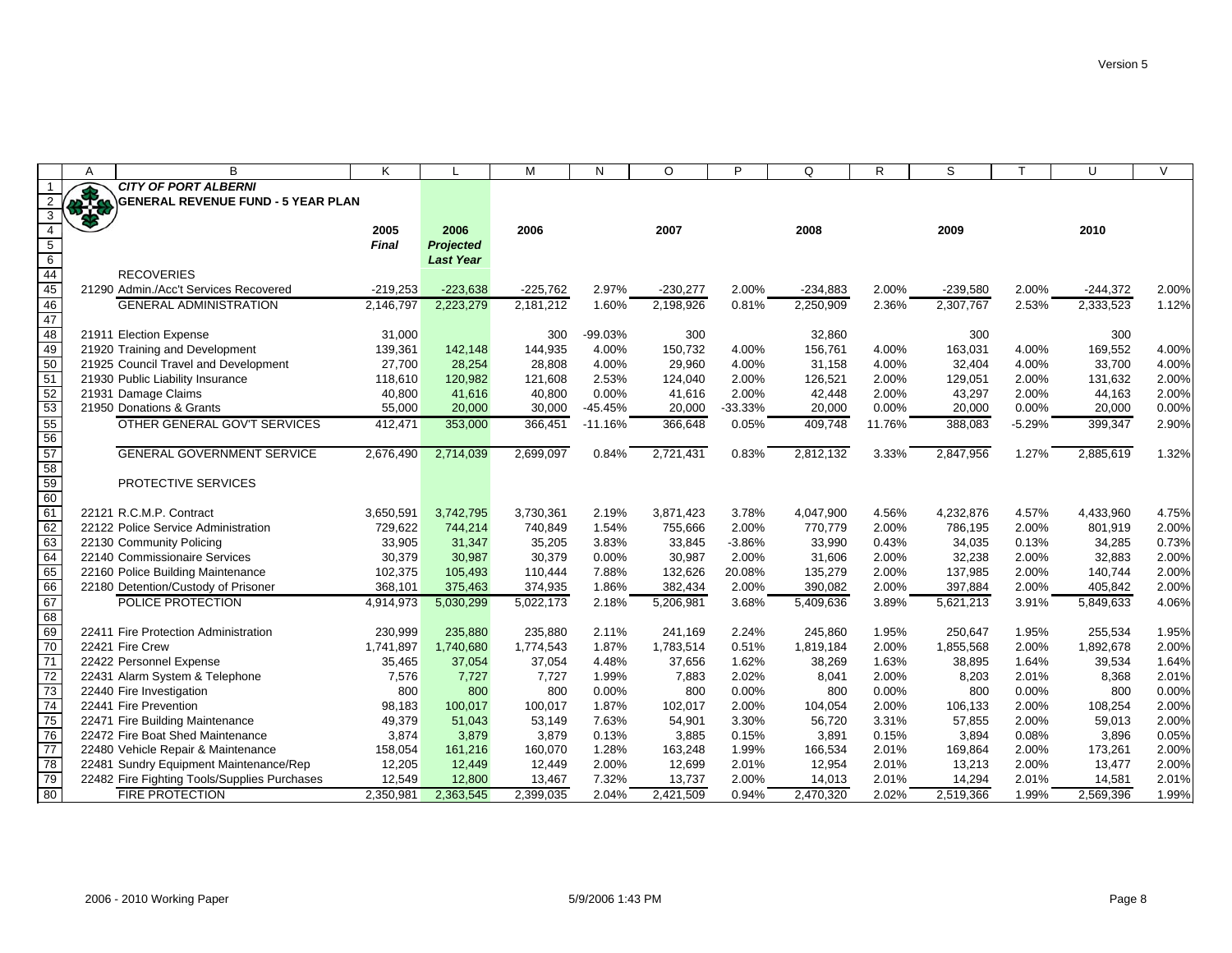|                                    | Α        | B                                         | K                |                  | М         | N              | $\circ$   | P        | Q                | R     | S         |       | U                | $\vee$ |
|------------------------------------|----------|-------------------------------------------|------------------|------------------|-----------|----------------|-----------|----------|------------------|-------|-----------|-------|------------------|--------|
|                                    |          | <b>CITY OF PORT ALBERNI</b>               |                  |                  |           |                |           |          |                  |       |           |       |                  |        |
|                                    | $8 - 12$ | <b>GENERAL REVENUE FUND - 5 YEAR PLAN</b> |                  |                  |           |                |           |          |                  |       |           |       |                  |        |
| 3                                  |          |                                           |                  |                  |           |                |           |          |                  |       |           |       |                  |        |
|                                    |          |                                           | 2005             | 2006             | 2006      |                | 2007      |          | 2008             |       | 2009      |       | 2010             |        |
| $\overline{5}$                     |          |                                           | Final            | <b>Projected</b> |           |                |           |          |                  |       |           |       |                  |        |
| $6\overline{6}$                    |          |                                           |                  | <b>Last Year</b> |           |                |           |          |                  |       |           |       |                  |        |
| $\frac{81}{82}$                    |          |                                           |                  |                  |           |                |           |          |                  |       |           |       |                  |        |
| 83                                 |          | 22512 Emergency Program                   | 75               | 75               |           | 2,575 3333.33% | 2,625     | 1.94%    | 2,676            | 1.94% | 2,728     | 1.94% | 2,781            | 1.94%  |
|                                    |          | <b>EMERGENCY MEASURES</b>                 | 75               | 75               |           | 2,575 3333.33% | 2,625     | 1.94%    | 2,676            | 1.94% | 2,728     | 1.94% | 2,781            | 1.94%  |
| 84<br>85                           |          | 22921 Building/Plumbing Inspection        |                  | 111,211          | 111,500   | 2.27%          | 113,730   | 2.00%    |                  | 2.00% | 118,325   | 2.00% |                  | 2.00%  |
| 86                                 |          | 22926 Building Inspector Vehicle          | 109,030<br>4,739 | 4,834            | 5,339     | 12.66%         | 5,446     | 2.00%    | 116,005<br>5,555 | 2.00% | 5,666     | 2.00% | 120,692<br>5,779 | 1.99%  |
| 87                                 |          | 22931 Animal Pound Operation              | 103,401          | 103,456          | 113,549   | 9.81%          | 113,606   | 0.05%    | 113,662          | 0.05% | 113,715   | 0.05% | 113,776          | 0.05%  |
| 88                                 |          | OTHER PROTECTION                          | 217,170          | 219,501          | 230,388   | 6.09%          | 232,782   | 1.04%    | 235,222          | 1.05% | 237,706   | 1.06% | 240,247          | 1.07%  |
| 89                                 |          |                                           |                  |                  |           |                |           |          |                  |       |           |       |                  |        |
|                                    |          | <b>PROTECTIVE SERVICES</b>                | 7,483,199        | 7,613,420        | 7,654,171 | 2.28%          | 7,863,897 | 2.74%    | 8,117,854        | 3.23% | 8,381,013 | 3.24% | 8,662,057        | 3.35%  |
| $\frac{90}{91}$                    |          |                                           |                  |                  |           |                |           |          |                  |       |           |       |                  |        |
|                                    |          | <b>TRANSPORTATION SERVICE</b>             |                  |                  |           |                |           |          |                  |       |           |       |                  |        |
| $\frac{92}{93}$<br>$\frac{94}{95}$ |          |                                           |                  |                  |           |                |           |          |                  |       |           |       |                  |        |
|                                    |          | <b>COMMON SERVICES</b>                    |                  |                  |           |                |           |          |                  |       |           |       |                  |        |
|                                    |          | 23110 Engineering Administration          | 522,191          | 532,635          | 538,675   | 3.16%          | 523,949   | $-2.73%$ | 534,427          | 2.00% | 545,116   | 2.00% | 556,018          | 2.00%  |
| $\frac{96}{97}$                    |          | 23121 Engineering Consulting Services     | 10,000           | 10,000           | 10,000    | 0.00%          | 10,000    | 0.00%    | 10,000           | 0.00% | 10,000    | 0.00% | 10,000           | 0.00%  |
|                                    |          |                                           |                  |                  |           |                |           |          |                  |       |           |       |                  |        |
| 98                                 |          | PUBLIC WORKS ADMINISTRATION               |                  |                  |           |                |           |          |                  |       |           |       |                  |        |
| 99                                 |          | 23129 Clerical & Reception-Operation      | 109,049          | 111,230          | 110,398   | 1.24%          | 112,606   | 2.00%    | 114,858          | 2.00% | 117,155   | 2.00% | 119,498          | 2.00%  |
| 100                                |          | 23130 Supervision Operations              | 295,000          | 300,900          | 300,000   | 1.69%          | 306,000   | 2.00%    | 312,120          | 2.00% | 318,362   | 2.00% | 324,730          | 2.00%  |
| $\overline{101}$                   |          | 23134 Small Tools/Equipment/Supplies      | 49,201           | 50,185           | 54,201    | 10.16%         | 55,285    | 2.00%    | 56,391           | 2.00% | 57,519    | 2.00% | 58,669           | 2.00%  |
| $\overline{102}$                   |          | 23136 Works Yard Maintenance              | 46,000           | 46,920           | 47,000    | 2.17%          | 47,940    | 2.00%    | 48,899           | 2.00% | 49,877    | 2.00% | 50,874           | 2.00%  |
| 103                                |          | 23137 Main Building Maintenance           | 122,000          | 124,440          | 133,000   | 9.02%          | 130,000   | $-2.26%$ | 132,600          | 2.00% | 135,252   | 2.00% | 137,957          | 2.00%  |
| 104<br>105                         |          | 23138 Shop Overhead                       | 62,000           | 63,240           | 66,000    | 6.45%          | 67,320    | 2.00%    | 68,666           | 2.00% | 70,040    | 2.00% | 71,441           | 2.00%  |
| 106                                |          | <b>GENERAL EQUIPMENT</b>                  |                  |                  |           |                |           |          |                  |       |           |       |                  |        |
| 107                                |          | 23160 General Equipment Maintenance       | 614,526          | 626,817          | 614,526   | 0.00%          | 626,817   | 2.00%    | 639,353          | 2.00% | 652,140   | 2.00% | 665,183          | 2.00%  |
| $\overline{108}$                   |          | 23161 Eng. Vehicle Maint. & Replacement   | 14,770           | 15,065           | 14,770    | 0.00%          | 15,065    | 2.00%    | 15,367           | 2.00% | 15,674    | 2.00% | 15,988           | 2.00%  |
| 109                                |          | 23162 Sup. Vehicle Maint. & Replacement   | 28,500           | 29,070           | 26,000    | $-8.77%$       | 26,520    | 2.00%    | 27,050           | 2.00% | 27,591    | 2.00% | 28,143           | 2.00%  |
| 110                                |          | <b>COMMON SERVICE</b>                     | 1,873,237        | 1,910,502        | 1,914,570 | 2.21%          | 1,921,502 | 0.36%    | 1,959,731        | 1.99% | 1,998,726 | 1.99% | 2,038,500        | 1.99%  |
| 111                                |          |                                           |                  |                  |           |                |           |          |                  |       |           |       |                  |        |
|                                    |          |                                           |                  |                  |           |                |           |          |                  |       |           |       |                  |        |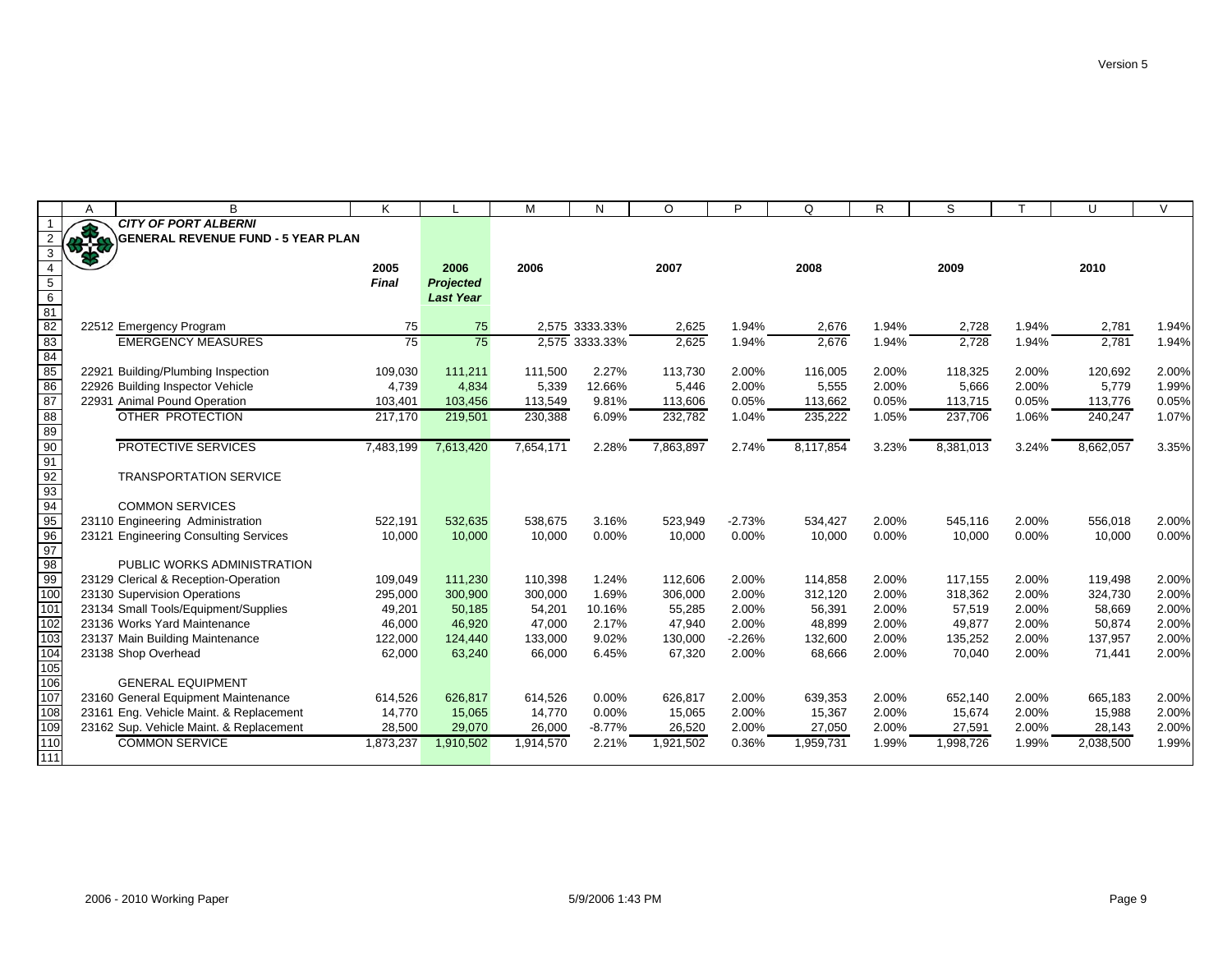|                  | A            | B                                         | Κ         |                  | M         | N         | $\circ$   | Þ     | Q         | R     | S         |       | $\cup$    | $\vee$ |
|------------------|--------------|-------------------------------------------|-----------|------------------|-----------|-----------|-----------|-------|-----------|-------|-----------|-------|-----------|--------|
|                  |              | <b>CITY OF PORT ALBERNI</b>               |           |                  |           |           |           |       |           |       |           |       |           |        |
|                  | $+3$         | <b>GENERAL REVENUE FUND - 5 YEAR PLAN</b> |           |                  |           |           |           |       |           |       |           |       |           |        |
| 3                |              |                                           |           |                  |           |           |           |       |           |       |           |       |           |        |
|                  |              |                                           | 2005      | 2006             | 2006      |           | 2007      |       | 2008      |       | 2009      |       | 2010      |        |
| $\overline{5}$   |              |                                           | Final     | <b>Projected</b> |           |           |           |       |           |       |           |       |           |        |
| $\overline{6}$   |              |                                           |           | <b>Last Year</b> |           |           |           |       |           |       |           |       |           |        |
| $\overline{112}$ |              | <b>ROAD TRANSPORT</b>                     |           |                  |           |           |           |       |           |       |           |       |           |        |
| 113              |              |                                           |           |                  |           |           |           |       |           |       |           |       |           |        |
| 114              |              | <b>ROADS AND STREETS</b>                  |           |                  |           |           |           |       |           |       |           |       |           |        |
| 115              |              | 23200 Streets & Drainage - Administration |           |                  |           |           |           |       |           |       |           |       |           |        |
| $\overline{116}$ |              | 23205 Customer Service Requests - Streets | 25,000    | 25,500           | 25,000    | 0.00%     | 25,500    | 2.00% | 26,010    | 2.00% | 26,530    | 2.00% | 27,061    | 2.00%  |
| $\overline{117}$ |              | 23210 Small Tools/Supplies - Streets      | 3,570     | 3,641            | 3,570     | 0.00%     | 3,641     | 2.00% | 3,714     | 2.00% | 3,789     | 2.00% | 3,864     | 2.00%  |
| 118              |              | 23220 Streets Inspections                 | 33,762    | 34,437           | 33,762    | 0.00%     | 34,437    | 2.00% | 35,126    | 2.00% | 35,829    | 2.00% | 36,545    | 2.00%  |
| 119              |              | 23231 Roadway Surfaces Maintenance        | 414,500   | 422,790          | 414,000   | $-0.12%$  | 422,280   | 2.00% | 430,726   | 2.00% | 439,340   | 2.00% | 448,127   | 2.00%  |
| 120              |              | 23233 Road Allowance Maintenance          | 207,920   | 212,078          | 235,000   | 13.02%    | 239,700   | 2.00% | 244,494   | 2.00% | 249,384   | 2.00% | 254,372   | 2.00%  |
| $\overline{121}$ |              | 23234 New Driveway Crossings              | 20,400    | 20,808           | 20,400    | 0.00%     | 20,808    | 2.00% | 21,224    | 2.00% | 21,649    | 2.00% | 22,082    | 2.00%  |
| 122              |              | 23236 Street Sweeping                     | 161,000   | 164,220          | 169,000   | 4.97%     | 172,380   | 2.00% | 175,828   | 2.00% | 179,344   | 2.00% | 182,931   | 2.00%  |
| 123              |              | 23237 Snow & Ice Removal                  | 183,600   | 187,272          | 183,600   | 0.00%     | 187,272   | 2.00% | 191,017   | 2.00% | 194,838   | 2.00% | 198,735   | 2.00%  |
| 124              |              |                                           |           |                  |           |           |           |       |           |       |           |       |           |        |
| 125              |              | <b>BRIDGES AND TUNNELS</b>                |           |                  |           |           |           |       |           |       |           |       |           |        |
| 126              |              | 23241 Bridges and Retaining Walls         | 25,000    | 25,500           | 23,500    | $-6.00%$  | 23,970    | 2.00% | 24,449    | 2.00% | 24,938    | 2.00% | 25,437    | 2.00%  |
| 127              |              |                                           |           |                  |           |           |           |       |           |       |           |       |           |        |
| 128              |              | <b>STREET LIGHTING</b>                    |           |                  |           |           |           |       |           |       |           |       |           |        |
| 129              |              | 23250 Overhead & Decorative Lighting      | 234,400   | 239,088          | 234,400   | 0.00%     | 239,088   | 2.00% | 243,870   | 2.00% | 248,747   | 2.00% | 253,722   | 2.00%  |
| 130              |              | 23261 Signs & Traffic Marking             | 186,000   | 189,720          | 194,640   | 4.65%     | 198,533   | 2.00% | 202,503   | 2.00% | 206,554   | 2.00% | 210,685   | 2.00%  |
| 131              |              | 23264 Traffic & Railroad Signals          | 31,700    | 32,334           | 40,000    | 26.18%    | 40,800    | 2.00% | 41,616    | 2.00% | 42,448    | 2.00% | 43,297    | 2.00%  |
| 132              |              |                                           |           |                  |           |           |           |       |           |       |           |       |           |        |
| 133              |              | <b>PARKING</b>                            |           |                  |           |           |           |       |           |       |           |       |           |        |
| 134              |              | 23272 Off-Street Parking                  | 15,402    | 15,710           | 11,802    | $-23.37%$ | 12,038    | 2.00% | 12,279    | 2.00% | 12,524    | 2.00% | 12,775    | 2.00%  |
| 135              |              |                                           |           |                  |           |           |           |       |           |       |           |       |           |        |
| 136              |              | OTHER TRANSPORTATION                      |           |                  |           |           |           |       |           |       |           |       |           |        |
| 137              | 23291 Gravel |                                           | 229,500   | 234,090          | 229,500   | 0.00%     | 234,090   | 2.00% | 238,772   | 2.00% | 243,547   | 2.00% | 248,418   | 2.00%  |
| 138              |              | <b>ROADS &amp; STREETS</b>                | 1,771,754 | 1,807,188        | 1,818,174 | 2.62%     | 1,854,537 | 2.00% | 1,891,628 | 2.00% | 1,929,461 | 2.00% | 1,968,050 | 2.00%  |
| 139              |              |                                           |           |                  |           |           |           |       |           |       |           |       |           |        |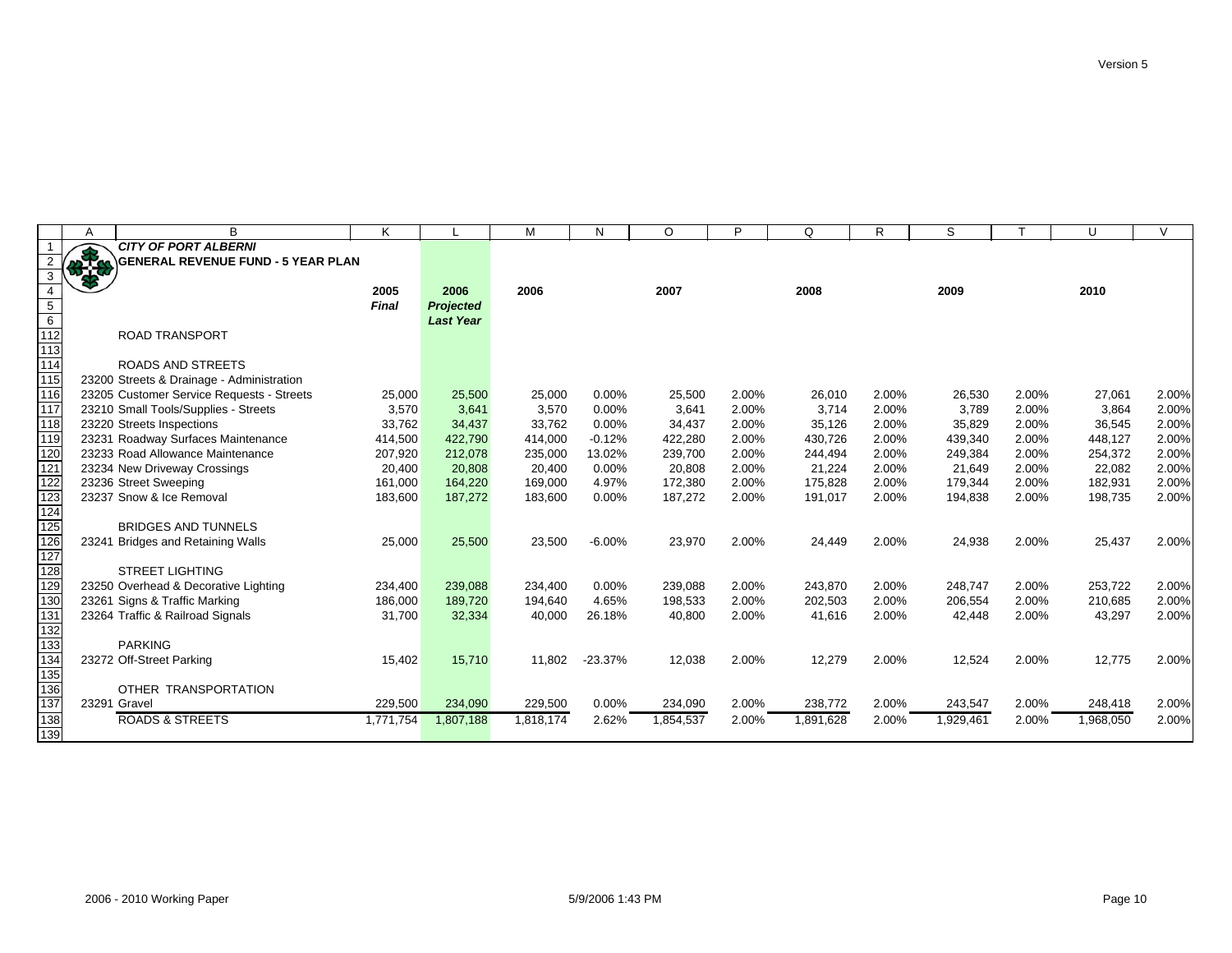|                                     | A | B                                         | K            |                  | M            | N        | $\circ$      | P     | Q            | R     | S            |       | U            | $\vee$ |
|-------------------------------------|---|-------------------------------------------|--------------|------------------|--------------|----------|--------------|-------|--------------|-------|--------------|-------|--------------|--------|
| $\mathbf{1}$                        |   | <b>CITY OF PORT ALBERNI</b>               |              |                  |              |          |              |       |              |       |              |       |              |        |
| $\overline{2}$                      |   | <b>GENERAL REVENUE FUND - 5 YEAR PLAN</b> |              |                  |              |          |              |       |              |       |              |       |              |        |
| 3                                   |   |                                           |              |                  |              |          |              |       |              |       |              |       |              |        |
| $\overline{4}$                      |   |                                           | 2005         | 2006             | 2006         |          | 2007         |       | 2008         |       | 2009         |       | 2010         |        |
|                                     |   |                                           | <b>Final</b> | <b>Projected</b> |              |          |              |       |              |       |              |       |              |        |
|                                     |   |                                           |              | <b>Last Year</b> |              |          |              |       |              |       |              |       |              |        |
| $\frac{\frac{1}{5}}{\frac{6}{140}}$ |   | <b>STORM DRAINAGE</b>                     |              |                  |              |          |              |       |              |       |              |       |              |        |
|                                     |   |                                           |              |                  |              |          |              |       |              |       |              |       |              |        |
| 142                                 |   | <b>OPEN DRAINAGE</b>                      |              |                  |              |          |              |       |              |       |              |       |              |        |
| 143                                 |   | 23311 Ditch/Creek & Dyke Maintenance      | 142,250      | 145,095          | 130,000      | $-8.61%$ | 132,600      | 2.00% | 135,252      | 2.00% | 137,957      | 2.00% | 140,716      | 2.00%  |
| 144                                 |   |                                           |              |                  |              |          |              |       |              |       |              |       |              |        |
| 145                                 |   | <b>STORM SEWERS</b>                       |              |                  |              |          |              |       |              |       |              |       |              |        |
| 146                                 |   | 23331 Storm Sewer Maintenance             | 155,395      | 158,503          | 155,395      | 0.00%    | 158,503      | 2.00% | 161,673      | 2.00% | 164,906      | 2.00% | 168,205      | 2.00%  |
| 147                                 |   | 23333 Storm Sewer Pump Station            | 8.745        | 8.920            | 8.745        | 0.00%    | 8.920        | 2.00% | 9,098        | 2.00% | 9.280        | 2.00% | 9.466        | 2.00%  |
| 148                                 |   | 23335 Storm Sewer Connections             | 21,000       | 21,420           | 43,500       | 107.14%  | 44,370       | 2.00% | 45,257       | 2.00% | 46,163       | 2.00% | 47,086       | 2.00%  |
| 149                                 |   | <b>STORM DRAINAGE</b>                     | 327,390      | 333,938          | 337,640      | 3.13%    | 344,393      | 2.00% | 351,281      | 2.00% | 358,306      | 2.00% | 365,472      | 2.00%  |
| $\frac{150}{151}$                   |   |                                           |              |                  |              |          |              |       |              |       |              |       |              |        |
|                                     |   | OTHER COMMON SERVICES                     |              |                  |              |          |              |       |              |       |              |       |              |        |
| 152                                 |   | 23880 Union Grievance/Negotiations        | 1,000        | 1,000            | 1,000        | 0.00%    | 1,000        | 0.00% | 1,000        | 0.00% | 1,000        | 0.00% | 1,000        | 0.00%  |
| 153                                 |   | 23881 Training Program                    | 39,757       | 40,552           | 50,000       | 25.76%   | 51,000       | 2.00% | 52,020       | 2.00% | 53,060       | 2.00% | 54,122       | 2.00%  |
| 154                                 |   | 23882 Safety                              | 24,033       | 24,514           | 24,033       | 0.00%    | 24,514       | 2.00% | 25,004       | 2.00% | 25,504       | 2.00% | 26,014       | 2.00%  |
| 155                                 |   | 23883 Week-End Standby                    | 1,040        | 1,061            | 1,040        | 0.00%    | 1,061        | 2.00% | 1,082        | 2.00% | 1,104        | 2.00% | 1,126        | 2.00%  |
| 156<br>157                          |   | 23884 Public Works Cost of Sales          | 30,600       | 31,212           | 30,600       | 0.00%    | 31,212       | 2.00% | 31,836       | 2.00% | 32,473       | 2.00% | 33,122       | 2.00%  |
|                                     |   | OTHER COMMON SERVICES                     | 96,430       | 98,339           | 106,673      | 10.62%   | 108,786      | 1.98% | 110,942      | 1.98% | 113,141      | 1.98% | 115,384      | 1.98%  |
| 158<br>159                          |   |                                           |              |                  |              |          |              |       |              |       |              |       |              |        |
|                                     |   | <b>OTHER</b>                              |              |                  |              |          |              |       |              |       |              |       |              |        |
| 160                                 |   | 23510 PUBLIC TRANSIT                      | 447.157      | 447,157          | 459,234      | 2.70%    | 468.419      | 2.00% | 477,787      | 2.00% | 487,343      | 2.00% | 497,090      | 2.00%  |
| 161                                 |   |                                           |              |                  |              |          |              |       |              |       |              |       |              |        |
| 162                                 |   | <b>RECOVERIES</b>                         |              |                  |              |          |              |       |              |       |              |       |              |        |
| 163                                 |   | 23951 General Overhead Recovery           | $-693,356$   | $-707,223$       | $-697,294$   | 0.57%    | $-711,240$   | 2.00% | $-725,465$   | 2.00% | $-739,974$   | 2.00% | $-754,773$   | 2.00%  |
| 164                                 |   | 23952 Main Building Expense Recovery      | $-22,082$    | $-22.524$        | $-26,969$    | 22.13%   | $-27,508$    | 2.00% | $-28,059$    | 2.00% | $-28.620$    | 2.00% | $-29,192$    | 2.00%  |
| 165                                 |   | 23953 Shop Overhead Recovery              | $-62,000$    | $-63,240$        | $-65,787$    | 6.11%    | $-67,103$    | 2.00% | $-68,445$    | 2.00% | $-69,814$    | 2.00% | $-71,210$    | 2.00%  |
| 166                                 |   | 23958 Equipment Charges Recovery          | $-624,240$   | $-636,725$       | $-614,000$   | $-1.64%$ | $-626,280$   | 2.00% | $-638,806$   | 2.00% | $-651,582$   | 2.00% | $-664,613$   | 2.00%  |
| 167                                 |   | 23959 Gravel Cost Recovery                | $-229,500$   | $-234,090$       | $-229,500$   | 0.00%    | $-234,090$   | 2.00% | $-238,772$   | 2.00% | $-243,547$   | 2.00% | $-248,418$   | 2.00%  |
|                                     |   | <b>RECOVERIES</b>                         | $-1,631,178$ | $-1,663,802$     | $-1,633,550$ | 0.15%    | $-1,666,221$ | 2.00% | $-1,699,545$ | 2.00% | $-1,733,536$ | 2.00% | $-1,768,207$ | 2.00%  |
| $\frac{168}{169}$                   |   |                                           |              |                  |              |          |              |       |              |       |              |       |              |        |
|                                     |   | <b>TRANSPORTATION SERVICE</b>             | 2.884.790    | 2,933,322        | 3,002,741    | 4.09%    | 3,031,417    | 0.95% | 3,091,823    | 1.99% | 3.153.440    | 1.99% | 3,216,289    | 1.99%  |
| 171                                 |   |                                           |              |                  |              |          |              |       |              |       |              |       |              |        |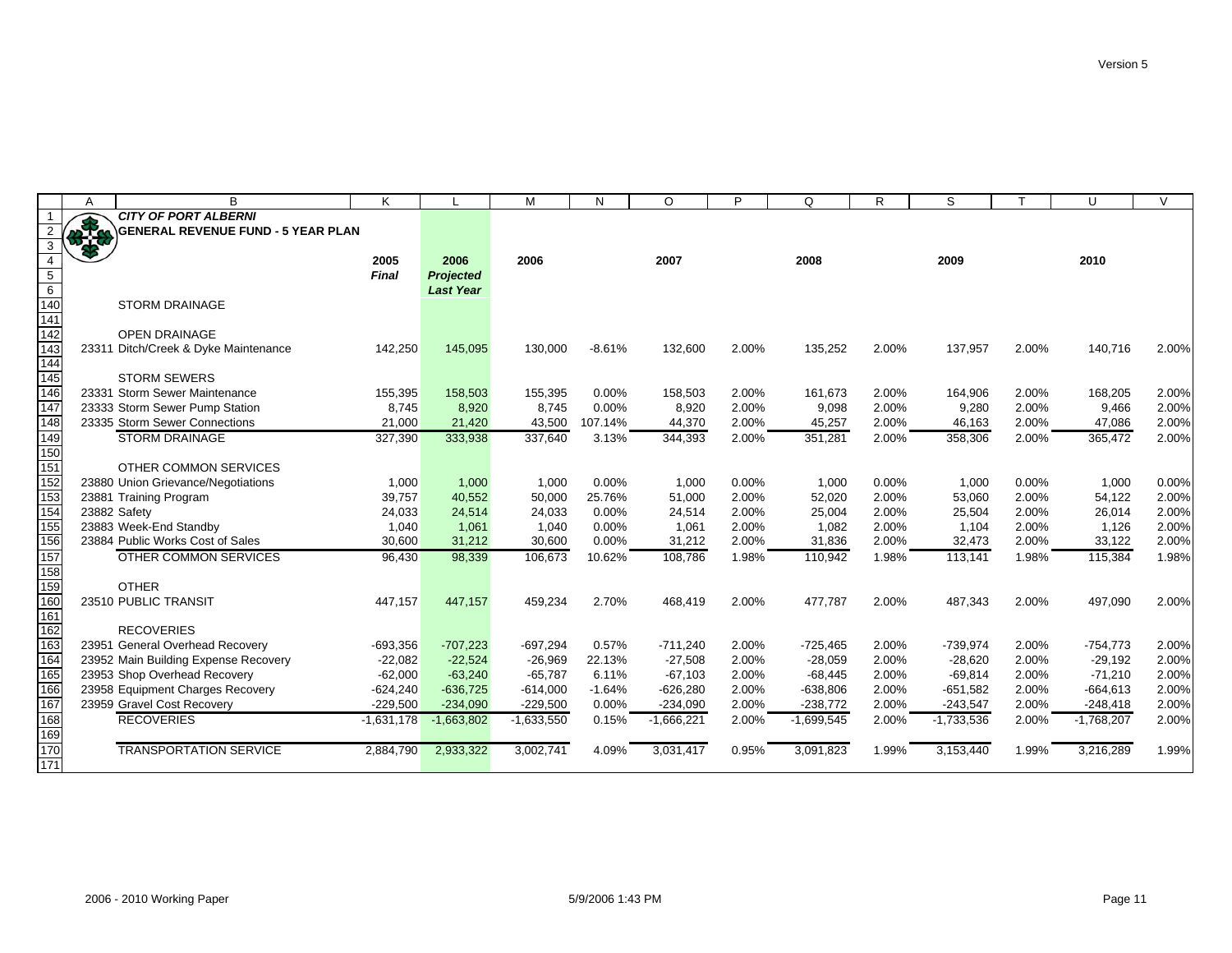|                  | A | В                                              | Κ                |                  | M                | N                       | $\circ$   | P           | Q                | R     | S                | т        | U                | $\vee$ |
|------------------|---|------------------------------------------------|------------------|------------------|------------------|-------------------------|-----------|-------------|------------------|-------|------------------|----------|------------------|--------|
|                  |   | <b>CITY OF PORT ALBERNI</b>                    |                  |                  |                  |                         |           |             |                  |       |                  |          |                  |        |
| 2                |   | <b>GENERAL REVENUE FUND - 5 YEAR PLAN</b>      |                  |                  |                  |                         |           |             |                  |       |                  |          |                  |        |
| $\overline{3}$   |   |                                                |                  |                  |                  |                         |           |             |                  |       |                  |          |                  |        |
| $\overline{4}$   |   |                                                | 2005             | 2006             | 2006             |                         | 2007      |             | 2008             |       | 2009             |          | 2010             |        |
| $\overline{5}$   |   |                                                | Final            | <b>Projected</b> |                  |                         |           |             |                  |       |                  |          |                  |        |
| $\frac{6}{172}$  |   |                                                |                  | <b>Last Year</b> |                  |                         |           |             |                  |       |                  |          |                  |        |
|                  |   | ENVIRONMENTAL HEALTH SERVICES                  |                  |                  |                  |                         |           |             |                  |       |                  |          |                  |        |
| 173              |   |                                                |                  |                  |                  |                         |           |             |                  |       |                  |          |                  |        |
| 174              |   | <b>GARBAGE AND WASTE COLLECTION</b>            |                  |                  |                  |                         |           |             |                  |       |                  |          |                  |        |
| 175              |   | 24320 Residential Waste Collection             | 370,000          | 377,400          | 385,000          | 4.05%                   | 392,700   | 2.00%       | 400,554          | 2.00% | 408,565          | 2.00%    | 416,736          | 2.00%  |
| 176              |   | 24321 Commercial Waste Collection              | 269,750          | 275,145          | 281,500          | 4.36%                   | 287,130   | 2.00%       | 292,873          | 2.00% | 298,730          | 2.00%    | 304,705          | 2.00%  |
| $\overline{177}$ |   | 24322 Solid Waste Cont Purchase/Maintenance    | 26,520           | 27,050           | 33,520           | 26.40%                  | 34,190    | 2.00%       | 34,874           | 2.00% | 35,572           | 2.00%    | 36,283           | 2.00%  |
| 178              |   | 24323 Solid Waste Disposal                     | 397,000          | 404,940          | 405,000          | 2.02%                   | 413,100   | 2.00%       | 421,362          | 2.00% | 429,789          | 2.00%    | 438,385          | 2.00%  |
| 179              |   | 24324 Special Solid Waste-Recycling            | 25,000           | 25,500           | 25,000           | 0.00%                   | 25,500    | 2.00%       | 26,010           | 2.00% | 26,530           | 2.00%    | 27,061           | 2.00%  |
| 180              |   | <b>ENVIRONMENTAL HEALTH</b>                    | 1,088,270        | 1,110,035        | 1,130,020        | 3.84%                   | 1,152,620 | 2.00%       | 1,175,673        | 2.00% | 1,199,186        | 2.00%    | 1,223,170        | 2.00%  |
| 181              |   |                                                |                  |                  |                  |                         |           |             |                  |       |                  |          |                  |        |
| 182              |   | PUBLIC HEALTH AND WELFARE                      |                  |                  |                  |                         |           |             |                  |       |                  |          |                  |        |
| 183<br>184       |   |                                                |                  | 19,266           |                  | $-13.73%$               | 16,620    | 2.00%       |                  | 2.00% |                  | 2.00%    |                  | 2.00%  |
| 185              |   | 25161 Cemetery Maintenance<br>25162 Interments | 18,888<br>30,140 | 30,743           | 16,294<br>30,140 | 0.00%                   | 30,743    | 2.00%       | 16,952<br>31,358 | 2.00% | 17,291<br>31,985 | 2.00%    | 17,637<br>32,625 | 2.00%  |
| 186              |   | 25163 Memorial Marker Installation             | 5,500            | 5,610            | 5,500            | 0.00%                   | 5,610     | 2.00%       | 5,722            | 2.00% | 5,837            | 2.00%    | 5,953            | 2.00%  |
| 187              |   | <b>CEMETERIES &amp; CREMATORIUMS</b>           | 54,528           | 55,619           | 51,934           | $-4.76%$                | 52,973    | 2.00%       | 54,032           | 2.00% | 55,112           | 2.00%    | 56,215           | 2.00%  |
| 188              |   |                                                |                  |                  |                  |                         |           |             |                  |       |                  |          |                  |        |
| 189              |   | 25281 Gov't Agents Building Maintenance/Repair | 18,111           | 18,646           |                  | $-100.00\%$             |           |             |                  |       |                  |          |                  |        |
| 190              |   | <b>GENERAL PUBLIC HEALTH</b>                   | 18,111           | 18,646           |                  | $\overline{0}$ -100.00% | $\Omega$  |             | $\Omega$         |       | 0                |          | $\Omega$         |        |
| 191              |   |                                                |                  |                  |                  |                         |           |             |                  |       |                  |          |                  |        |
| 192              |   | PUBLIC HEALTH & WELFARE                        | 72,639           | 74,265           | 51,934           | $-28.50%$               | 52,973    | 2.00%       | 54,032           | 2.00% | 55,112           | 2.00%    | 56,215           | 2.00%  |
| 193              |   |                                                |                  |                  |                  |                         |           |             |                  |       |                  |          |                  |        |
| 194              |   | ENVIRONMENTAL DEVELOPMENT                      |                  |                  |                  |                         |           |             |                  |       |                  |          |                  |        |
| 195              |   |                                                |                  |                  |                  |                         |           |             |                  |       |                  |          |                  |        |
| 196              |   | 26129 Planning Administration                  | 171,515          | 174,986          | 174,493          | 1.74%                   | 178,025   | 2.02%       | 181,583          | 2.00% | 185,215          | 2.00%    | 188,918          | 2.00%  |
| 197              |   | 26132 Consulting Services                      | 26,667           |                  | 72,000           | 170.00%                 |           | $-100.00\%$ |                  |       |                  |          |                  |        |
| 198              |   | <b>RESEARCH AND PLANNING</b>                   | 198,182          | 174,986          | 246,493          | 24.38%                  | 178,025   | $-27.78%$   | 181,583          | 2.00% | 185,215          | 2.00%    | 188,918          | 2.00%  |
| 199              |   |                                                |                  |                  |                  |                         |           |             |                  |       |                  |          |                  |        |
| 200              |   | 26234 Business Development                     | 30,000           | 10,000           | 10,000           | $-66.67%$               | 10,000    | 0.00%       | 10,000           | 0.00% |                  |          |                  |        |
| 201              |   | 26235 Economic Development                     | 100,000          | 100,000          | 100,000          | 0.00%                   | 100,000   | 0.00%       | 100,000          | 0.00% | 100,000          | 0.00%    | 100,000          | 0.00%  |
| 202              |   | 26236 Business Improvement Area                | 15,000           | 15,000           | 15,000           | 0.00%                   |           |             |                  |       |                  |          |                  |        |
| 203              |   | <b>COMMUNITY DEVELOPMENT</b>                   | 145,000          | 125,000          | 125,000          | $-13.79%$               | 110,000   | $-12.00%$   | 110,000          | 0.00% | 100,000          | $-9.09%$ | 100,000          | 0.00%  |
| 204<br>205       |   |                                                |                  |                  |                  |                         |           |             |                  |       |                  |          |                  |        |
|                  |   | 26701 A.H.Q. Overhead                          | 48,616           | 49,735           | 46,293           | -4.78%                  | 43,823    | $-5.34%$    | 47,363           | 8.08% | 47,915           | 1.17%    | 48,477           | 1.17%  |
| 206              |   | 26770 Harbour Quay - Buildings Maintenance     | 76,136           | 69,414           | 77,267           | 1.49%                   | 78,812    | 2.00%       | 80,389           | 2.00% | 81,996           | 2.00%    | 83,636           | 2.00%  |
| 207              |   | ALBERNI HARBOUR QUAY                           | 124,752          | 119,149          | 123,560          | $-0.96%$                | 122,635   | $-0.75%$    | 127,752          | 4.17% | 129.911          | 1.69%    | 132,113          | 1.70%  |
| 208              |   |                                                |                  |                  |                  |                         |           |             |                  |       |                  |          |                  |        |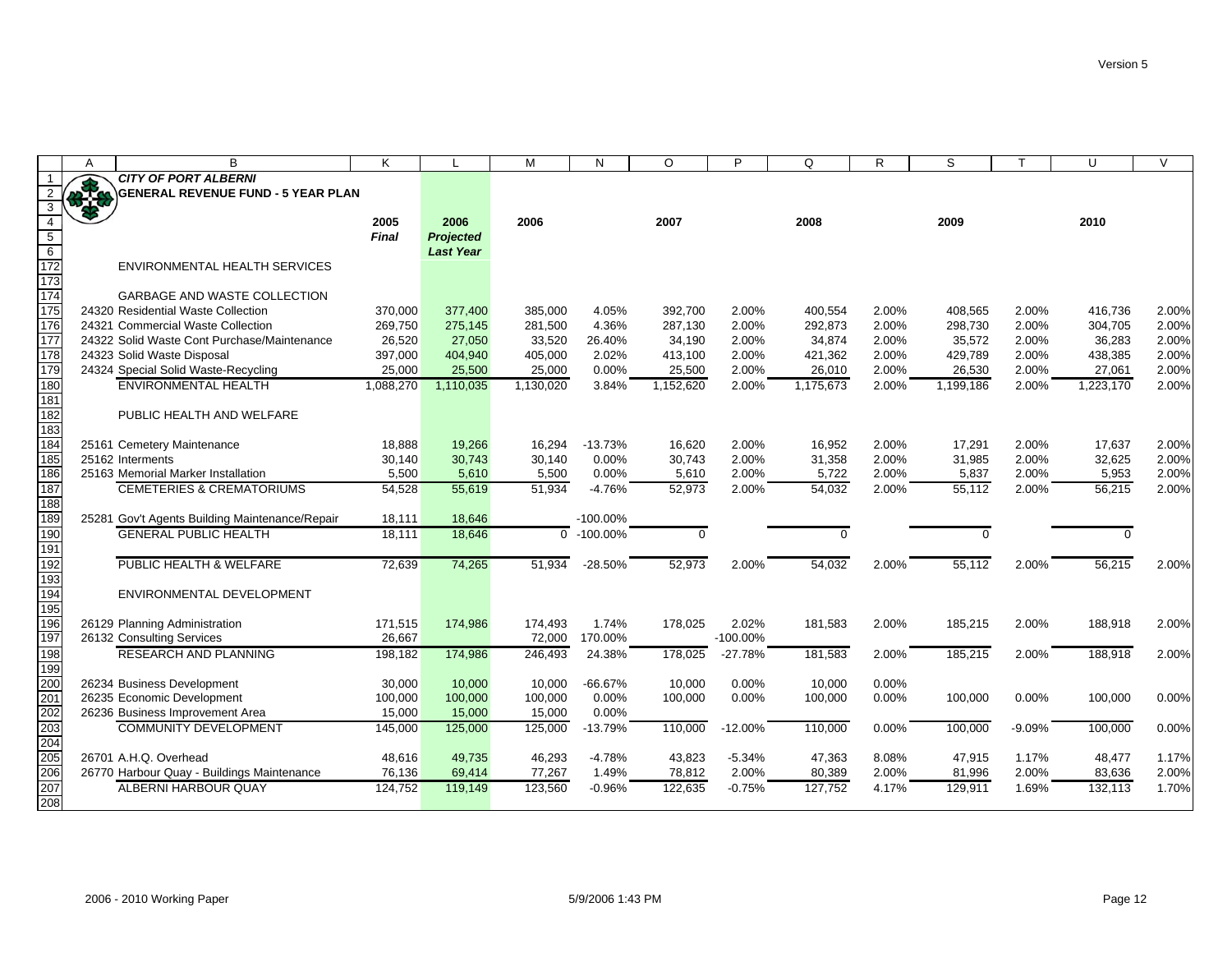|                                                                    | A      | B                                                                | K                  |                  | M                | N               | $\circ$            | P              | O                  | R              | S                  |                | U                | $\vee$         |
|--------------------------------------------------------------------|--------|------------------------------------------------------------------|--------------------|------------------|------------------|-----------------|--------------------|----------------|--------------------|----------------|--------------------|----------------|------------------|----------------|
|                                                                    |        | <b>CITY OF PORT ALBERNI</b>                                      |                    |                  |                  |                 |                    |                |                    |                |                    |                |                  |                |
| 2                                                                  | \$3.50 | GENERAL REVENUE FUND - 5 YEAR PLAN                               |                    |                  |                  |                 |                    |                |                    |                |                    |                |                  |                |
| 3                                                                  |        |                                                                  |                    |                  |                  |                 |                    |                |                    |                |                    |                |                  |                |
| $\overline{4}$                                                     |        |                                                                  | 2005               | 2006             | 2006             |                 | 2007               |                | 2008               |                | 2009               |                | 2010             |                |
| $\overline{5}$                                                     |        |                                                                  | Final              | <b>Projected</b> |                  |                 |                    |                |                    |                |                    |                |                  |                |
| 6                                                                  |        |                                                                  |                    | <b>Last Year</b> |                  |                 |                    |                |                    |                |                    |                |                  |                |
| $\frac{209}{210}$<br>210<br>211                                    |        | OTHER ENVIRONMENTAL DEVELOPMENT                                  |                    |                  |                  |                 |                    |                |                    |                |                    |                |                  |                |
|                                                                    |        |                                                                  |                    |                  |                  |                 |                    |                |                    |                |                    |                |                  |                |
|                                                                    |        | 26911 Travel Bureau                                              | 93,068             | 69,429           | 84,000           | $-9.74%$        | 84,000             | 0.00%          | 84,000             | 0.00%          | 84,000             | $0.00\%$       | 84,000           | $0.00\%$       |
|                                                                    |        | 26917 Promotion of Tourism                                       | 21,448             | 26,448           | 28,598           | 33.34%          | 21,877             | $-23.50%$      | 29,170             | 33.34%         | 22,315             | $-23.50%$      | 29,753           | 33.33%         |
| 213<br>214                                                         |        | <b>TOURISM</b>                                                   | 114,516            | 95,877           | 112,598          | $-1.67%$        | 105,877            | $-5.97%$       | 113,170            | 6.89%          | 106,315            | $-6.06%$       | 113,753          | 7.00%          |
|                                                                    |        |                                                                  |                    |                  |                  |                 |                    |                |                    |                |                    |                |                  |                |
|                                                                    |        | <b>ENVIRONMENTAL DEVELOPMENT</b>                                 | 582,450            | 515,012          | 607,651          | 4.33%           | 516,537            | $-14.99%$      | 532,505            | 3.09%          | 521,441            | $-2.08%$       | 534,784          | 2.56%          |
|                                                                    |        |                                                                  |                    |                  |                  |                 |                    |                |                    |                |                    |                |                  |                |
|                                                                    |        | <b>RECREATION &amp; CULTURAL SERVICE</b>                         |                    |                  |                  |                 |                    |                |                    |                |                    |                |                  |                |
|                                                                    |        |                                                                  |                    |                  |                  |                 |                    |                |                    |                |                    |                |                  |                |
|                                                                    |        | <b>RECREATION FACILITIES</b>                                     |                    |                  |                  |                 |                    |                |                    |                |                    |                |                  |                |
|                                                                    |        |                                                                  |                    |                  |                  |                 |                    |                |                    |                |                    |                |                  |                |
| 215<br>216<br>217<br>218<br>219<br>222<br>222<br>222<br>222        |        | <b>ADMINISTRATION</b>                                            |                    |                  |                  |                 |                    |                |                    |                |                    |                |                  |                |
|                                                                    |        | 27110 Parks & Rec Management Services                            | 553,717            | 554,663          | 492,862          | $-10.99%$       | 502,229            | 1.90%          | 511,742            | 1.89%          | 521,487            | 1.90%          | 531,384          | 1.90%          |
|                                                                    |        |                                                                  |                    |                  |                  |                 |                    |                |                    |                |                    |                |                  |                |
| 224<br>225                                                         |        | <b>COMMUNITY CENTRES AND HALLS</b>                               |                    |                  |                  |                 |                    |                |                    |                |                    |                |                  |                |
|                                                                    |        | 27120 Gyro Youth Centre Maintenance                              | 26,742             | 27,978           | 30,687           | 14.75%          | 28,523             | $-7.05%$       | 29,094             | 2.00%          | 29,676             | 2.00%          | 30,269           | 2.00%          |
| 226                                                                |        | 27124 Glenwood Concessions                                       | 6,600              | 6,732            | 7,100            | 7.58%           | 7,242              | 2.00%          | 7,387              | 2.00%          | 7,535              | 2.00%          | 7,685            | 1.99%          |
| 227<br>228<br>229<br>230<br>231<br>233<br>233<br>235<br>235<br>235 |        | 27126 Glenwood Skate Shop                                        | 4,200              | 4,284            | 4,200            | 0.00%           | 4,284              | 2.00%          | 4,370              | 2.01%          | 4,457              | 1.99%          | 4,546            | 2.00%          |
|                                                                    |        | 27128 Glenwood Centre Maintenance                                | 48,683             | 50,228           | 51,236           | 5.24%           | 52,212             | 1.90%          | 53,267             | 2.02%          | 54,283             | 1.91%          | 55,381           | 2.02%          |
|                                                                    |        | 27129 Bob Dailey Stadium                                         | 14,161             | 14,635           | 14,959           | 5.64%           | 15,258             | 2.00%          | 15,563             | 2.00%          | 15,875             | 2.00%          | 16,192           | 2.00%          |
|                                                                    |        | 27130 Echo Activity Centre Maintenance                           | 206,671            | 215,158          | 208,721          | 0.99%           | 212,895            | 2.00%          | 217,153            | 2.00%          | 221,496            | 2.00%          | 225,926          | 2.00%          |
|                                                                    |        | 27132 Echo Aquatic Concessions                                   | 4,200              | 4,284<br>420,071 | 5,000<br>419,177 | 19.05%<br>3.43% | 5,100              | 2.00%<br>1.97% | 5,202              | 2.00%<br>2.00% | 5,306              | 2.00%          | 5,412<br>453,525 | 2.00%<br>2.00% |
|                                                                    |        | 27134 Echo Aquatic Maintenance<br>27140 AV Multiplex Concessions | 405,266<br>223,000 | 227,460          | 223,300          | 0.13%           | 427,443<br>227,766 | 2.00%          | 436,012<br>232,321 | 2.00%          | 444,613<br>236,968 | 1.97%<br>2.00% | 241,707          | 2.00%          |
|                                                                    |        | 27142 AV Multiplex Skate Shop                                    | 10,900             | 11,118           |                  | $-15.56%$       |                    | 2.00%          |                    | 2.00%          | 9,767              | 1.99%          | 9,963            | 2.01%          |
|                                                                    |        | 27144 AV Multiplex Maintenance                                   | 587,673            | 604,131          | 9,204<br>612,282 | 4.19%           | 9,388<br>624,410   | 1.98%          | 9,576<br>636,824   | 1.99%          | 649,440            | 1.98%          | 662,353          | 1.99%          |
|                                                                    |        | 27146 Parks Building & Fieldhouses                               | 92,205             | 95,130           | 96,831           | 5.02%           | 98,800             | 2.03%          | 100,698            | 1.92%          | 102,746            | 2.03%          | 104,721          | 1.92%          |
|                                                                    |        | 27148 Echo Park Complex                                          | 44,122             | 45,591           | 46,137           | 4.57%           | 47,060             | 2.00%          | 48,001             | 2.00%          | 48,961             | 2.00%          | 49,940           | 2.00%          |
| 238                                                                |        |                                                                  |                    |                  |                  |                 |                    |                |                    |                |                    |                |                  |                |
|                                                                    |        |                                                                  |                    |                  |                  |                 |                    |                |                    |                |                    |                |                  |                |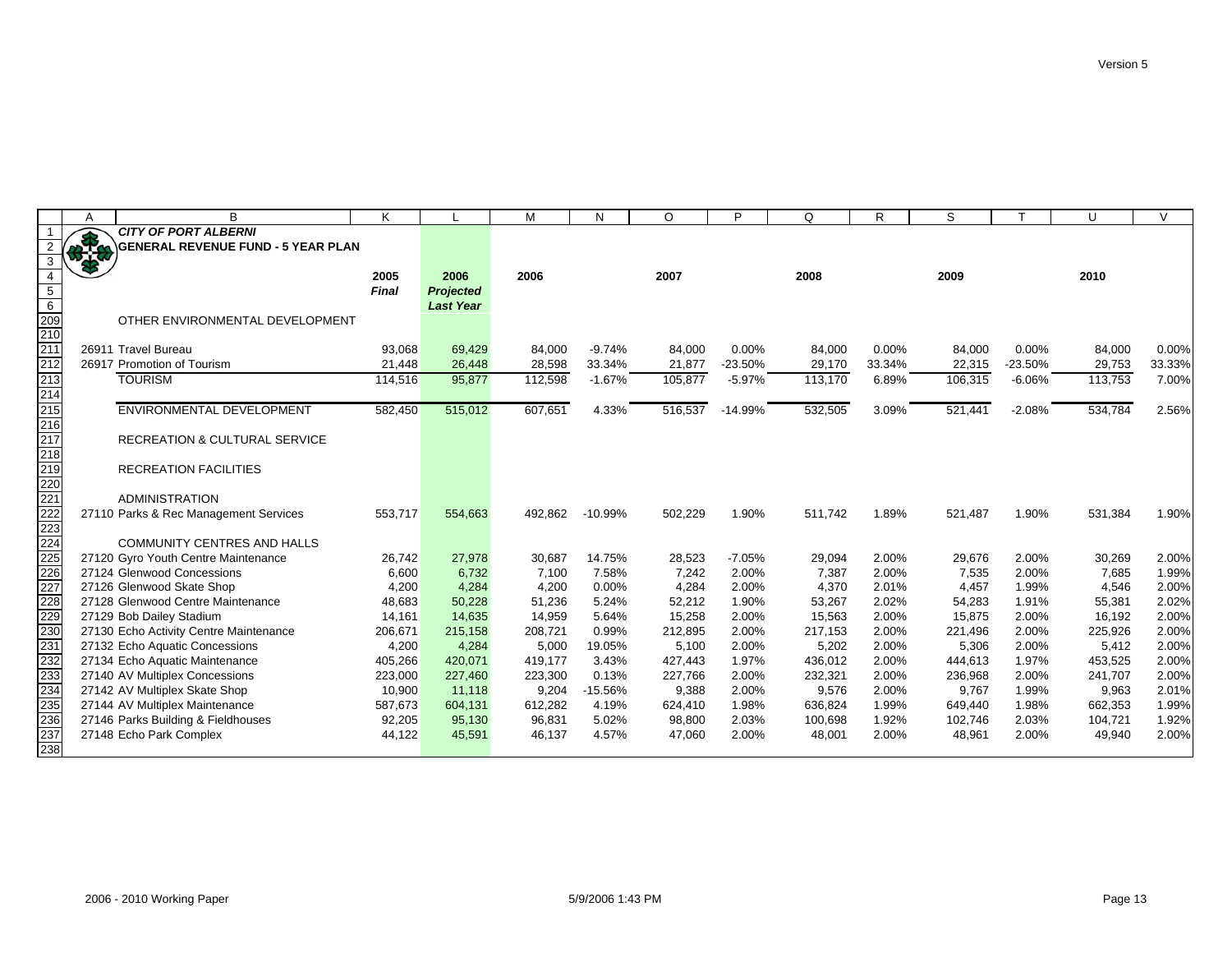|                                                                                  | Α | B                                                               | K          |                  | M          | N         | $\circ$    | P        | O          | R     | S          |          | U          | $\sqrt{}$ |
|----------------------------------------------------------------------------------|---|-----------------------------------------------------------------|------------|------------------|------------|-----------|------------|----------|------------|-------|------------|----------|------------|-----------|
|                                                                                  |   | <b>CITY OF PORT ALBERNI</b>                                     |            |                  |            |           |            |          |            |       |            |          |            |           |
|                                                                                  |   | CITY OF PORT ALBERNI<br>STAR GENERAL REVENUE FUND - 5 YEAR PLAN |            |                  |            |           |            |          |            |       |            |          |            |           |
| 3                                                                                |   |                                                                 |            |                  |            |           |            |          |            |       |            |          |            |           |
| $\overline{4}$                                                                   |   |                                                                 | 2005       | 2006             | 2006       |           | 2007       |          | 2008       |       | 2009       |          | 2010       |           |
| $\overline{5}$                                                                   |   |                                                                 | Final      | <b>Projected</b> |            |           |            |          |            |       |            |          |            |           |
| $6\overline{6}$                                                                  |   |                                                                 |            | <b>Last Year</b> |            |           |            |          |            |       |            |          |            |           |
| 239<br>240<br>241<br>243<br>244                                                  |   | <b>RECREATION PROGRAMS</b>                                      |            |                  |            |           |            |          |            |       |            |          |            |           |
|                                                                                  |   |                                                                 |            |                  |            |           |            |          |            |       |            |          |            |           |
|                                                                                  |   | SPORT DIVISION PROGRAMS                                         |            |                  |            |           |            |          |            |       |            |          |            |           |
|                                                                                  |   | 27153 Stadium and Athletic Events                               | 1,248      | 1,273            |            |           |            |          |            |       |            |          |            |           |
|                                                                                  |   | 27156 Glenwood Centre Programs                                  | 9,324      | 9,511            | 8,300      | $-10.98%$ | 8,466      | 2.00%    | 8,635      | 2.00% | 8,808      | 2.00%    | 8,984      | 2.00%     |
|                                                                                  |   | 27160 Echo Aquatic Programs                                     | 517,585    | 540,291          | 513,312    | $-0.83%$  | 523,578    | 2.00%    | 534,050    | 2.00% | 544.731    | 2.00%    | 555,625    | 2.00%     |
| 245<br>246<br>247                                                                |   | 27163 AV Multiplex Programs                                     | 147,693    | 150,647          | 191,350    | 29.56%    | 194,871    | 1.84%    | 198,768    | 2.00% | 202,744    | 2.00%    | 206,799    | 2.00%     |
|                                                                                  |   |                                                                 |            |                  |            |           |            |          |            |       |            |          |            |           |
| 248<br>249<br>250                                                                |   | LEISURE DIVISION PROGRAMS                                       |            |                  |            |           |            |          |            |       |            |          |            |           |
|                                                                                  |   | 27166 Leisure Service Programs                                  | 195,745    | 194,498          | 205,013    | 4.73%     | 204,544    | $-0.23%$ | 210,488    | 2.91% | 210,037    | $-0.21%$ | 216,129    | 2.90%     |
|                                                                                  |   | 27170 Youth Services and Programs                               | 16,752     | 17,087           | 23,400     | 39.68%    | 23,868     | 2.00%    | 24,345     | 2.00% | 24,832     | 2.00%    | 25,329     | 2.00%     |
|                                                                                  |   | 27173 Children's Programs                                       | 141,000    | 143,820          | 144,000    | 2.13%     | 146,880    | 2.00%    | 149,818    | 2.00% | 152,814    | 2.00%    | 155,870    | 2.00%     |
|                                                                                  |   | 27180 Adult Programs                                            | 34,500     | 35,190           | 38,500     | 11.59%    | 39,270     | 2.00%    | 40,055     | 2.00% | 40,857     | 2.00%    | 41,674     | 2.00%     |
|                                                                                  |   |                                                                 |            |                  |            |           |            |          |            |       |            |          |            |           |
|                                                                                  |   | <b>SPECIAL EVENTS</b>                                           |            |                  |            |           |            |          |            |       |            |          |            |           |
|                                                                                  |   | 27190 Special Events                                            | 1,592      | 1,624            | 1,500      | $-5.78%$  | 1,500      | 0.00%    | 1,500      | 0.00% | 1,500      | 0.00%    | 1,500      | 0.00%     |
|                                                                                  |   | 27198 Vans Maintenance & Repair                                 | 15,835     | 16.230           | 16,327     | 3.11%     | 17,928     | 9.81%    | 18,286     | 2.00% | 18,652     | 2.00%    | 19,025     | 2.00%     |
| 251<br>252<br>253<br>253<br>255<br>257<br>258<br>262<br>263<br>262<br>263<br>263 |   | <b>RECREATION FACILITIES &amp; PROGRAMS</b>                     | 3,309,414  | 3,391,634        | 3,363,398  | 1.63%     | 3,423,515  | 1.79%    | 3,493,155  | 2.03% | 3,557,585  | 1.84%    | 3,629,939  | 2.03%     |
|                                                                                  |   |                                                                 |            |                  |            |           |            |          |            |       |            |          |            |           |
|                                                                                  |   | <b>PARKS AND PLAYGROUNDS</b>                                    |            |                  |            |           |            |          |            |       |            |          |            |           |
|                                                                                  |   |                                                                 |            |                  |            |           |            |          |            |       |            |          |            |           |
|                                                                                  |   | 27210 Parks & Facility Management Services                      | 195,544    | 204,205          | 197,864    | 1.19%     | 198,326    | 0.23%    | 202,042    | 1.87% | 202,523    | 0.24%    | 206,323    | 1.88%     |
|                                                                                  |   | 27215 Parks Maintenance                                         | 520,372    | 530,848          | 491,769    | $-5.50%$  | 501,604    | 2.00%    | 511,636    | 2.00% | 521,869    | 2.00%    | 532,306    | 2.00%     |
|                                                                                  |   | 27220 Horticultural Services                                    | 240,707    | 245,521          | 262,440    | 9.03%     | 267,689    | 2.00%    | 273,043    | 2.00% | 278,503    | 2.00%    | 284,073    | 2.00%     |
| 265                                                                              |   | 27225 Parks Vehicles & Equip. Mtce. & Repairs                   | 123,656    | 126,129          | 131,044    | 5.97%     | 133,665    | 2.00%    | 136,339    | 2.00% | 139,065    | 2.00%    | 141,847    | 2.00%     |
| 266                                                                              |   | 27230 Parks Upgrading                                           | 138,628    | 141,401          | 146,965    | 6.01%     | 149,394    | 1.65%    | 152,382    | 2.00% | 155,430    | 2.00%    | 158,538    | 2.00%     |
| 267                                                                              |   | 27499 Equipment Recovery                                        | $-125,000$ | $-125,000$       | $-125,000$ | 0.00%     | $-125,000$ | 0.00%    | $-125,000$ | 0.00% | $-125,000$ | 0.00%    | $-125,000$ | 0.00%     |
| 268<br>269                                                                       |   | <b>PARKS &amp; PLAYGROUNDS</b>                                  | 1,093,907  | 1,123,104        | 1,105,082  | 1.02%     | 1,125,678  | 1.86%    | 1,150,442  | 2.20% | 1,172,390  | 1.91%    | 1,198,087  | 2.19%     |
|                                                                                  |   |                                                                 |            |                  |            |           |            |          |            |       |            |          |            |           |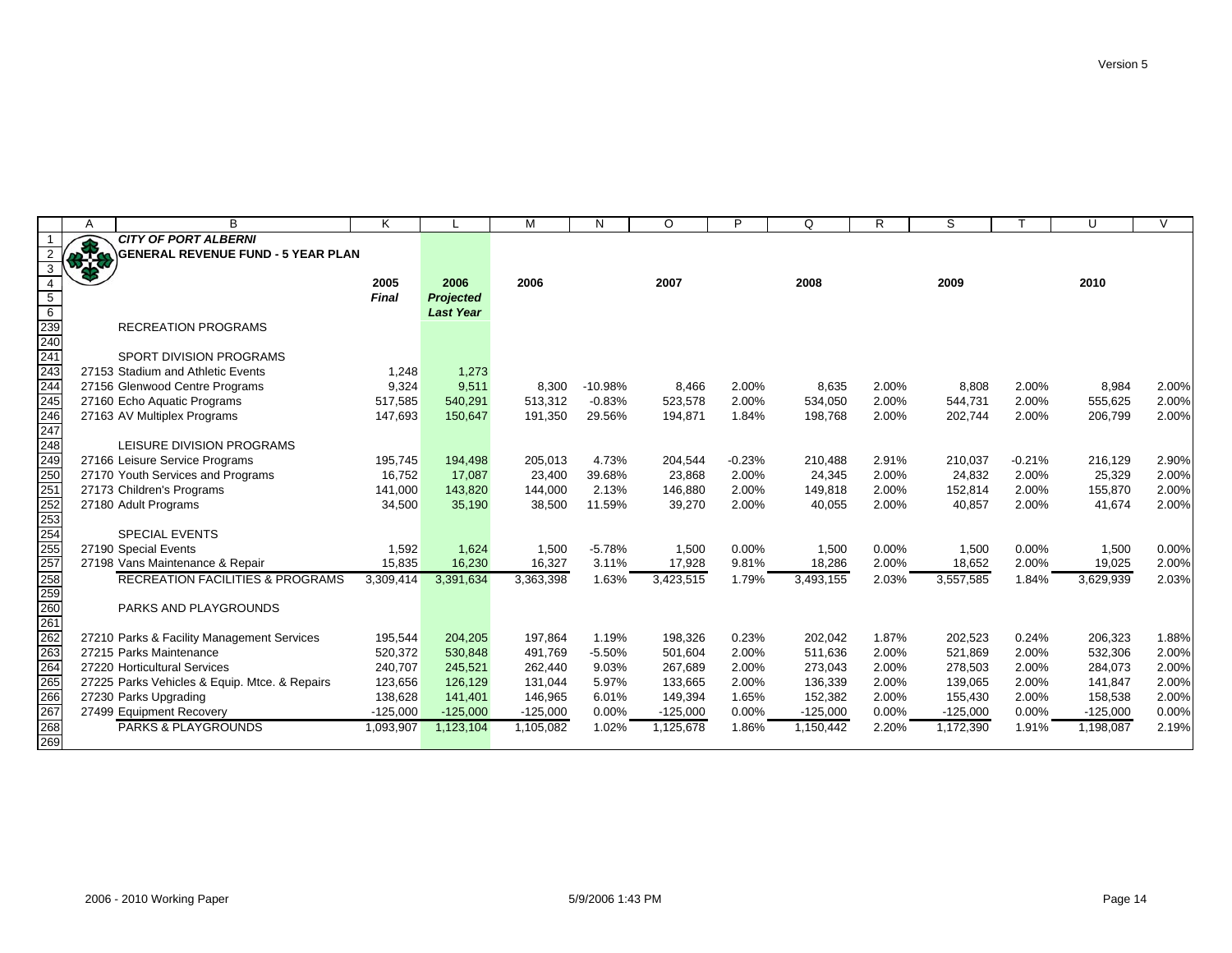|                                 | A             | B                                           | K            |                  | M         | N         | O         | P         | Q         | R         | S         |           | U         | $\vee$ |
|---------------------------------|---------------|---------------------------------------------|--------------|------------------|-----------|-----------|-----------|-----------|-----------|-----------|-----------|-----------|-----------|--------|
|                                 |               | <b>CITY OF PORT ALBERNI</b>                 |              |                  |           |           |           |           |           |           |           |           |           |        |
|                                 | $\frac{1}{2}$ | <b>GENERAL REVENUE FUND - 5 YEAR PLAN</b>   |              |                  |           |           |           |           |           |           |           |           |           |        |
| $\mathbf{3}$                    |               |                                             |              |                  |           |           |           |           |           |           |           |           |           |        |
| $\overline{4}$                  |               |                                             | 2005         | 2006             | 2006      |           | 2007      |           | 2008      |           | 2009      |           | 2010      |        |
| $\overline{5}$                  |               |                                             | <b>Final</b> | <b>Projected</b> |           |           |           |           |           |           |           |           |           |        |
| $6\overline{6}$                 |               |                                             |              | <b>Last Year</b> |           |           |           |           |           |           |           |           |           |        |
|                                 |               | <b>CULTURAL SERVICES</b>                    |              |                  |           |           |           |           |           |           |           |           |           |        |
| 270<br>271<br>272<br>273        |               |                                             |              |                  |           |           |           |           |           |           |           |           |           |        |
|                                 |               | <b>MUSEUM SERVICES</b>                      |              |                  |           |           |           |           |           |           |           |           |           |        |
|                                 |               | 27510 Museum Services                       | 297,289      | 303,235          | 370,944   | 24.78%    | 379,400   | 2.28%     | 385,700   | 1.66%     | 392,126   | 1.67%     | 398,681   | 1.67%  |
| 274                             |               | 27515 Museum Programs - Curatorial          | 28,274       | 28,839           | 15,360    | $-45.67%$ | 19,225    | 25.16%    | 19,610    | 2.00%     | 20,002    | 2.00%     | 20,402    | 2.00%  |
| 275                             |               | 27516 Museum Programs Permanent Exhibition  | 13,860       | 14,137           | 19,950    | 43.94%    | 25,000    | 25.31%    | 25,500    | 2.00%     | 26,010    | 2.00%     | 26,530    | 2.00%  |
| 276<br>277                      |               | 27517 Museum Programs Temp. Exhibits        | 47,050       | 47,991           | 34,000    | $-27.74%$ | 36,000    | 5.88%     | 36,720    | 2.00%     | 37,454    | 2.00%     | 38,203    | 2.00%  |
|                                 |               | 27530 Industrial Collections                | 27,322       | 27,868           | 28,936    | 5.91%     | 30,000    | 3.68%     | 30,600    | 2.00%     | 31,212    | 2.00%     | 31,836    | 2.00%  |
| 278                             |               | 27550 Museum Maintenance                    | 50,222       | 51,226           | 67,000    | 33.41%    | 56,000    | $-16.42%$ | 57,120    | 2.00%     | 58,262    | 2.00%     | 59,428    | 2.00%  |
| 279                             |               | 27555 McLean Mill                           | 575,625      | 579,638          | 553,200   | $-3.90%$  | 558,052   | 0.88%     | 563,001   | 0.89%     | 568,049   | 0.90%     | 573,198   | 0.91%  |
|                                 |               | 27600 Library Services                      | 508,217      | 518,381          | 481,584   | $-5.24%$  | 491,216   | 2.00%     | 501,040   | 2.00%     | 511,061   | 2.00%     | 521,282   | 2.00%  |
|                                 |               | <b>CULTURAL SERVICES</b>                    | 1,547,859    | 1,571,315        | 1,570,974 | 1.49%     | 1,594,893 | 1.52%     | 1,619,291 | 1.53%     | 1,644,176 | 1.54%     | 1,669,560 | 1.54%  |
| 280<br>281<br>282               |               |                                             |              |                  |           |           |           |           |           |           |           |           |           |        |
| 283<br>284                      |               | <b>RECREATION &amp; CULTURAL</b>            | 5,951,180    | 6,086,053        | 6,039,454 | 1.48%     | 6,144,086 | 1.73%     | 6,262,888 | 1.93%     | 6,374,151 | 1.78%     | 6,497,586 | 1.94%  |
|                                 |               |                                             |              |                  |           |           |           |           |           |           |           |           |           |        |
| 285<br>286                      |               |                                             |              |                  |           |           |           |           |           |           |           |           |           |        |
|                                 |               | <b>FISCAL SERVICES</b>                      |              |                  |           |           |           |           |           |           |           |           |           |        |
| 287<br>288<br>289<br>290        |               |                                             |              |                  |           |           |           |           |           |           |           |           |           |        |
|                                 |               | <b>DEBT CHARGES</b>                         |              |                  |           |           |           |           |           |           |           |           |           |        |
|                                 |               | 28111 Chartered Banks                       | 20,000       | 20,000           | 15,000    | $-25.00%$ | 15,000    | 0.00%     | 15,000    | 0.00%     | 15,000    | 0.00%     | 15,000    | 0.00%  |
|                                 |               | 28115 Interest on Prepaid Taxes             | 10,000       | 10,000           | 10,000    | 0.00%     | 10,000    | 0.00%     | 10,000    | 0.00%     | 10,000    | 0.00%     | 10,000    | 0.00%  |
|                                 |               | 28121 Interest on Own Debentures            | 110,157      | 205,032          | 188,348   | 70.98%    | 220,258   | 16.94%    | 220,258   | 0.00%     | 220,258   | 0.00%     | 220,258   | 0.00%  |
|                                 |               | 28131 Principal Instalment on Own Debenture | 52,967       | 130,036          | 141,308   | 166.78%   | 212,701   | 50.52%    | 212,701   | 0.00%     | 212,701   | 0.00%     | 212,701   | 0.00%  |
| 291<br>292<br>293<br>294<br>295 |               | 28193 Banking Service Charges               | 1,800        | 1,900            | 1,800     | 0.00%     | 1,900     | 5.56%     | 2,000     | 5.26%     | 2,100     | 5.00%     | 2,200     | 4.76%  |
|                                 |               | <b>DEBT CHARGES</b>                         | 194,924      | 366,968          | 356,456   | 82.87%    | 459,859   | 29.01%    | 459,959   | 0.02%     | 460,059   | 0.02%     | 460,159   | 0.02%  |
|                                 |               | TRANSFER TO RESERVE AND FUNDS               |              |                  |           |           |           |           |           |           |           |           |           |        |
| 296                             |               |                                             |              |                  |           |           |           |           |           |           |           |           |           |        |
|                                 |               | TRANSFER TO RESERVE ACCOUNTS                |              |                  |           |           |           |           |           |           |           |           |           |        |
| 297<br>298<br>299               |               | 28211 Transfers to Reserve & Allowance      |              |                  |           |           |           |           |           |           |           |           |           |        |
| $\overline{300}$                |               | <b>TRANSFERS TO OWN FUNDS</b>               |              |                  |           |           |           |           |           |           |           |           |           |        |
| 301                             |               | 28220 Transfer to General Capital Fund      | 1,498,153    | 832,655          | 1,378,166 | $-8.01%$  | 1,157,882 | $-15.98%$ | 997.169   | $-13.88%$ | 835,532   | $-16.21%$ | 1,108,379 | 32.66% |
| 302                             |               | 28236 Transfer to Sewer Revenue Fund        | 1,002,112    | 1,189,304        | 1,070,056 | 6.78%     | 1,202,170 | 12.35%    | 1,131,637 | $-5.87%$  | 1,139,617 | 0.71%     | 1,170,525 | 2.71%  |
| 303                             |               | <b>TRANSFER TO RESERVE &amp; FUNDS</b>      | 2,500,265    | 2,021,959        | 2,448,222 | $-2.08%$  | 2,360,052 | $-3.60%$  | 2,128,806 | $-9.80%$  | 1,975,149 | $-7.22%$  | 2,278,904 | 15.38% |
| 304                             |               |                                             |              |                  |           |           |           |           |           |           |           |           |           |        |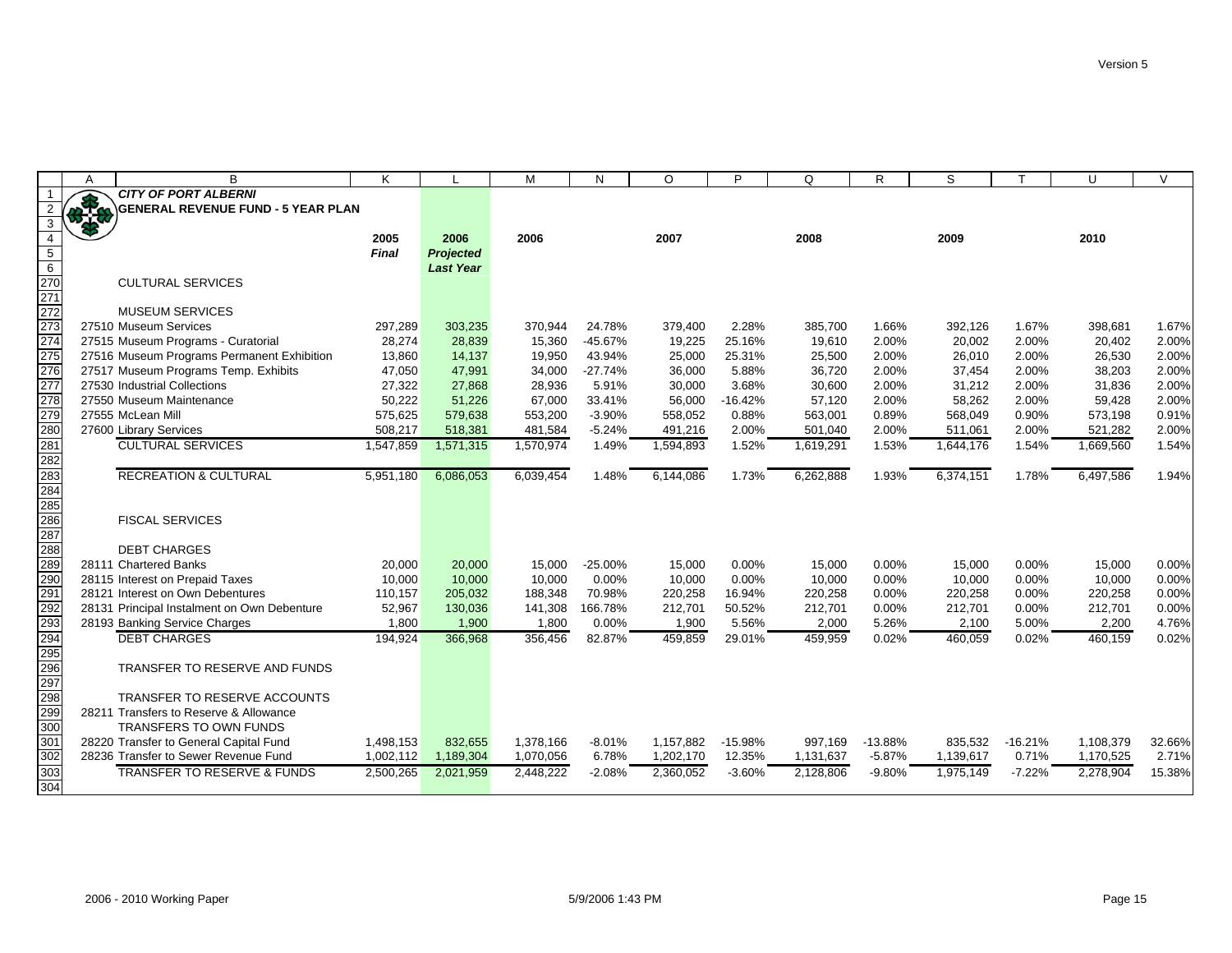| <b>GENERAL REVENUE FUND - 5 YEAR PLAN</b><br>3<br>2005<br>2006<br>2006<br>2007<br>2008<br>2009<br>2010<br>$\overline{5}$<br>Final<br><b>Projected</b><br><b>Last Year</b><br><b>COND TRANSFERS REG &amp; OTHER</b><br><b>REGIONAL DISTRICTS</b><br>28410 R.D.A.C.<br>917,978<br>917,978<br>971,490<br>0.00%<br>971,490<br>0.00%<br>5.83%<br>971,490<br>971,490<br>0.00%<br>971,490<br>TRANSMISSION OF TAX COLLECTED<br><b>SCHOOL DISTRICTS</b><br>28811 Non-Residential School Levy<br>2,586,442<br>2,586,442<br>2,719,007<br>5.13%<br>2,719,007<br>0.00%<br>2,719,007<br>0.00%<br>2,719,007<br>0.00%<br>2,719,007<br>28812 Residential School Levy<br>3,083,853<br>2,956,837<br>$-4.12%$<br>2,956,837<br>0.00%<br>2,956,837<br>0.00%<br>2,956,837<br>0.00%<br>2,956,837<br>3,083,853<br><b>REGIONAL GOVERNMENTS</b><br>28820 Hospital District<br>928,882<br>928,882<br>944,967<br>1.73%<br>944,967<br>0.00%<br>0.00%<br>944,967<br>0.00%<br>944,967<br>944,967<br>JOINT BOARDS AND COMMISSIONS<br>28830 Municipal Finance Authority<br>261<br>261<br>286<br>9.58%<br>286<br>0.00%<br>286<br>0.00%<br>286<br>0.00%<br>286<br>28831 B.C. Assessment Authority<br>157,533<br>$-0.04%$<br>0.00%<br>0.00%<br>0.00%<br>157,533<br>157,467<br>157,467<br>157,467<br>157,467<br>157,467<br><b>TAXES COLLECTED FOR OTHERS</b><br>6,756,971<br>6,778,564<br>0.32%<br>6,778,564<br>0.00%<br>6,778,564<br>0.00%<br>6,778,564<br>0.00%<br>6,778,564<br>6,756,971<br>OTHER FISCAL SERVICES<br>28910 Debt Reserve Transfer<br>9,000<br>9,000<br>9,000<br>0.00%<br>9,000<br>0.00%<br>9,000<br>0.00%<br>9,000<br>0.00%<br>9,000<br>OTHER FISCAL SERVICES<br>9,000<br>9,000<br>0.00%<br>9.000<br>0.00%<br>9,000<br>9,000<br>0.00%<br>9,000<br>0.00%<br>9,000<br><b>FISCAL SERVICES</b><br>10,379,138 10,072,876<br>10,563,732<br>10,578,965<br>10,347,819<br>10,194,262<br>10,498,117<br>1.78%<br>0.14%<br>$-2.18%$<br>$-1.48%$<br><b>OTHER SERVICES</b><br>OTHER BUDGET CONSIDERATIONS | A | B                           | K | M | N | $\circ$ | P | Q | $\mathsf{R}$ | S | U | $\mathsf{V}$ |
|-------------------------------------------------------------------------------------------------------------------------------------------------------------------------------------------------------------------------------------------------------------------------------------------------------------------------------------------------------------------------------------------------------------------------------------------------------------------------------------------------------------------------------------------------------------------------------------------------------------------------------------------------------------------------------------------------------------------------------------------------------------------------------------------------------------------------------------------------------------------------------------------------------------------------------------------------------------------------------------------------------------------------------------------------------------------------------------------------------------------------------------------------------------------------------------------------------------------------------------------------------------------------------------------------------------------------------------------------------------------------------------------------------------------------------------------------------------------------------------------------------------------------------------------------------------------------------------------------------------------------------------------------------------------------------------------------------------------------------------------------------------------------------------------------------------------------------------------------------------------------------------------------------------------------------------------------------------------------|---|-----------------------------|---|---|---|---------|---|---|--------------|---|---|--------------|
|                                                                                                                                                                                                                                                                                                                                                                                                                                                                                                                                                                                                                                                                                                                                                                                                                                                                                                                                                                                                                                                                                                                                                                                                                                                                                                                                                                                                                                                                                                                                                                                                                                                                                                                                                                                                                                                                                                                                                                         |   | <b>CITY OF PORT ALBERNI</b> |   |   |   |         |   |   |              |   |   |              |
| $6\overline{6}$<br>305<br>306<br>$\overline{307}$<br>308<br>309<br>$\overline{310}$<br>311<br>312<br>313<br>314<br>$\overline{315}$<br>$\overline{316}$<br>317<br>318<br>319<br>320<br>321<br>322<br>323<br>324<br>$\frac{1}{325}$<br>326<br>327<br>328<br>329<br>330<br>331<br><u>---</u><br>332<br>333<br>334                                                                                                                                                                                                                                                                                                                                                                                                                                                                                                                                                                                                                                                                                                                                                                                                                                                                                                                                                                                                                                                                                                                                                                                                                                                                                                                                                                                                                                                                                                                                                                                                                                                         |   |                             |   |   |   |         |   |   |              |   |   |              |
|                                                                                                                                                                                                                                                                                                                                                                                                                                                                                                                                                                                                                                                                                                                                                                                                                                                                                                                                                                                                                                                                                                                                                                                                                                                                                                                                                                                                                                                                                                                                                                                                                                                                                                                                                                                                                                                                                                                                                                         |   |                             |   |   |   |         |   |   |              |   |   |              |
|                                                                                                                                                                                                                                                                                                                                                                                                                                                                                                                                                                                                                                                                                                                                                                                                                                                                                                                                                                                                                                                                                                                                                                                                                                                                                                                                                                                                                                                                                                                                                                                                                                                                                                                                                                                                                                                                                                                                                                         |   |                             |   |   |   |         |   |   |              |   |   |              |
|                                                                                                                                                                                                                                                                                                                                                                                                                                                                                                                                                                                                                                                                                                                                                                                                                                                                                                                                                                                                                                                                                                                                                                                                                                                                                                                                                                                                                                                                                                                                                                                                                                                                                                                                                                                                                                                                                                                                                                         |   |                             |   |   |   |         |   |   |              |   |   |              |
|                                                                                                                                                                                                                                                                                                                                                                                                                                                                                                                                                                                                                                                                                                                                                                                                                                                                                                                                                                                                                                                                                                                                                                                                                                                                                                                                                                                                                                                                                                                                                                                                                                                                                                                                                                                                                                                                                                                                                                         |   |                             |   |   |   |         |   |   |              |   |   |              |
|                                                                                                                                                                                                                                                                                                                                                                                                                                                                                                                                                                                                                                                                                                                                                                                                                                                                                                                                                                                                                                                                                                                                                                                                                                                                                                                                                                                                                                                                                                                                                                                                                                                                                                                                                                                                                                                                                                                                                                         |   |                             |   |   |   |         |   |   |              |   |   |              |
|                                                                                                                                                                                                                                                                                                                                                                                                                                                                                                                                                                                                                                                                                                                                                                                                                                                                                                                                                                                                                                                                                                                                                                                                                                                                                                                                                                                                                                                                                                                                                                                                                                                                                                                                                                                                                                                                                                                                                                         |   |                             |   |   |   |         |   |   |              |   |   |              |
|                                                                                                                                                                                                                                                                                                                                                                                                                                                                                                                                                                                                                                                                                                                                                                                                                                                                                                                                                                                                                                                                                                                                                                                                                                                                                                                                                                                                                                                                                                                                                                                                                                                                                                                                                                                                                                                                                                                                                                         |   |                             |   |   |   |         |   |   |              |   |   |              |
|                                                                                                                                                                                                                                                                                                                                                                                                                                                                                                                                                                                                                                                                                                                                                                                                                                                                                                                                                                                                                                                                                                                                                                                                                                                                                                                                                                                                                                                                                                                                                                                                                                                                                                                                                                                                                                                                                                                                                                         |   |                             |   |   |   |         |   |   |              |   |   | 0.00%        |
|                                                                                                                                                                                                                                                                                                                                                                                                                                                                                                                                                                                                                                                                                                                                                                                                                                                                                                                                                                                                                                                                                                                                                                                                                                                                                                                                                                                                                                                                                                                                                                                                                                                                                                                                                                                                                                                                                                                                                                         |   |                             |   |   |   |         |   |   |              |   |   |              |
|                                                                                                                                                                                                                                                                                                                                                                                                                                                                                                                                                                                                                                                                                                                                                                                                                                                                                                                                                                                                                                                                                                                                                                                                                                                                                                                                                                                                                                                                                                                                                                                                                                                                                                                                                                                                                                                                                                                                                                         |   |                             |   |   |   |         |   |   |              |   |   |              |
|                                                                                                                                                                                                                                                                                                                                                                                                                                                                                                                                                                                                                                                                                                                                                                                                                                                                                                                                                                                                                                                                                                                                                                                                                                                                                                                                                                                                                                                                                                                                                                                                                                                                                                                                                                                                                                                                                                                                                                         |   |                             |   |   |   |         |   |   |              |   |   |              |
|                                                                                                                                                                                                                                                                                                                                                                                                                                                                                                                                                                                                                                                                                                                                                                                                                                                                                                                                                                                                                                                                                                                                                                                                                                                                                                                                                                                                                                                                                                                                                                                                                                                                                                                                                                                                                                                                                                                                                                         |   |                             |   |   |   |         |   |   |              |   |   | 0.00%        |
|                                                                                                                                                                                                                                                                                                                                                                                                                                                                                                                                                                                                                                                                                                                                                                                                                                                                                                                                                                                                                                                                                                                                                                                                                                                                                                                                                                                                                                                                                                                                                                                                                                                                                                                                                                                                                                                                                                                                                                         |   |                             |   |   |   |         |   |   |              |   |   | 0.00%        |
|                                                                                                                                                                                                                                                                                                                                                                                                                                                                                                                                                                                                                                                                                                                                                                                                                                                                                                                                                                                                                                                                                                                                                                                                                                                                                                                                                                                                                                                                                                                                                                                                                                                                                                                                                                                                                                                                                                                                                                         |   |                             |   |   |   |         |   |   |              |   |   |              |
|                                                                                                                                                                                                                                                                                                                                                                                                                                                                                                                                                                                                                                                                                                                                                                                                                                                                                                                                                                                                                                                                                                                                                                                                                                                                                                                                                                                                                                                                                                                                                                                                                                                                                                                                                                                                                                                                                                                                                                         |   |                             |   |   |   |         |   |   |              |   |   |              |
|                                                                                                                                                                                                                                                                                                                                                                                                                                                                                                                                                                                                                                                                                                                                                                                                                                                                                                                                                                                                                                                                                                                                                                                                                                                                                                                                                                                                                                                                                                                                                                                                                                                                                                                                                                                                                                                                                                                                                                         |   |                             |   |   |   |         |   |   |              |   |   | 0.00%        |
|                                                                                                                                                                                                                                                                                                                                                                                                                                                                                                                                                                                                                                                                                                                                                                                                                                                                                                                                                                                                                                                                                                                                                                                                                                                                                                                                                                                                                                                                                                                                                                                                                                                                                                                                                                                                                                                                                                                                                                         |   |                             |   |   |   |         |   |   |              |   |   |              |
|                                                                                                                                                                                                                                                                                                                                                                                                                                                                                                                                                                                                                                                                                                                                                                                                                                                                                                                                                                                                                                                                                                                                                                                                                                                                                                                                                                                                                                                                                                                                                                                                                                                                                                                                                                                                                                                                                                                                                                         |   |                             |   |   |   |         |   |   |              |   |   |              |
|                                                                                                                                                                                                                                                                                                                                                                                                                                                                                                                                                                                                                                                                                                                                                                                                                                                                                                                                                                                                                                                                                                                                                                                                                                                                                                                                                                                                                                                                                                                                                                                                                                                                                                                                                                                                                                                                                                                                                                         |   |                             |   |   |   |         |   |   |              |   |   | 0.00%        |
|                                                                                                                                                                                                                                                                                                                                                                                                                                                                                                                                                                                                                                                                                                                                                                                                                                                                                                                                                                                                                                                                                                                                                                                                                                                                                                                                                                                                                                                                                                                                                                                                                                                                                                                                                                                                                                                                                                                                                                         |   |                             |   |   |   |         |   |   |              |   |   | 0.00%        |
|                                                                                                                                                                                                                                                                                                                                                                                                                                                                                                                                                                                                                                                                                                                                                                                                                                                                                                                                                                                                                                                                                                                                                                                                                                                                                                                                                                                                                                                                                                                                                                                                                                                                                                                                                                                                                                                                                                                                                                         |   |                             |   |   |   |         |   |   |              |   |   | 0.00%        |
|                                                                                                                                                                                                                                                                                                                                                                                                                                                                                                                                                                                                                                                                                                                                                                                                                                                                                                                                                                                                                                                                                                                                                                                                                                                                                                                                                                                                                                                                                                                                                                                                                                                                                                                                                                                                                                                                                                                                                                         |   |                             |   |   |   |         |   |   |              |   |   |              |
|                                                                                                                                                                                                                                                                                                                                                                                                                                                                                                                                                                                                                                                                                                                                                                                                                                                                                                                                                                                                                                                                                                                                                                                                                                                                                                                                                                                                                                                                                                                                                                                                                                                                                                                                                                                                                                                                                                                                                                         |   |                             |   |   |   |         |   |   |              |   |   |              |
|                                                                                                                                                                                                                                                                                                                                                                                                                                                                                                                                                                                                                                                                                                                                                                                                                                                                                                                                                                                                                                                                                                                                                                                                                                                                                                                                                                                                                                                                                                                                                                                                                                                                                                                                                                                                                                                                                                                                                                         |   |                             |   |   |   |         |   |   |              |   |   |              |
|                                                                                                                                                                                                                                                                                                                                                                                                                                                                                                                                                                                                                                                                                                                                                                                                                                                                                                                                                                                                                                                                                                                                                                                                                                                                                                                                                                                                                                                                                                                                                                                                                                                                                                                                                                                                                                                                                                                                                                         |   |                             |   |   |   |         |   |   |              |   |   | 0.00%        |
|                                                                                                                                                                                                                                                                                                                                                                                                                                                                                                                                                                                                                                                                                                                                                                                                                                                                                                                                                                                                                                                                                                                                                                                                                                                                                                                                                                                                                                                                                                                                                                                                                                                                                                                                                                                                                                                                                                                                                                         |   |                             |   |   |   |         |   |   |              |   |   | 0.00%        |
|                                                                                                                                                                                                                                                                                                                                                                                                                                                                                                                                                                                                                                                                                                                                                                                                                                                                                                                                                                                                                                                                                                                                                                                                                                                                                                                                                                                                                                                                                                                                                                                                                                                                                                                                                                                                                                                                                                                                                                         |   |                             |   |   |   |         |   |   |              |   |   |              |
|                                                                                                                                                                                                                                                                                                                                                                                                                                                                                                                                                                                                                                                                                                                                                                                                                                                                                                                                                                                                                                                                                                                                                                                                                                                                                                                                                                                                                                                                                                                                                                                                                                                                                                                                                                                                                                                                                                                                                                         |   |                             |   |   |   |         |   |   |              |   |   | 2.98%        |
|                                                                                                                                                                                                                                                                                                                                                                                                                                                                                                                                                                                                                                                                                                                                                                                                                                                                                                                                                                                                                                                                                                                                                                                                                                                                                                                                                                                                                                                                                                                                                                                                                                                                                                                                                                                                                                                                                                                                                                         |   |                             |   |   |   |         |   |   |              |   |   |              |
|                                                                                                                                                                                                                                                                                                                                                                                                                                                                                                                                                                                                                                                                                                                                                                                                                                                                                                                                                                                                                                                                                                                                                                                                                                                                                                                                                                                                                                                                                                                                                                                                                                                                                                                                                                                                                                                                                                                                                                         |   |                             |   |   |   |         |   |   |              |   |   |              |
|                                                                                                                                                                                                                                                                                                                                                                                                                                                                                                                                                                                                                                                                                                                                                                                                                                                                                                                                                                                                                                                                                                                                                                                                                                                                                                                                                                                                                                                                                                                                                                                                                                                                                                                                                                                                                                                                                                                                                                         |   |                             |   |   |   |         |   |   |              |   |   |              |
| 180,584<br>168,804<br>157,989<br>$-7.07%$<br>2.88%<br>167,272<br>2.91%<br>29911 Contingency Funds<br>170,000<br>$-5.86%$<br>162,538<br>175,000                                                                                                                                                                                                                                                                                                                                                                                                                                                                                                                                                                                                                                                                                                                                                                                                                                                                                                                                                                                                                                                                                                                                                                                                                                                                                                                                                                                                                                                                                                                                                                                                                                                                                                                                                                                                                          |   |                             |   |   |   |         |   |   |              |   |   | 4.62%        |
| 335<br>OTHER BUDGET CONSIDERATIONS<br>157,989<br>162,538<br>167,272<br>180,584<br>168,804<br>170,000<br>$-5.86%$<br>$-7.07%$<br>2.88%<br>2.91%<br>175,000                                                                                                                                                                                                                                                                                                                                                                                                                                                                                                                                                                                                                                                                                                                                                                                                                                                                                                                                                                                                                                                                                                                                                                                                                                                                                                                                                                                                                                                                                                                                                                                                                                                                                                                                                                                                               |   |                             |   |   |   |         |   |   |              |   |   | 4.62%        |
| 336                                                                                                                                                                                                                                                                                                                                                                                                                                                                                                                                                                                                                                                                                                                                                                                                                                                                                                                                                                                                                                                                                                                                                                                                                                                                                                                                                                                                                                                                                                                                                                                                                                                                                                                                                                                                                                                                                                                                                                     |   |                             |   |   |   |         |   |   |              |   |   |              |
| 337<br><b>GENERAL FUND EXPENDITURE</b><br>31,298,740 31,287,826<br>31,918,800<br>0.94%<br>32,557,264<br>1.98%<br>32,219,915<br>1.05%<br>32,893,835<br>1.03%<br>33,748,837                                                                                                                                                                                                                                                                                                                                                                                                                                                                                                                                                                                                                                                                                                                                                                                                                                                                                                                                                                                                                                                                                                                                                                                                                                                                                                                                                                                                                                                                                                                                                                                                                                                                                                                                                                                               |   |                             |   |   |   |         |   |   |              |   |   | 2.60%        |
| 338                                                                                                                                                                                                                                                                                                                                                                                                                                                                                                                                                                                                                                                                                                                                                                                                                                                                                                                                                                                                                                                                                                                                                                                                                                                                                                                                                                                                                                                                                                                                                                                                                                                                                                                                                                                                                                                                                                                                                                     |   |                             |   |   |   |         |   |   |              |   |   |              |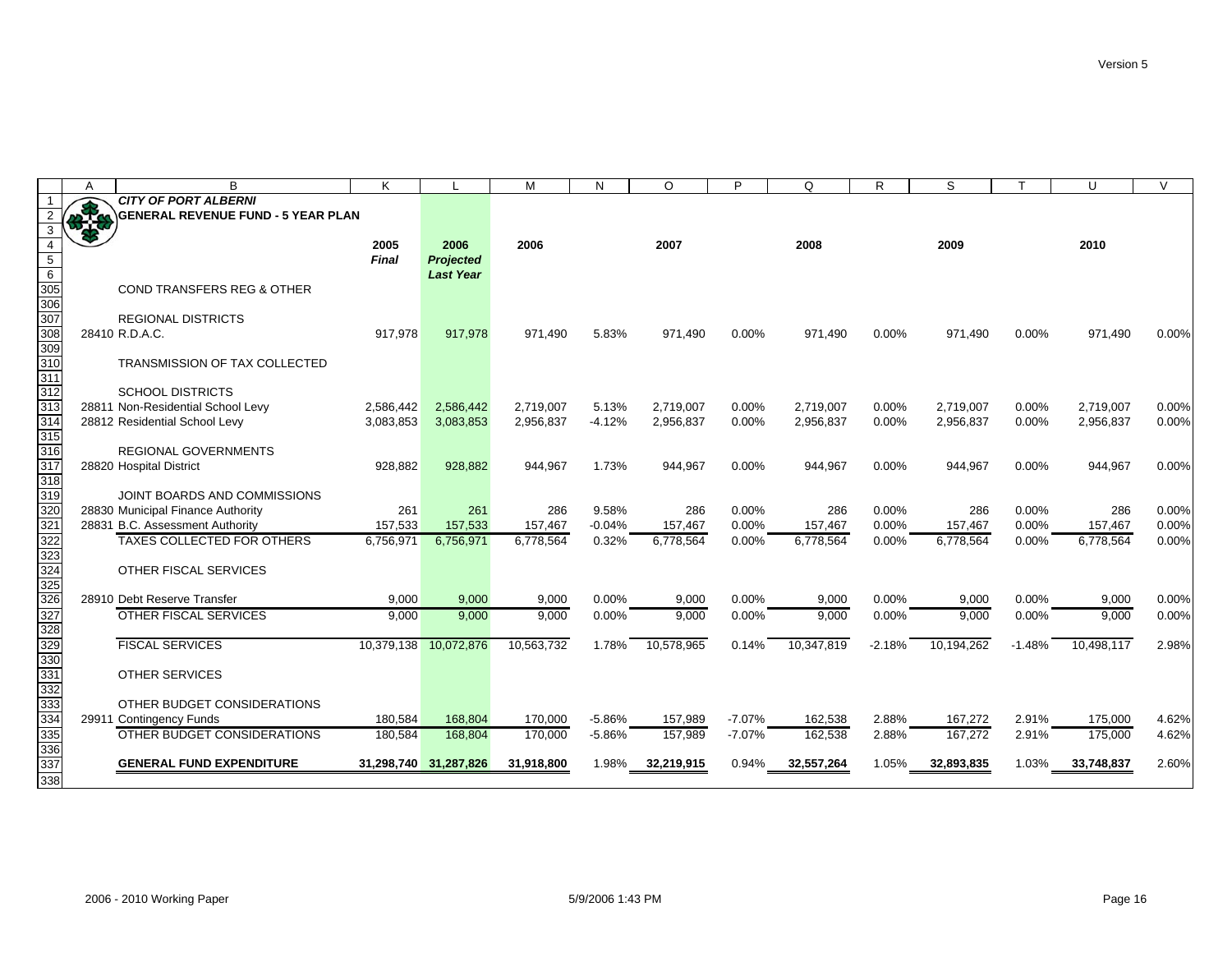|                                                                            | A | B                                        | K            |                  | M         | N      | O         | P           | Q         | $\mathsf{R}$ | S         |       | U         | $\sqrt{}$ |
|----------------------------------------------------------------------------|---|------------------------------------------|--------------|------------------|-----------|--------|-----------|-------------|-----------|--------------|-----------|-------|-----------|-----------|
|                                                                            |   | <b>CITY OF PORT ALBERNI</b>              |              |                  |           |        |           |             |           |              |           |       |           |           |
|                                                                            |   | <b>WATER REVENUE FUND-5 YEAR PLAN</b>    |              |                  |           |        |           |             |           |              |           |       |           |           |
|                                                                            |   |                                          | 2005         | 2006             | 2006      |        | 2007      |             | 2008      |              | 2009      |       | 2010      |           |
|                                                                            |   |                                          | <b>Final</b> | <b>Projected</b> |           |        |           |             |           |              |           |       |           |           |
| $\begin{array}{c} 5 \\ 6 \\ 7 \end{array}$                                 |   |                                          |              | <b>Last Year</b> |           |        |           |             |           |              |           |       |           |           |
|                                                                            |   |                                          |              |                  |           |        |           |             |           |              |           |       |           |           |
|                                                                            |   | <b>SALES OF SERVICE</b>                  |              |                  |           |        |           |             |           |              |           |       |           |           |
| $\frac{8}{9}$                                                              |   | 54421 Metered Sales                      | 1,989,765    | 2,029,560        | 2,029,560 | 2.00%  | 2,070,151 | 2.00%       | 2,111,554 | 2.00%        | 2,153,785 | 2.00% | 2,196,861 | 2.00%     |
|                                                                            |   | 54431 Connections                        | 25,000       | 25,500           | 25,000    | 0.00%  | 25,500    | 2.00%       | 26,010    | 2.00%        | 26,530    | 2.00% | 27,061    | 2.00%     |
| $\overline{10}$                                                            |   | 54432 Turn-On Charges                    | 300          | 306              | 300       | 0.00%  | 306       | 2.00%       | 312       | 1.96%        | 318       | 1.92% | 324       | 1.89%     |
| 11                                                                         |   | 54433 Service Charges Sundry             | 10,000       | 10,200           | 10,000    | 0.00%  | 10,200    | 2.00%       | 10,404    | 2.00%        | 10,612    | 2.00% | 10,824    | 2.00%     |
|                                                                            |   | <b>SALES OF SERVICE</b>                  | 2,025,065    | 2,065,566        | 2,064,860 | 1.97%  | 2,106,157 | 2.00%       | 2,148,280 | 2.00%        | 2,191,245 | 2.00% | 2,235,070 | 2.00%     |
|                                                                            |   |                                          |              |                  |           |        |           |             |           |              |           |       |           |           |
| $\frac{12}{13}$<br>$\frac{13}{14}$<br>$\frac{15}{16}$                      |   | OTHER REVENUE FROM OWN SOURCE            |              |                  |           |        |           |             |           |              |           |       |           |           |
|                                                                            |   |                                          |              |                  |           |        |           |             |           |              |           |       |           |           |
|                                                                            |   | 55590 Other Interest                     | 5,475        | 5,475            | 5,475     | 0.00%  | 5,475     | 0.00%       | 5,475     | 0.00%        | 5,475     | 0.00% | 5,475     | 0.00%     |
| $\overline{17}$                                                            |   | 55611 Water Penalty                      | 18,727       | 19,102           | 18,727    | 0.00%  | 19,102    | 2.00%       | 19,484    | 2.00%        | 19,873    | 2.00% | 20,271    | 2.00%     |
|                                                                            |   | <b>OTHER REVENUE</b>                     | 24,202       | 24,577           | 24,202    | 0.00%  | 24,577    | 1.55%       | 24,959    | 1.55%        | 25,348    | 1.56% | 25,746    | 1.57%     |
|                                                                            |   |                                          |              |                  |           |        |           |             |           |              |           |       |           |           |
|                                                                            |   | CONDITIONAL TRANSFERS OTHER GOV'T        |              |                  |           |        |           |             |           |              |           |       |           |           |
|                                                                            |   |                                          |              |                  |           |        |           |             |           |              |           |       |           |           |
|                                                                            |   | PROVINCIAL GOVERNMENT                    |              |                  |           |        |           |             |           |              |           |       |           |           |
|                                                                            |   | 57530 Drought Management Plan            | 13,676       |                  |           |        |           |             |           |              |           |       |           |           |
|                                                                            |   |                                          | 13,676       | $\Omega$         | $\Omega$  |        |           |             |           |              | 0         |       |           |           |
|                                                                            |   |                                          |              |                  |           |        |           |             |           |              |           |       |           |           |
|                                                                            |   |                                          |              |                  |           |        |           |             |           |              |           |       |           |           |
|                                                                            |   | <b>OTHER TRANSFERS</b>                   |              |                  |           |        |           |             |           |              |           |       |           |           |
|                                                                            |   | 59111 Reserve For Projects/Purchase      |              |                  | 179,723   |        |           |             |           |              |           |       |           |           |
|                                                                            |   | 59112 Operating Surplus From Prior Years |              | 1,167,000        | 1,166,668 |        |           | $-100.00\%$ |           |              |           |       |           |           |
|                                                                            |   | <b>OTHER TRANSFERS</b>                   | $\Omega$     | 1,167,000        | 1,346,391 |        | $\Omega$  | $-100.00\%$ |           |              |           |       | ∩         |           |
|                                                                            |   |                                          |              |                  |           |        |           |             |           |              |           |       |           |           |
| 18<br>19<br>20<br>21<br>22<br>23<br>22<br>28<br>29<br>30<br>33<br>33<br>33 |   | <b>WATER FUND REVENUE</b>                | 2,062,943    | 3,257,143        | 3,435,453 | 66.53% | 2,130,734 | $-37.98%$   | 2,173,239 | 1.99%        | 2,216,593 | 1.99% | 2,260,816 | 2.00%     |
|                                                                            |   |                                          |              |                  |           |        |           |             |           |              |           |       |           |           |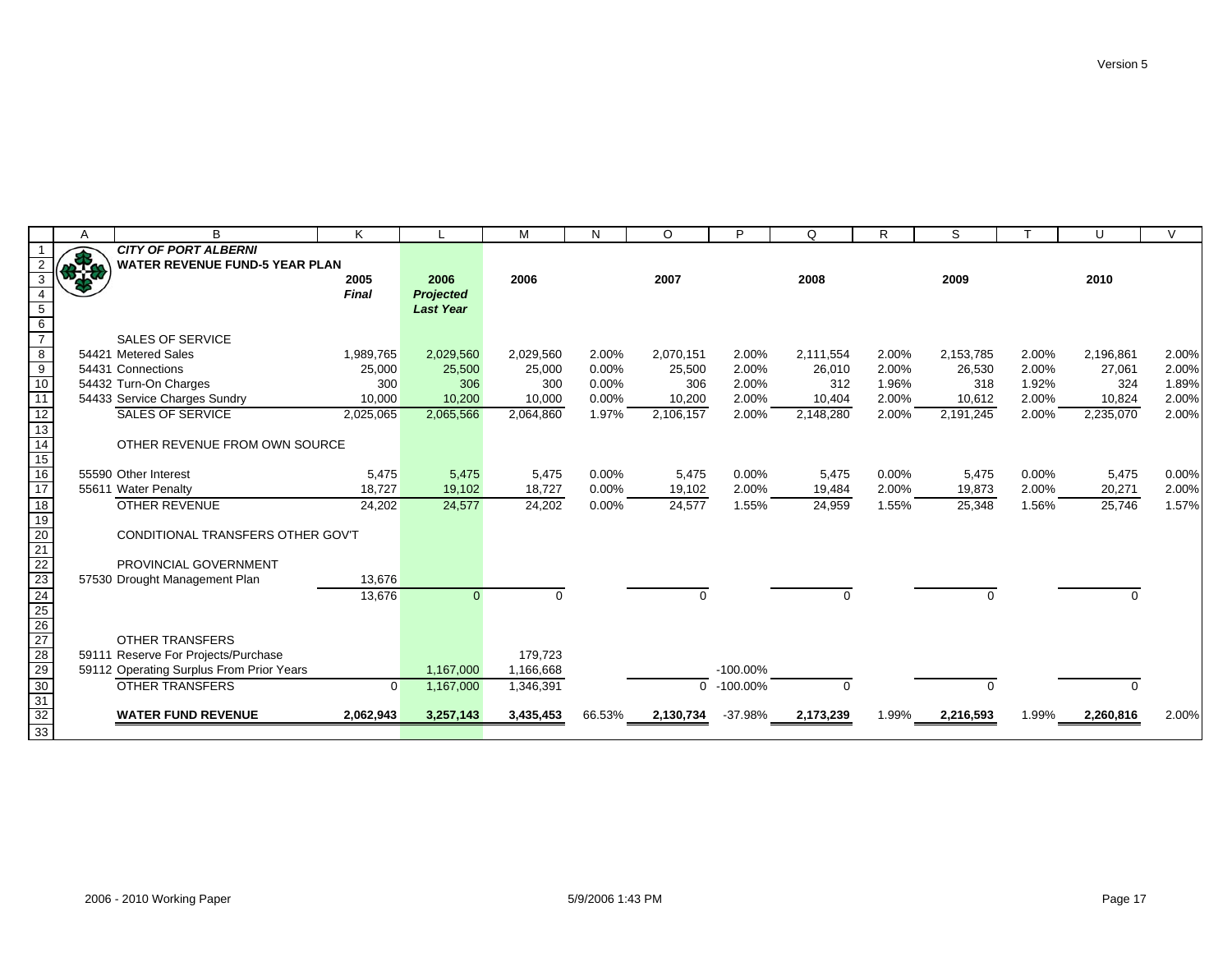|                                                                                                              | A   | B                                      | K            |                  | M         | N         | O         | P     | Q         | R     | S         |       | U         | $\vee$ |
|--------------------------------------------------------------------------------------------------------------|-----|----------------------------------------|--------------|------------------|-----------|-----------|-----------|-------|-----------|-------|-----------|-------|-----------|--------|
| $\mathbf{1}$                                                                                                 |     | <b>CITY OF PORT ALBERNI</b>            |              |                  |           |           |           |       |           |       |           |       |           |        |
|                                                                                                              | 370 | <b>WATER REVENUE FUND-5 YEAR PLAN</b>  |              |                  |           |           |           |       |           |       |           |       |           |        |
| 3                                                                                                            |     |                                        | 2005         | 2006             | 2006      |           | 2007      |       | 2008      |       | 2009      |       | 2010      |        |
|                                                                                                              |     |                                        | <b>Final</b> | <b>Projected</b> |           |           |           |       |           |       |           |       |           |        |
|                                                                                                              |     |                                        |              | <b>Last Year</b> |           |           |           |       |           |       |           |       |           |        |
|                                                                                                              |     |                                        |              |                  |           |           |           |       |           |       |           |       |           |        |
|                                                                                                              |     |                                        |              |                  |           |           |           |       |           |       |           |       |           |        |
|                                                                                                              |     |                                        |              |                  |           |           |           |       |           |       |           |       |           |        |
|                                                                                                              |     | <b>WATER SUPPLY SYSTEM</b>             |              |                  |           |           |           |       |           |       |           |       |           |        |
|                                                                                                              |     |                                        |              |                  |           |           |           |       |           |       |           |       |           |        |
| $\frac{5}{6}$ $\frac{6}{34}$ $\frac{34}{35}$ $\frac{36}{37}$ $\frac{37}{38}$ $\frac{39}{39}$ $\frac{39}{40}$ |     | <b>ADMINISTRATION</b>                  |              |                  |           |           |           |       |           |       |           |       |           |        |
|                                                                                                              |     | 64110 Water Administration & Other     | 186,500      | 190,230          | 186,500   | 0.00%     | 190,230   | 2.00% | 194,035   | 2.00% | 197,915   | 2.00% | 201,874   | 2.00%  |
|                                                                                                              |     |                                        |              |                  |           |           |           |       |           |       |           |       |           |        |
| 41                                                                                                           |     | <b>ENGINEERING SERVICES</b>            |              |                  |           |           |           |       |           |       |           |       |           |        |
| 42                                                                                                           |     | 64121 Engineering Consulting Services  | 54,476       | 55,566           | 20,000    | $-63.29%$ | 20,400    | 2.00% | 20,808    | 2.00% | 21,224    | 2.00% | 21,649    | 2.00%  |
| 43                                                                                                           |     |                                        |              |                  |           |           |           |       |           |       |           |       |           |        |
| 44                                                                                                           |     | WATER SYSTEM ADMINISTRATION            |              |                  |           |           |           |       |           |       |           |       |           |        |
| 45                                                                                                           |     | 64133 Customer Service Requests        | 68,000       | 69,360           | 72,000    | 5.88%     | 73,440    | 2.00% | 74,909    | 2.00% | 76,407    | 2.00% | 77,935    | 2.00%  |
| 46                                                                                                           |     | 64136 Small Tools/Equipment/Supplies   | 8,000        | 8,160            | 8,000     | 0.00%     | 8,160     | 2.00% | 8,323     | 2.00% | 8,490     | 2.00% | 8,659     | 2.00%  |
| 47                                                                                                           |     |                                        |              |                  |           |           |           |       |           |       |           |       |           |        |
| 48                                                                                                           |     | <b>SERVICE OF SUPPLY</b>               |              |                  |           |           |           |       |           |       |           |       |           |        |
| 49                                                                                                           |     | 64141 Supply Inspection & Operation    | 187,546      | 191,297          | 209,250   | 11.57%    | 213,435   | 2.00% | 217,704   | 2.00% | 222,058   | 2.00% | 226,499   | 2.00%  |
| 50                                                                                                           |     |                                        |              |                  |           |           |           |       |           |       |           |       |           |        |
| $\frac{55}{51}$                                                                                              |     | <b>PUMPING</b>                         |              |                  |           |           |           |       |           |       |           |       |           |        |
|                                                                                                              |     | 64161 Pumping Inspection & Operation   | 171,010      | 174,430          | 185,500   | 8.47%     | 189,210   | 2.00% | 192,994   | 2.00% | 196,854   | 2.00% | 200,791   | 2.00%  |
| $\frac{2}{53}$                                                                                               |     |                                        |              |                  |           |           |           |       |           |       |           |       |           |        |
| 54                                                                                                           |     | <b>TRANSMISSION &amp; DISTRIBUTION</b> |              |                  |           |           |           |       |           |       |           |       |           |        |
| 55                                                                                                           |     | 64181 Transmission/Distribution System | 246,000      | 250,920          | 264,450   | 7.50%     | 269,739   | 2.00% | 275,134   | 2.00% | 280,636   | 2.00% | 286,249   | 2.00%  |
| 56                                                                                                           |     | 64183 Connections                      | 80,000       | 81,600           | 79,000    | $-1.25%$  | 80,580    | 2.00% | 82,192    | 2.00% | 83,835    | 2.00% | 85,512    | 2.00%  |
| 57                                                                                                           |     | 64185 Meters                           | 122,500      | 124,950          | 120,000   | $-2.04%$  | 122,400   | 2.00% | 124,848   | 2.00% | 127,345   | 2.00% | 129,892   | 2.00%  |
| 58                                                                                                           |     | 64187 Hydrants                         | 53,550       | 54,621           | 52,550    | $-1.87%$  | 53,601    | 2.00% | 54,673    | 2.00% | 55,766    | 2.00% | 56,882    | 2.00%  |
| 59                                                                                                           |     |                                        |              |                  |           |           |           |       |           |       |           |       |           |        |
| 60                                                                                                           |     | OTHER COMMON SERVICES                  |              |                  |           |           |           |       |           |       |           |       |           |        |
| 61                                                                                                           |     | 64194 Cost Of Sales - Water            | 10,000       | 10,200           | 10,000    | 0.00%     | 10,200    | 2.00% | 10,404    | 2.00% | 10,612    | 2.00% | 10,824    | 2.00%  |
| 62                                                                                                           |     |                                        |              |                  |           |           |           |       |           |       |           |       |           |        |
| 63<br>64                                                                                                     |     | <b>WATER SUPPLY SYSTEM</b>             | 1,187,582    | 1,211,334        | 1,207,250 | 1.66%     | 1,231,395 | 2.00% | 1,256,023 | 2.00% | 1,281,143 | 2.00% | 1,306,766 | 2.00%  |
|                                                                                                              |     |                                        |              |                  |           |           |           |       |           |       |           |       |           |        |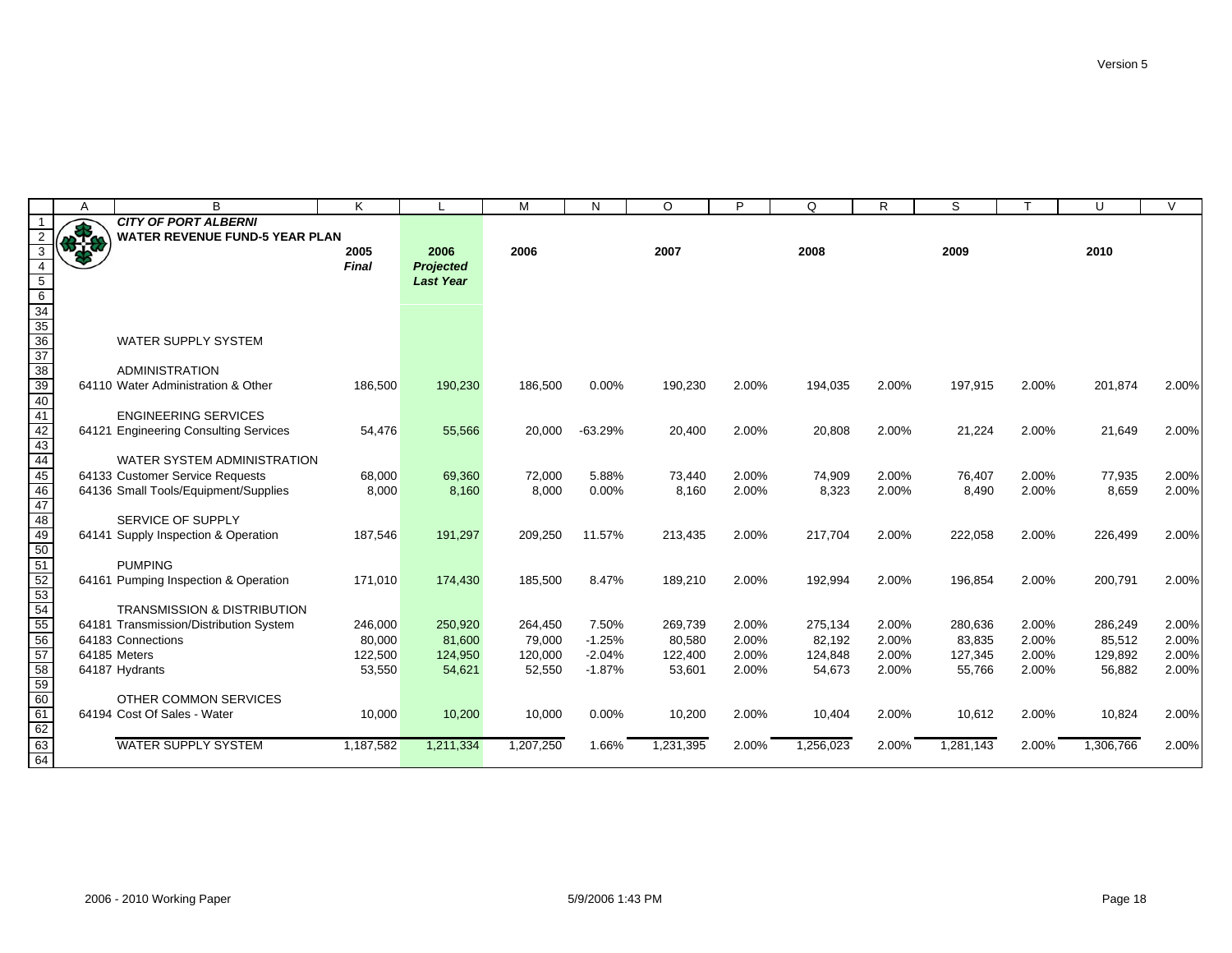|                                                       | $\mathsf{A}$ | B                                     | Κ         |                  | М         | N        | O         | P        | Q         | R        | S         |           | U         |            |
|-------------------------------------------------------|--------------|---------------------------------------|-----------|------------------|-----------|----------|-----------|----------|-----------|----------|-----------|-----------|-----------|------------|
|                                                       |              | <b>CITY OF PORT ALBERNI</b>           |           |                  |           |          |           |          |           |          |           |           |           |            |
|                                                       |              | <b>WATER REVENUE FUND-5 YEAR PLAN</b> |           |                  |           |          |           |          |           |          |           |           |           |            |
| 3                                                     |              |                                       | 2005      | 2006             | 2006      |          | 2007      |          | 2008      |          | 2009      |           | 2010      |            |
| 4                                                     |              |                                       | Final     | <b>Projected</b> |           |          |           |          |           |          |           |           |           |            |
| $\overline{5}$                                        |              |                                       |           | <b>Last Year</b> |           |          |           |          |           |          |           |           |           |            |
| $\overline{6}$                                        |              |                                       |           |                  |           |          |           |          |           |          |           |           |           |            |
|                                                       |              | <b>FISCAL SERVICES</b>                |           |                  |           |          |           |          |           |          |           |           |           |            |
|                                                       |              |                                       |           |                  |           |          |           |          |           |          |           |           |           |            |
| $\frac{65}{66}$                                       |              | <b>DEBT</b>                           |           |                  |           |          |           |          |           |          |           |           |           |            |
| 68                                                    |              | 68120 Interest On Own Debentures      |           |                  |           |          |           |          |           |          |           |           |           |            |
| 69                                                    |              | 68130 Principal Install. On Own Deb   |           |                  |           |          |           |          |           |          |           |           |           |            |
|                                                       |              | <b>DEBT</b>                           | 0         |                  |           |          | O         |          |           |          | 0         |           |           |            |
| $\frac{70}{71}$<br>$\frac{71}{72}$<br>$\frac{72}{73}$ |              |                                       |           |                  |           |          |           |          |           |          |           |           |           |            |
|                                                       |              | TRANSFERS TO FUNDS AND RESERVES       |           |                  |           |          |           |          |           |          |           |           |           |            |
|                                                       |              | 68211 Transfer To Reserves            |           |                  |           |          |           |          |           |          |           |           |           |            |
| 74                                                    |              |                                       |           |                  |           |          |           |          |           |          |           |           |           |            |
|                                                       |              | 68220 Transfers To Water Cap. Fund    | 364,808   | 1,556,558        | 1,764,891 | 383.79%  | 402,072   | -77.22%  | 233,219   | -42.00%  | 402,813   | 72.72%    | 408,486   | 1.41%      |
| 75                                                    |              | 68910 Debt Reserve Transfer           | 5,475     | 5,475            | 5,475     | $0.00\%$ | 5,475     | $0.00\%$ | 5,475     | $0.00\%$ | 5,475     | $0.00\%$  |           | $-100.00%$ |
| $\frac{76}{77}$                                       |              | TRANSFERS                             | 370,283   | 1,562,033        | 1,770,366 | 378.11%  | 407,547   | -76.98%  | 238,694   | -41.43%  | 408,288   | 71.05%    | 408,486   | 0.05%      |
|                                                       |              |                                       |           |                  |           |          |           |          |           |          |           |           |           |            |
|                                                       |              | <b>FISCAL SERVICES</b>                | 370,283   | 1,562,033        | 1,770,366 | 378.11%  | 407,547   | -76.98%  | 238,694   | -41.43%  | 408,288   | 71.05%    | 408,486   | 0.05%      |
| $\frac{79}{80}$                                       |              |                                       |           |                  |           |          |           |          |           |          |           |           |           |            |
|                                                       |              | EXCESS OF REVENUE OVER EXPE           | 505,078   | 483,776          | 457,837   | -9.35%   | 491,792   | 7.42%    | 678,522   | 37.97%   | 527,162   | $-22.31%$ | 545,564   | 3.49%      |
| 81                                                    |              |                                       |           |                  |           |          |           |          |           |          |           |           |           |            |
| 82                                                    |              | <b>WATER FUND EXPENDITURE</b>         | 2,062,943 | 3,257,143        | 3,435,453 | 66.53%   | 2,130,734 | -37.98%  | 2,173,239 | 1.99%    | 2,216,593 | 1.99%     | 2,260,816 | 2.00%      |
| 83                                                    |              |                                       |           |                  |           |          |           |          |           |          |           |           |           |            |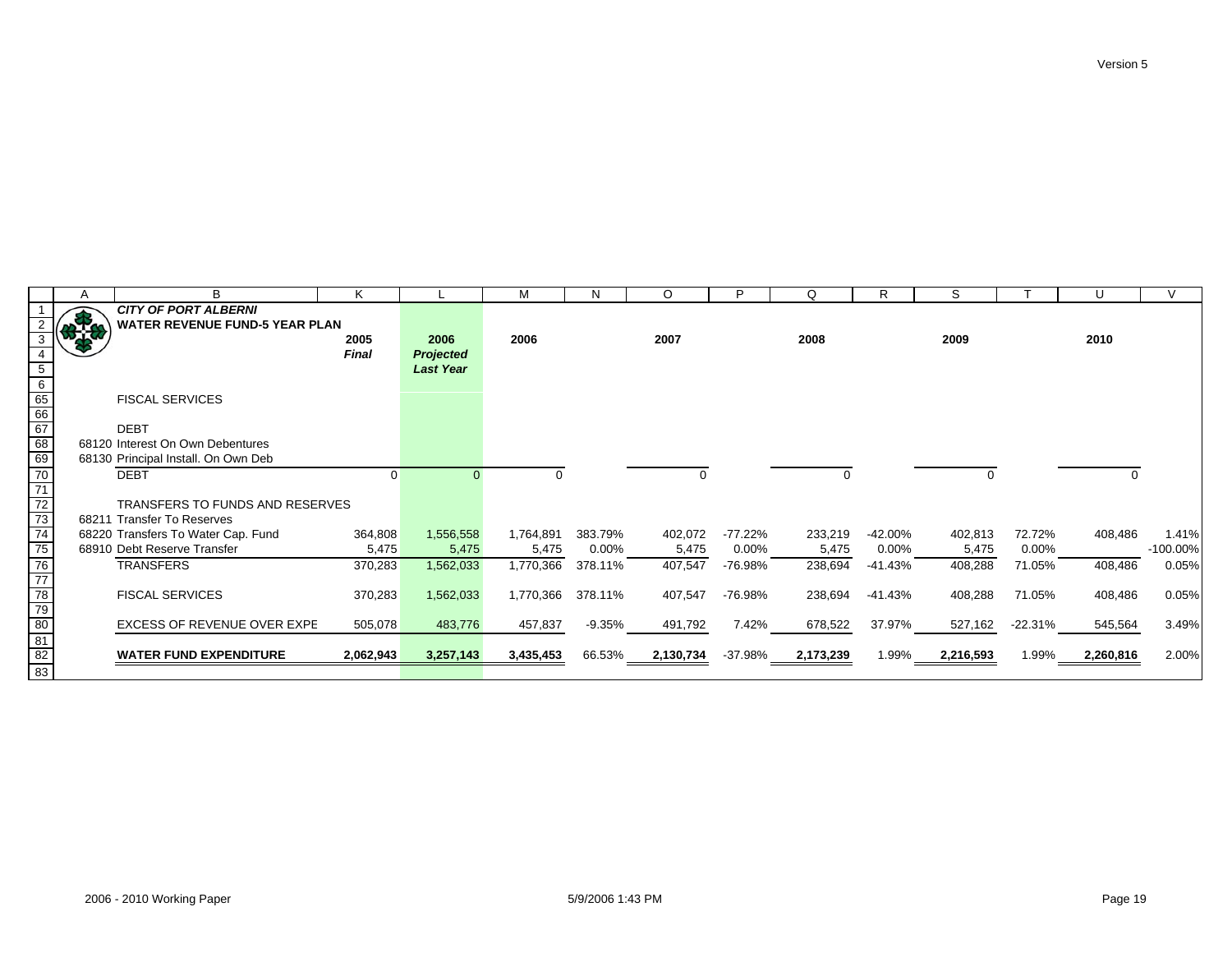|                                                                     | A    | B                                           | K            |                  | M         | N         | O         | P      | Q         | R        | S         |          | U         | $\sqrt{}$ |
|---------------------------------------------------------------------|------|---------------------------------------------|--------------|------------------|-----------|-----------|-----------|--------|-----------|----------|-----------|----------|-----------|-----------|
|                                                                     | æ    | <b>CITY OF PORT ALBERNI</b>                 |              |                  |           |           |           |        |           |          |           |          |           |           |
|                                                                     | 37.8 | <b>SEWER REVENUE FUND-5 YEAR PLAN</b>       |              |                  |           |           |           |        |           |          |           |          |           |           |
| 3                                                                   |      |                                             | 2005         | 2006             | 2006      |           | 2007      |        | 2008      |          | 2009      |          | 2010      |           |
| $\overline{4}$                                                      |      |                                             | <b>Final</b> | <b>Projected</b> |           |           |           |        |           |          |           |          |           |           |
|                                                                     |      |                                             |              | <b>Last Year</b> |           |           |           |        |           |          |           |          |           |           |
| $\begin{array}{c}\n5 \\ 6 \\ 7\n\end{array}$                        |      |                                             |              |                  |           |           |           |        |           |          |           |          |           |           |
|                                                                     |      | <b>SALES OF SERVICE</b>                     |              |                  |           |           |           |        |           |          |           |          |           |           |
|                                                                     |      |                                             |              |                  |           |           |           |        |           |          |           |          |           |           |
| $\begin{array}{c}\n 8 \\  \hline\n 9 \\  \hline\n 10\n \end{array}$ |      | <b>CONNECTIONS - SERVICE CHARGES</b>        |              |                  |           |           |           |        |           |          |           |          |           |           |
|                                                                     |      | 94431 Sewer Connections                     | 24,000       | 24,480           | 24,000    | 0.00%     | 24,480    | 2.00%  | 24,970    | 2.00%    | 25,469    | 2.00%    | 25,978    | 2.00%     |
| 11                                                                  |      | 94432 Service Charges Sundry                | 2,500        | 2,550            | 2,500     | 0.00%     | 2,550     | 2.00%  | 2,601     | 2.00%    | 2,653     | 2.00%    | 2,706     | 2.00%     |
|                                                                     |      | 94433 User Charges                          | 11,175       | 11,399           | 9,700     | $-13.20%$ | 9,894     | 2.00%  | 10,092    | 2.00%    | 10,294    | 2.00%    | 10,500    | 2.00%     |
| $\frac{12}{13}$<br>$\frac{14}{15}$                                  |      |                                             |              |                  |           |           |           |        |           |          |           |          |           |           |
|                                                                     |      | <b>OTHER SERVICES</b>                       |              |                  |           |           |           |        |           |          |           |          |           |           |
|                                                                     |      | 94441 Sewage Disposal Fees                  | 2,000        | 2,040            | 4,000     | 100.00%   | 4,080     | 2.00%  | 4,162     | 2.01%    | 4,245     | 1.99%    | 4,330     | 2.00%     |
| $\overline{16}$                                                     |      | <b>SALES OF SERVICE</b>                     | 39,675       | 40,469           | 40,200    | 1.32%     | 41,004    | 2.00%  | 41,825    | 2.00%    | 42,661    | 2.00%    | 43,514    | 2.00%     |
| $\overline{17}$                                                     |      |                                             |              |                  |           |           |           |        |           |          |           |          |           |           |
| 18                                                                  |      | OTHER REVENUE FROM OWN SOURCE               |              |                  |           |           |           |        |           |          |           |          |           |           |
| 19                                                                  |      |                                             |              |                  |           |           |           |        |           |          |           |          |           |           |
| $\frac{20}{21}$                                                     |      | 95590 M.F.A. Debt Reserve Income            | 13,705       | 13,705           | 13,705    | 0.00%     | 13,705    | 0.00%  | 13,705    | $0.00\%$ | 13,705    | $0.00\%$ | 13,705    | 0.00%     |
|                                                                     |      | 95722 Transfer Of Sewer L/I Charges         | 32,708       | 32,708           | 32,708    | 0.00%     | 32,708    | 0.00%  | 32,708    | 0.00%    | 32,708    | 0.00%    | 32,708    | 0.00%     |
|                                                                     |      | <b>OTHER REVENUE</b>                        | 46,413       | 46.413           | 46,413    | 0.00%     | 46,413    | 0.00%  | 46,413    | 0.00%    | 46,413    | 0.00%    | 46,413    | 0.00%     |
|                                                                     |      |                                             |              |                  |           |           |           |        |           |          |           |          |           |           |
|                                                                     |      | UNCONDITIONAL TRANSFERS                     |              |                  |           |           |           |        |           |          |           |          |           |           |
|                                                                     |      | 96221 Sewerage Fac. Assist. Grant           |              |                  |           |           |           |        |           |          |           |          |           |           |
|                                                                     |      | 95650 Sewer Study Grant                     |              |                  |           |           |           |        |           |          |           |          |           |           |
|                                                                     |      |                                             |              |                  |           |           |           |        |           |          |           |          |           |           |
|                                                                     |      | <b>OTHER TRANSFERS</b>                      |              |                  |           |           |           |        |           |          |           |          |           |           |
| 22<br>23<br>24<br>25<br>26<br>27<br>28<br>29<br>29                  |      | 99110 Transfer from Capital Res. - New Deal |              |                  | 45,000    |           | 45,000    |        | 45,000    |          | 45,000    |          | 45,000    |           |
|                                                                     |      | 99111 Transfers from Reserves & Allowances  |              |                  | 47,700    |           |           |        |           |          |           |          |           |           |
| 31                                                                  |      | 99211 Contr. From General Revenue           | 969,404      | 1,156,596        | 1,037,348 | 7.01%     | 1,169,462 | 12.74% | 1,098,929 | $-6.03%$ | 1,106,909 | 0.73%    | 1,137,817 | 2.79%     |
| 32<br>33                                                            |      |                                             |              |                  |           |           |           |        |           |          |           |          |           |           |
|                                                                     |      | <b>SEWER FUND REVENUE</b>                   | 1,055,492    | 1,243,478        | 1,216,661 | 15.27%    | 1,301,879 | 7.00%  | 1,232,167 | $-5.35%$ | 1,240,983 | 0.72%    | 1,272,744 | 2.56%     |
| 34                                                                  |      |                                             |              |                  |           |           |           |        |           |          |           |          |           |           |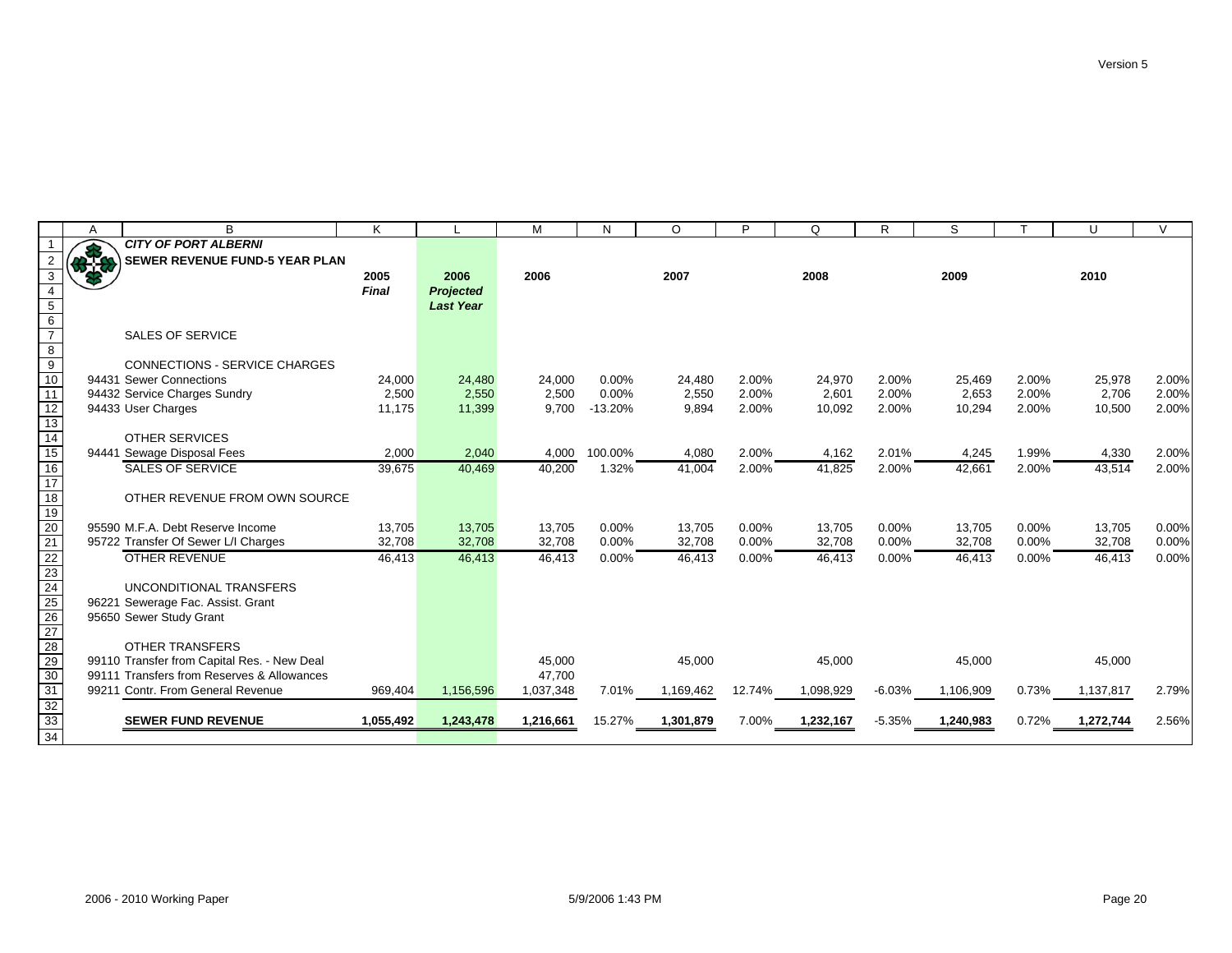|                                                                               | A             | B                                     | K            |                  | M       | N        | O       | P     | Q       | R      | S       |       | U       | $\vee$ |
|-------------------------------------------------------------------------------|---------------|---------------------------------------|--------------|------------------|---------|----------|---------|-------|---------|--------|---------|-------|---------|--------|
|                                                                               |               | <b>CITY OF PORT ALBERNI</b>           |              |                  |         |          |         |       |         |        |         |       |         |        |
|                                                                               | $\frac{1}{2}$ | <b>SEWER REVENUE FUND-5 YEAR PLAN</b> |              |                  |         |          |         |       |         |        |         |       |         |        |
| 3                                                                             | 83            |                                       | 2005         | 2006             | 2006    |          | 2007    |       | 2008    |        | 2009    |       | 2010    |        |
| $\overline{4}$                                                                |               |                                       | <b>Final</b> | <b>Projected</b> |         |          |         |       |         |        |         |       |         |        |
|                                                                               |               |                                       |              | <b>Last Year</b> |         |          |         |       |         |        |         |       |         |        |
| $\frac{5}{6}$ $\frac{35}{36}$ $\frac{37}{38}$ $\frac{39}{40}$ $\frac{41}{41}$ |               |                                       |              |                  |         |          |         |       |         |        |         |       |         |        |
|                                                                               |               |                                       |              |                  |         |          |         |       |         |        |         |       |         |        |
|                                                                               |               |                                       |              |                  |         |          |         |       |         |        |         |       |         |        |
|                                                                               |               | <b>SEWER SYSTEM</b>                   |              |                  |         |          |         |       |         |        |         |       |         |        |
|                                                                               |               |                                       |              |                  |         |          |         |       |         |        |         |       |         |        |
|                                                                               |               | <b>ADMINISTRATION</b>                 |              |                  |         |          |         |       |         |        |         |       |         |        |
|                                                                               |               | 104210 Sewer Administration & Other   | 123,556      | 126,027          | 123,556 | 0.00%    | 126,027 | 2.00% | 128,548 | 2.00%  | 131,119 | 2.00% | 133,741 | 2.00%  |
|                                                                               |               |                                       |              |                  |         |          |         |       |         |        |         |       |         |        |
| 42                                                                            |               | <b>ENGINEERING SERVICES</b>           |              |                  |         |          |         |       |         |        |         |       |         |        |
| 43                                                                            |               | 104221 Contract Services              | 45,000       | 45,900           | 45,000  | 0.00%    | 45,900  | 2.00% | 46,818  | 2.00%  | 47,754  | 2.00% | 48,709  | 2.00%  |
| 44                                                                            |               |                                       |              |                  |         |          |         |       |         |        |         |       |         |        |
| $\overline{45}$                                                               |               | SEWER SYSTEM ADMINISTRATION           |              |                  |         |          |         |       |         |        |         |       |         |        |
| $\overline{46}$                                                               |               | 104233 Customer Service Requests      | 77,300       | 78,846           | 87,000  | 12.55%   | 88,740  | 2.00% | 90,515  | 2.00%  | 92,325  | 2.00% | 94,172  | 2.00%  |
| 47                                                                            |               | 104236 Small Tools/Equipment/Supplies | 5,610        | 5,722            | 5,610   | 0.00%    | 5,722   | 2.00% | 5,837   | 2.00%  | 5,953   | 2.00% | 6,072   | 2.00%  |
| 48                                                                            |               |                                       |              |                  |         |          |         |       |         |        |         |       |         |        |
| $\frac{1}{49}$                                                                |               | <b>SEWER COLLECTION SYSTEM</b>        |              |                  |         |          |         |       |         |        |         |       |         |        |
| 50                                                                            |               | 104240 Sewage Collection System Main  | 205,000      | 209,100          | 193,620 | $-5.55%$ | 197,492 | 2.00% | 226,442 | 14.66% | 230,971 | 2.00% | 235,590 | 2.00%  |
| 51                                                                            |               | 104241 Sewer Service Connections      | 79,500       | 81,090           | 125,000 | 57.23%   | 127,500 | 2.00% | 130,050 | 2.00%  | 132,651 | 2.00% | 135,304 | 2.00%  |
| $rac{52}{53}$                                                                 |               |                                       |              |                  |         |          |         |       |         |        |         |       |         |        |
|                                                                               |               | <b>SEWER LIFT STATIONS</b>            |              |                  |         |          |         |       |         |        |         |       |         |        |
| $\frac{54}{55}$<br>$\frac{56}{57}$                                            |               | 104260 Sewage Lift Stations           | 173,870      | 177,347          | 169,830 | $-2.32%$ | 173,227 | 2.00% | 176,691 | 2.00%  | 180,225 | 2.00% | 183,829 | 2.00%  |
|                                                                               |               | SEWER TREATMENT AND DISPOSAL          |              |                  |         |          |         |       |         |        |         |       |         |        |
|                                                                               |               |                                       |              | 140,250          | 147,500 | 7.27%    | 150,450 | 2.00% |         | 2.00%  |         | 2.00% |         | 2.00%  |
|                                                                               |               | 104280 Sewage Treatment               | 137,500      |                  |         |          |         |       | 153,459 |        | 156,528 |       | 159,659 |        |
|                                                                               |               | OTHER COMMON SERVICES                 |              |                  |         |          |         |       |         |        |         |       |         |        |
| $\frac{1}{58}$<br>$\frac{59}{60}$                                             |               | 104294 Cost Of Sales - Sewer          | 2,500        | 2,550            | 2,500   | $0.00\%$ | 2,550   | 2.00% | 2,601   | 2.00%  | 2,653   | 2.00% | 2,706   | 2.00%  |
| 61                                                                            |               | <b>SEWER SYSTEM</b>                   | 849,836      | 866,833          | 899,616 | 5.86%    | 917,608 | 2.00% | 960,960 | 4.72%  | 980,179 | 2.00% | 999,783 | 2.00%  |
|                                                                               |               |                                       |              |                  |         |          |         |       |         |        |         |       |         |        |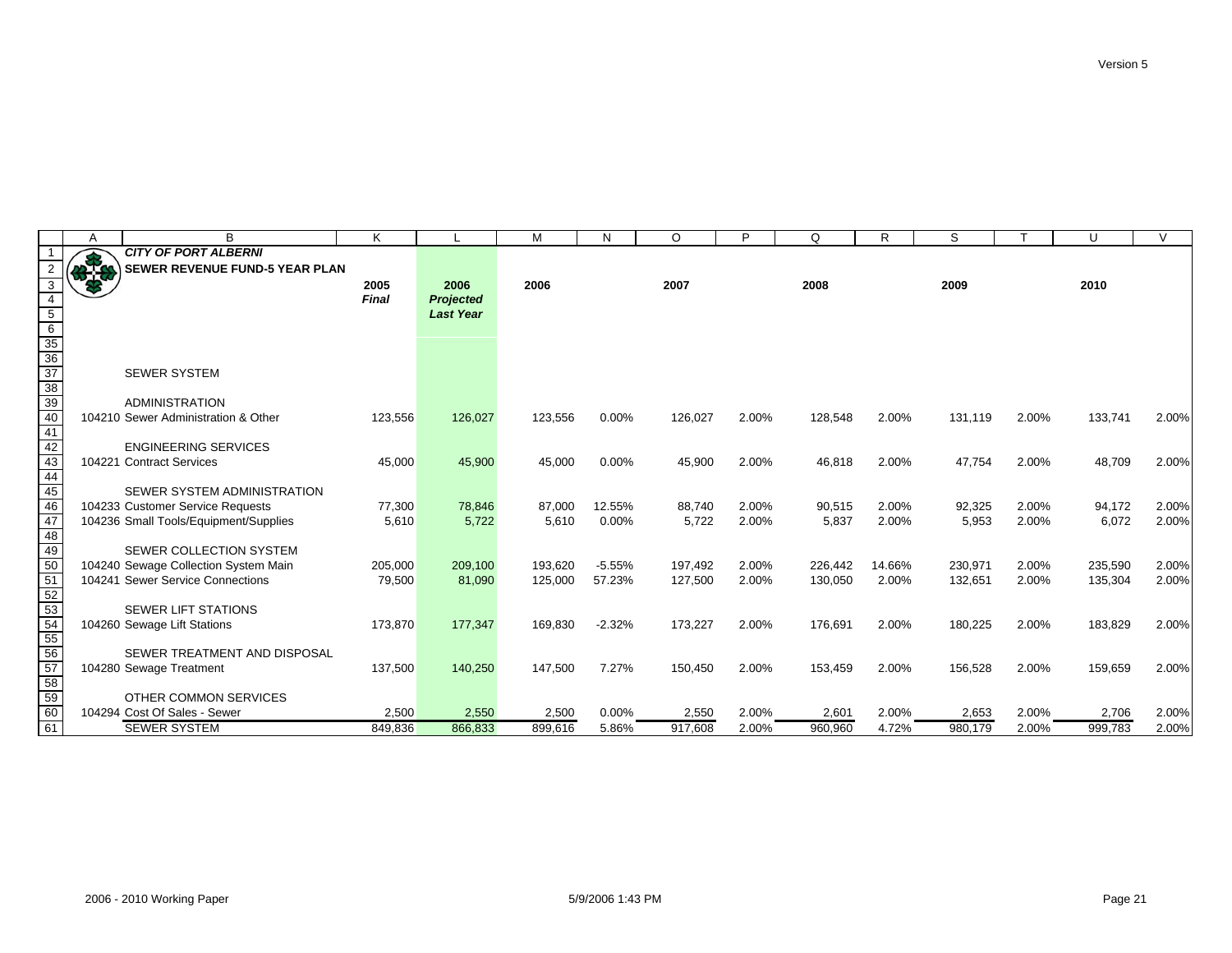|                                                    | A   | B                                        | K            |                  | М         | N        | O         |          | Q         |           | S         |           | U         |           |
|----------------------------------------------------|-----|------------------------------------------|--------------|------------------|-----------|----------|-----------|----------|-----------|-----------|-----------|-----------|-----------|-----------|
|                                                    |     | <b>CITY OF PORT ALBERNI</b>              |              |                  |           |          |           |          |           |           |           |           |           |           |
|                                                    | 878 | <b>SEWER REVENUE FUND-5 YEAR PLAN</b>    |              |                  |           |          |           |          |           |           |           |           |           |           |
|                                                    | æ   |                                          | 2005         | 2006             | 2006      |          | 2007      |          | 2008      |           | 2009      |           | 2010      |           |
|                                                    |     |                                          | <b>Final</b> | <b>Projected</b> |           |          |           |          |           |           |           |           |           |           |
|                                                    |     |                                          |              | <b>Last Year</b> |           |          |           |          |           |           |           |           |           |           |
| $\begin{array}{r} 6 \\ 62 \\ 63 \\ 64 \end{array}$ |     |                                          |              |                  |           |          |           |          |           |           |           |           |           |           |
|                                                    |     |                                          |              |                  |           |          |           |          |           |           |           |           |           |           |
|                                                    |     |                                          |              |                  |           |          |           |          |           |           |           |           |           |           |
|                                                    |     | <b>FISCAL SERVICES</b>                   |              |                  |           |          |           |          |           |           |           |           |           |           |
| $\frac{65}{66}$                                    |     |                                          |              |                  |           |          |           |          |           |           |           |           |           |           |
|                                                    |     | <b>DEBT</b>                              |              |                  |           |          |           |          |           |           |           |           |           |           |
| $\frac{1}{67}$                                     |     | 108120 Interest On Own Debentures        | 58,481       | 76,906           | 79,932    | 36.68%   | 78,202    | $-2.16%$ | 76,412    | $-2.29%$  | 74,559    | $-2.43%$  | 72,642    | $-2.57%$  |
| 68                                                 |     | 108130 Principal Install On Own Deb.     | 67,470       | 120,470          | 160,383   | 137.71%  | 160,383   | $0.00\%$ | 160,383   | $0.00\%$  | 160,383   | 0.00%     | 106,383   | $-33.67%$ |
|                                                    |     | <b>TOTAL DEBT</b>                        | 125,951      | 197,376          | 240,315   | 90.80%   | 238,585   | $-0.72%$ | 236,795   | $-0.75%$  | 234,942   | $-0.78%$  | 179,025   | -23.80%   |
| 69<br>70                                           |     |                                          |              |                  |           |          |           |          |           |           |           |           |           |           |
| $\overline{71}$                                    |     | <b>TRANSFER TO FUNDS AND RESERVES</b>    |              |                  |           |          |           |          |           |           |           |           |           |           |
| $\overline{72}$                                    |     | 108220 Transfer To Sewer Capital Fund    | 66,000       | 165,564          | 63,025    | $-4.51%$ | 131,981   | 109.41%  | 20,707    | $-84.31%$ | 12,157    | $-41.29%$ | 80,231    | 559.96%   |
| $\overline{73}$                                    |     | 108910 Debt Reserve Transfer             | 13,705       | 13,705           | 13,705    | 0.00%    | 13,705    | 0.00%    | 13,705    | $0.00\%$  | 13,705    | 0.00%     | 13,705    | 0.00%     |
| $\overline{74}$                                    |     | 108211 Transfer to Reserves & Allowances |              |                  |           |          |           |          |           |           |           |           |           |           |
| 75<br>76                                           |     | <b>TRANSFERS</b>                         | 79,705       | 179,269          | 76,730    | $-3.73%$ | 145,686   | 89.87%   | 34,412    | -76.38%   | 25,862    | $-24.85%$ | 93,936    | 263.22%   |
|                                                    |     |                                          |              |                  |           |          |           |          |           |           |           |           |           |           |
| $\frac{1}{77}$                                     |     | <b>FISCAL SERVICES</b>                   | 205,656      | 376,645          | 317,045   | 54.16%   | 384,271   | 21.20%   | 271,207   | -29.42%   | 260,804   | $-3.84%$  | 272,961   | 4.66%     |
| 78<br>79                                           |     |                                          |              |                  |           |          |           |          |           |           |           |           |           |           |
|                                                    |     | <b>SEWER FUND EXPENDITURE</b>            | 1,055,492    | 1,243,478        | 1,216,661 | 15.27%   | 1,301,879 | 7.00%    | 1,232,167 | -5.35%    | 1,240,983 | 0.72%     | 1,272,744 | 2.56%     |
| $\overline{80}$                                    |     |                                          |              |                  |           |          |           |          |           |           |           |           |           |           |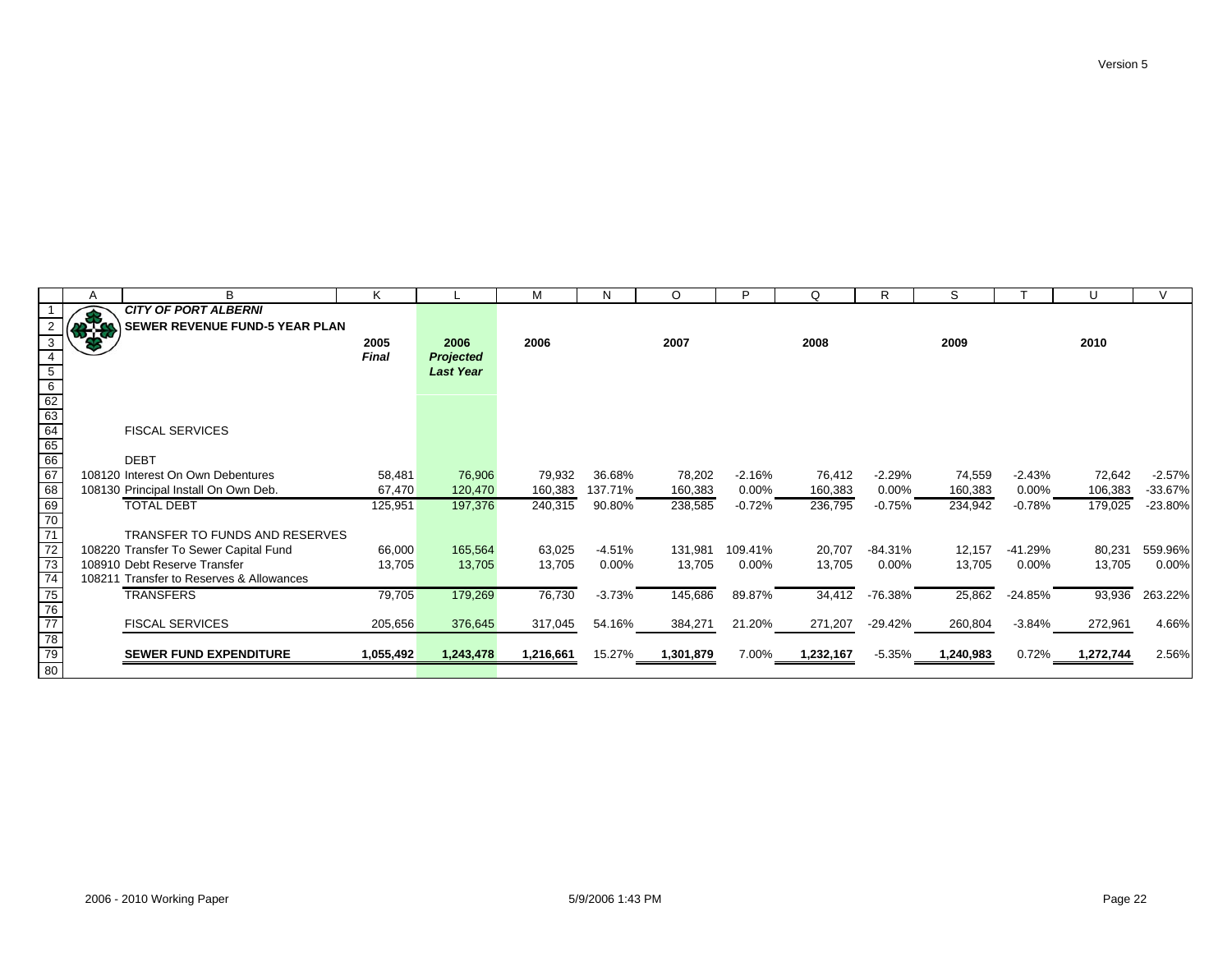|                                               | Α | Β                                                     |          | E                      |     | F                         | G                          |     | H                      |    |           |
|-----------------------------------------------|---|-------------------------------------------------------|----------|------------------------|-----|---------------------------|----------------------------|-----|------------------------|----|-----------|
|                                               |   | <b>CITY OF PORT ALBERNI</b>                           |          |                        |     |                           |                            |     |                        |    |           |
| $\overline{2}$                                |   | <b>EQUIPMENT REPLACEMENT RESERVE FUND-5 YEAR PLAN</b> |          |                        |     |                           |                            |     |                        |    |           |
| 3                                             |   |                                                       |          | 2006                   |     | 2007                      | 2008                       |     | 2009                   |    | 2010      |
| 4                                             |   |                                                       |          |                        |     |                           |                            |     |                        |    |           |
| 5                                             |   |                                                       |          |                        |     |                           |                            |     |                        |    |           |
| 6                                             |   | Sale of Equipment                                     | \$       | 2,000                  | S   | 2,000                     | \$<br>2,000                | \$  | 2,000                  | \$ | 2,000     |
| $\overline{7}$                                |   | Investment Income                                     | \$       | 63,685                 | \$  | 63,685                    | \$<br>63,685               | \$  | 63,685                 | \$ | 63,685    |
| 8                                             |   | Miscellaneous                                         | \$       | 595,000                | \$. | 595,000                   | \$<br>595,000              | \$  | 595,000                | S. | 595,000   |
| 9                                             |   |                                                       | \$       | 660,685                | \$  | 660,685                   | \$<br>660,685              | \$  | 660,685                | \$ | 660,685   |
| 10                                            |   |                                                       |          |                        |     |                           |                            |     |                        |    |           |
| 11                                            |   |                                                       |          |                        |     |                           |                            |     |                        |    |           |
| 12                                            |   | <b>EXPENDITURE</b>                                    |          |                        |     |                           |                            |     |                        |    |           |
| 13                                            |   | <b>Transfer to Capital Works Bylaw</b>                | \$       |                        | \$  |                           | \$                         | \$  |                        | \$ |           |
| 14                                            |   | <b>Equipment Purchases</b>                            | \$       | 711,280                | \$  | 1,109,330                 | \$<br>500,049              | \$  | 208,001                | \$ | 449,634   |
| 15                                            |   |                                                       |          |                        |     |                           |                            |     |                        |    |           |
| 16                                            |   |                                                       |          |                        |     |                           |                            |     |                        |    |           |
|                                               |   |                                                       |          |                        | -S  |                           | \$                         | \$. |                        | S  | 211,051   |
|                                               |   |                                                       |          |                        |     |                           |                            |     |                        |    |           |
|                                               |   |                                                       |          |                        |     |                           |                            |     |                        |    |           |
|                                               |   |                                                       |          |                        |     |                           |                            |     |                        |    |           |
|                                               |   |                                                       |          |                        |     |                           |                            |     |                        |    | 3,525,829 |
|                                               |   |                                                       |          |                        |     |                           |                            |     |                        |    |           |
| 17<br>$\overline{18}$<br>19<br>20<br>21<br>22 |   | REVENUE OVER EXPENDITURE<br>FUND EQUITY - ENDING      | \$<br>S. | (50, 595)<br>3,150,103 |     | (448, 645)<br>\$2,701,458 | \$<br>160,636<br>2,862,094 |     | 452,684<br>\$3,314,778 | \$ |           |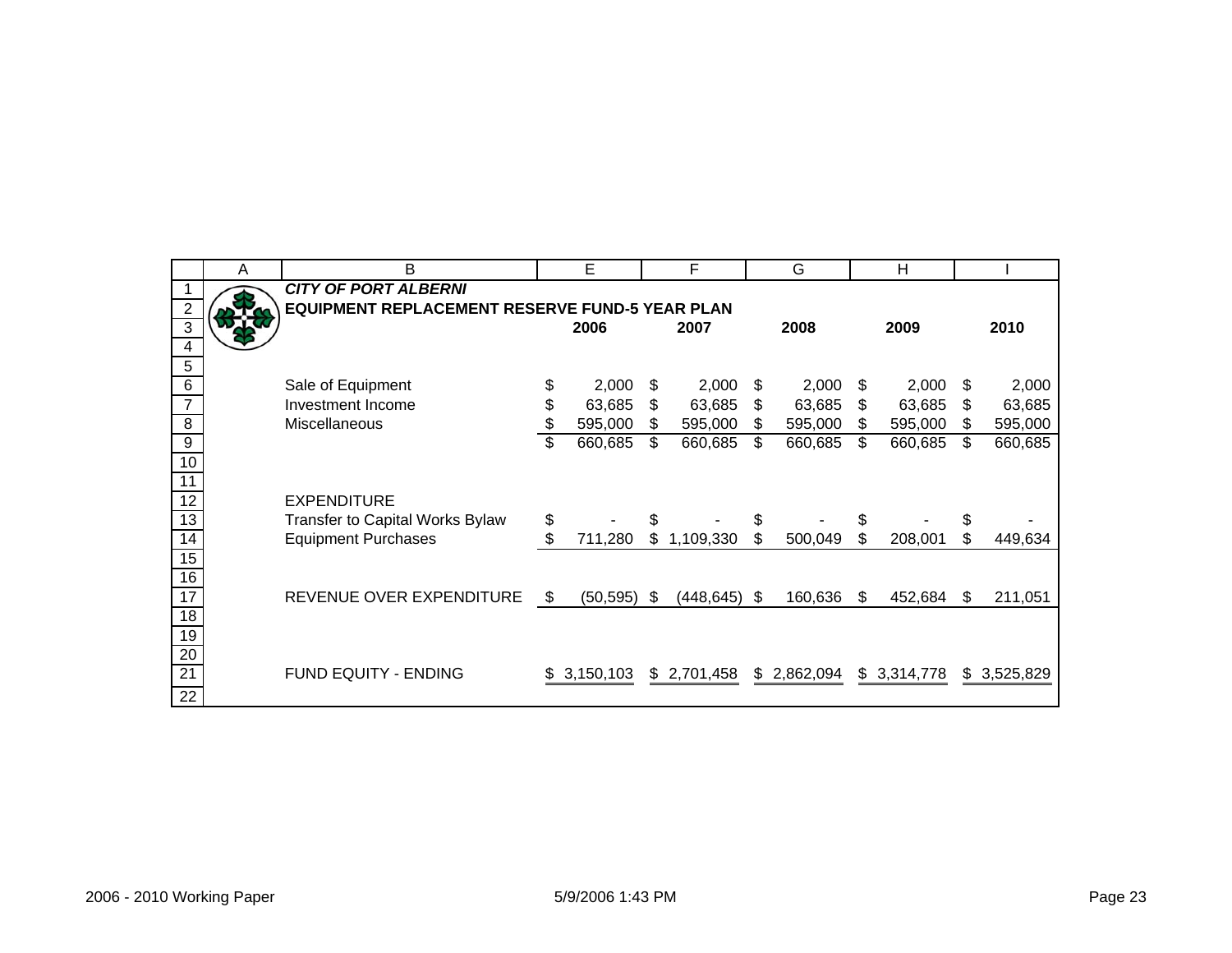|                 | A | B                                      |                          | E              |     | F       |     | G       |     | H       |     |         |
|-----------------|---|----------------------------------------|--------------------------|----------------|-----|---------|-----|---------|-----|---------|-----|---------|
|                 |   | <b>CITY OF PORT ALBERNI</b>            |                          |                |     |         |     |         |     |         |     |         |
|                 |   | CAPITAL WORKS RESERVE FUND-5 YEAR PLAN |                          |                |     |         |     |         |     |         |     |         |
| $\overline{3}$  |   |                                        |                          |                |     |         |     |         |     |         |     |         |
| 4               |   |                                        |                          | 2006           |     | 2007    |     | 2008    |     | 2009    |     | 2010    |
| $\overline{5}$  |   |                                        |                          |                |     |         |     |         |     |         |     |         |
| $\overline{6}$  |   | <b>RECEIPTS</b>                        |                          |                |     |         |     |         |     |         |     |         |
| $\overline{7}$  |   | <b>Transfer from ERRF</b>              | \$                       |                |     |         |     |         |     |         |     |         |
| $\overline{8}$  |   | Investment Income                      | \$                       | 40,000         | \$  | 50,000  | \$  | 50,000  | \$  | 50,000  | \$  | 50,000  |
| $\overline{9}$  |   | New Deal Gas Tax Funds                 | \$                       | 237,459        | \$  | 237,291 | \$  | 316,544 | \$  | 395,770 | \$  | 793,946 |
| 10              |   | Miscellaneous                          |                          |                |     |         |     |         |     |         |     |         |
| $\overline{11}$ |   |                                        | \$                       | 277,459        | \$  | 287,291 | \$  | 366,544 | \$  | 445,770 | \$  | 843,946 |
| $\overline{12}$ |   |                                        |                          |                |     |         |     |         |     |         |     |         |
| 13              |   |                                        |                          |                |     |         |     |         |     |         |     |         |
| 14              |   | <b>EXPENDITURE</b>                     |                          |                |     |         |     |         |     |         |     |         |
| 15              |   | <b>Capital Expenditures</b>            | \$                       | 667,959        | \$  | 237,291 | \$  | 316,544 | \$  | 395,770 | S   | 793,946 |
| 16              |   | <b>Expenditure Bylaws</b>              | \$                       | 50,000         | \$  | 50,000  | \$  |         |     |         |     |         |
| 17              |   |                                        | $\overline{\mathcal{E}}$ | 717,959        | \$  | 287,291 | \$  | 316,544 | \$  | 395,770 | \$  | 793,946 |
| 18              |   |                                        |                          |                |     |         |     |         |     |         |     |         |
| 19              |   | REVENUE OVER EXPENDITURE               | \$                       | $(440,500)$ \$ |     |         | \$. | 50,000  | \$. | 50,000  | -\$ | 50,000  |
| 20              |   |                                        |                          |                |     |         |     |         |     |         |     |         |
| $\overline{21}$ |   |                                        |                          |                |     |         |     |         |     |         |     |         |
| $\overline{22}$ |   | <b>FUND EQUITY - ENDING</b>            | \$.                      | 207,345        | \$. | 207,345 | S   | 257,345 | \$. | 307,345 | -S  | 357,345 |
| 23              |   |                                        |                          |                |     |         |     |         |     |         |     |         |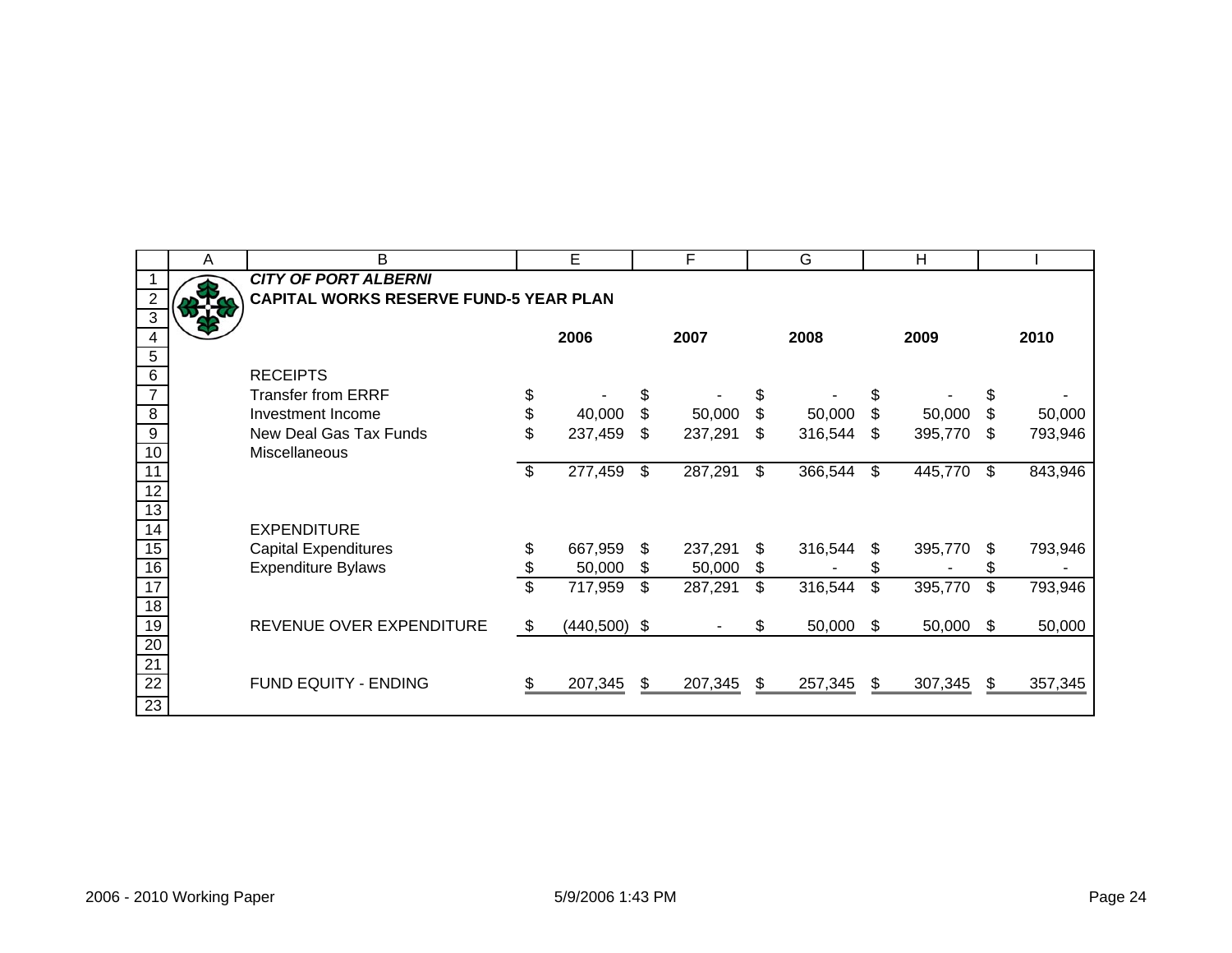|                                       | A | Β                                                                        |    | E             |      | F         | G             |     | H       |    |         |
|---------------------------------------|---|--------------------------------------------------------------------------|----|---------------|------|-----------|---------------|-----|---------|----|---------|
| $\overline{c}$                        |   | <b>CITY OF PORT ALBERNI</b><br><b>LAND SALE RESERVE FUND-5 YEAR PLAN</b> |    |               |      |           |               |     |         |    |         |
| $\overline{3}$<br>$\overline{4}$<br>5 |   |                                                                          |    | 2006          |      | 2007      | 2008          |     | 2009    |    | 2010    |
| $\,6$                                 |   | <b>RECEIPTS</b>                                                          |    |               |      |           |               |     |         |    |         |
| 7                                     |   | Sale of Property                                                         | \$ | 100,000       | S    | 100,000   | \$<br>100,000 | \$. | 100,000 | S  | 100,000 |
| 8                                     |   | Investment Income                                                        | \$ | 40,000        | \$   | 40,000    | \$<br>40,000  | \$  | 40,000  | \$ | 40,000  |
| 9                                     |   | Miscellaneous                                                            |    |               |      |           |               |     |         |    |         |
| 10                                    |   |                                                                          | \$ | 140,000       | \$   | 140,000   | \$<br>140,000 | \$  | 140,000 | \$ | 140,000 |
| 11                                    |   |                                                                          |    |               |      |           |               |     |         |    |         |
| $\overline{12}$<br>13                 |   | <b>EXPENDITURE</b>                                                       |    |               |      |           |               |     |         |    |         |
| 14                                    |   | <b>Transfer to Other Funds</b>                                           |    | \$2,834,000   | \$   | 400,000   | \$            | \$  |         | \$ |         |
| 15                                    |   | <b>Expenditure Bylaws</b>                                                | S  | 50,000        | \$   | 50,000    | \$<br>50,000  | \$  | 50,000  | \$ | 50,000  |
| 16                                    |   |                                                                          |    | \$2,884,000   | \$   | 450,000   | \$<br>50,000  | \$  | 50,000  | \$ | 50,000  |
| 17                                    |   |                                                                          |    |               |      |           |               |     |         |    |         |
| $\overline{18}$                       |   | REVENUE OVER EXPENDITURE                                                 |    | \$(2,744,000) | - \$ | (310,000) | \$<br>90,000  | S   | 90,000  | S  | 90,000  |
| 19                                    |   |                                                                          |    |               |      |           |               |     |         |    |         |
| $\overline{20}$                       |   |                                                                          |    |               |      |           |               |     |         |    |         |
| $\overline{21}$                       |   | <b>FUND EQUITY - ENDING</b>                                              | S  | 956,284       | S    | 646,284   | \$<br>736,284 | S   | 826,284 | \$ | 916,284 |
| 22                                    |   |                                                                          |    |               |      |           |               |     |         |    |         |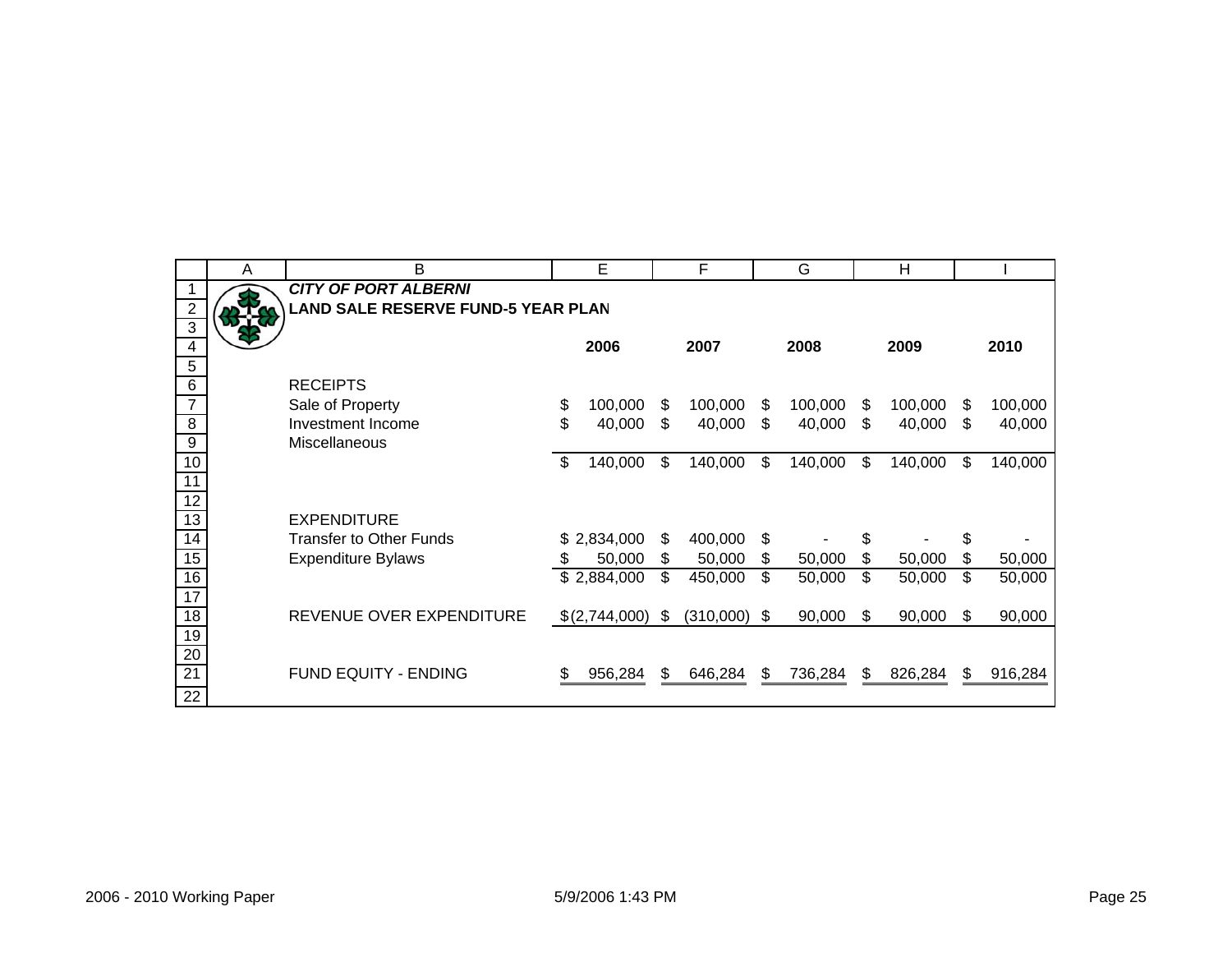|                  | A | B                                      | E           |     | F       |    | G       |    | Н       |     |         |
|------------------|---|----------------------------------------|-------------|-----|---------|----|---------|----|---------|-----|---------|
|                  |   | <b>CITY OF PORT ALBERNI</b>            |             |     |         |    |         |    |         |     |         |
| $\overline{c}$   |   | <b>CEMETERY TRUST FUND-5 YEAR PLAN</b> |             |     |         |    |         |    |         |     |         |
| 3                |   |                                        |             |     |         |    |         |    |         |     |         |
| 4                |   |                                        | 2006        |     | 2007    |    | 2008    |    | 2009    |     | 2010    |
| 5                |   |                                        |             |     |         |    |         |    |         |     |         |
| $\,6$            |   | <b>RECEIPTS</b>                        |             |     |         |    |         |    |         |     |         |
| $\overline{7}$   |   | Sale Proceeds                          | \$<br>2,400 | \$  | 2,400   | \$ | 2,400   | S  | 2,400   | S   | 2,400   |
| 8                |   | Investment Income                      | \$<br>4,000 | \$  | 4,000   | \$ | 4,000   | S  | 4,000   | \$  | 4,000   |
| $\boldsymbol{9}$ |   |                                        | \$<br>6,400 | \$  | 6,400   | \$ | 6,400   | \$ | 6,400   | \$  | 6,400   |
| 10               |   |                                        |             |     |         |    |         |    |         |     |         |
| 11               |   |                                        |             |     |         |    |         |    |         |     |         |
| $\overline{12}$  |   | <b>EXPENDITURE</b>                     |             |     |         |    |         |    |         |     |         |
| $\overline{13}$  |   | <b>Transfer to General Revenue</b>     | \$          | \$  |         | \$ |         | \$ |         | \$  |         |
| 14               |   |                                        |             |     |         |    |         |    |         |     |         |
| 15               |   |                                        |             |     |         |    |         |    |         |     |         |
| 16               |   | REVENUE OVER EXPENDITURE               | \$<br>6,400 | \$. | 6,400   | S  | 6,400   | S  | 6,400   | \$. | 6,400   |
| 17               |   |                                        |             |     |         |    |         |    |         |     |         |
| 18               |   |                                        |             |     |         |    |         |    |         |     |         |
| 19               |   | FUND EQUITY - ENDING                   | 104,893     | \$  | 111,293 | \$ | 117,693 | \$ | 124,093 | S   | 130,493 |
| 20               |   |                                        |             |     |         |    |         |    |         |     |         |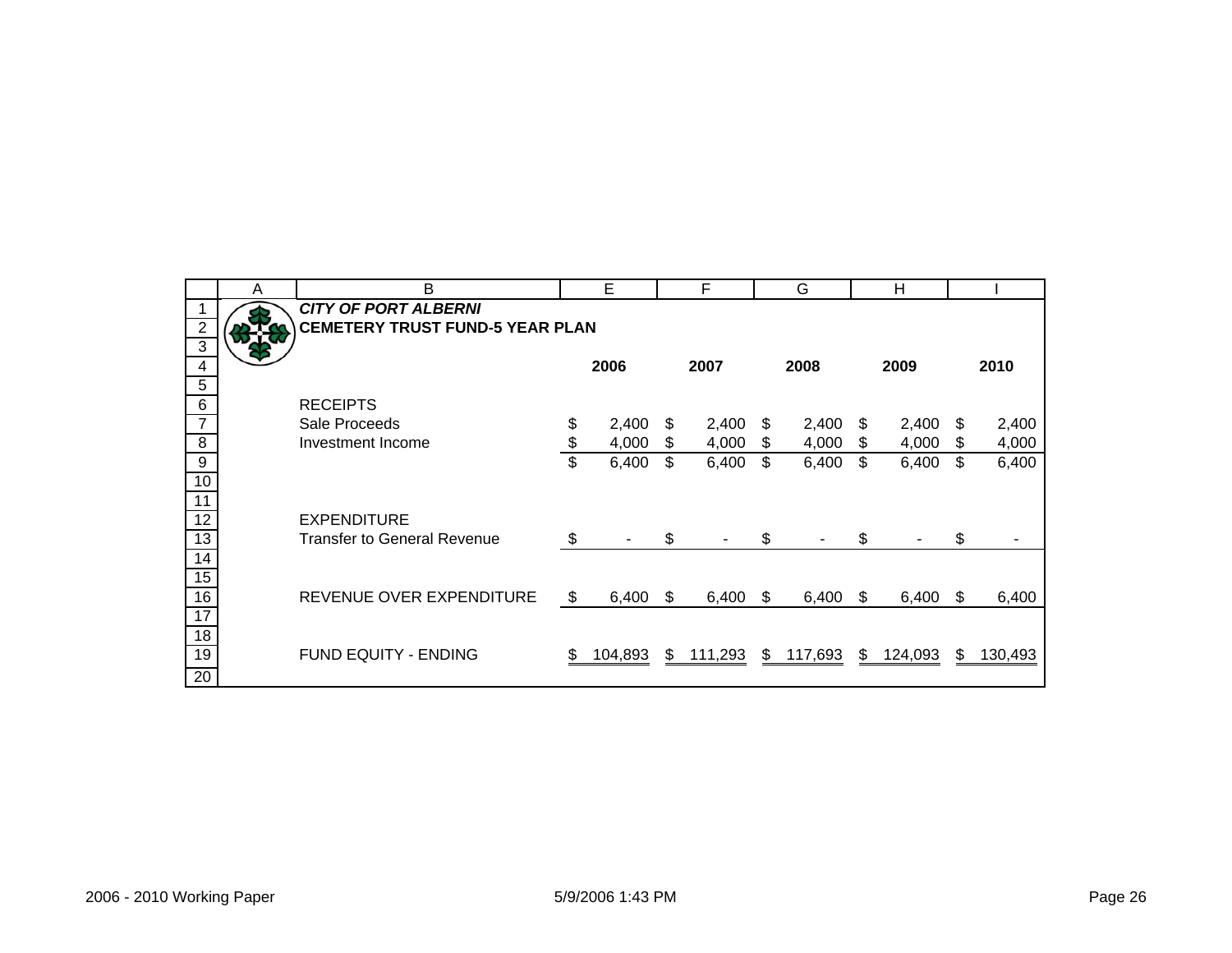|                                                 | $\mathbb{A}$                                                              | B                                | $\mathcal{C}$   | D        | $\mathbf E$ | F           | G               | H              |                   | J         | K        | L         | M             | $_{\rm N}$ | $\circ$       |
|-------------------------------------------------|---------------------------------------------------------------------------|----------------------------------|-----------------|----------|-------------|-------------|-----------------|----------------|-------------------|-----------|----------|-----------|---------------|------------|---------------|
|                                                 |                                                                           | City of Port Alberni             |                 |          |             |             |                 |                |                   |           |          |           |               |            |               |
|                                                 |                                                                           |                                  |                 |          |             |             |                 |                |                   |           |          |           |               |            |               |
|                                                 | ₩.                                                                        | 2006 Capital Expenditure Program |                 |          |             |             |                 |                |                   |           |          |           |               |            |               |
|                                                 |                                                                           |                                  |                 |          |             |             |                 |                |                   |           |          |           |               |            |               |
| 5                                               |                                                                           |                                  |                 |          |             |             |                 |                |                   |           |          |           |               |            |               |
| $\begin{array}{c} 6 \\ 7 \\ 8 \\ 9 \end{array}$ | Expenditure                                                               |                                  |                 |          |             |             | Source of Funds |                |                   |           |          |           |               |            |               |
|                                                 |                                                                           |                                  |                 |          |             |             |                 |                |                   |           |          |           |               |            |               |
|                                                 |                                                                           |                                  | General Revenue |          | Land        |             |                 | New Deal       | Fed. & Prov.      | Comm.     | Capital  |           | Water Revenue |            | Sewer Revenue |
|                                                 | Project                                                                   | Amount                           | Operating       | Reserves | Sale        | <b>ERRF</b> | Borrowing       | <b>Gas Tax</b> | <b>Assistance</b> | Donations | Reserves | Operating | Reserves      | Operating  | Reserves      |
| $\overline{10}$                                 |                                                                           |                                  |                 |          |             |             |                 |                |                   |           |          |           |               |            |               |
|                                                 | <b>ADMINISTRATION</b>                                                     | \$                               | S.              | \$       | \$          | \$          | \$.             | \$             | \$                | -S        | \$       | Ŝ,        | -S            | - \$       | S.            |
|                                                 | Purchases/Equipment Replacement                                           | 92,500                           | 7,500           |          |             | 85,000      |                 |                |                   |           |          |           |               |            |               |
|                                                 |                                                                           |                                  |                 |          |             |             |                 |                |                   |           |          |           |               |            |               |
|                                                 | POLICE PROTECTION                                                         |                                  |                 |          |             |             |                 |                |                   |           |          |           |               |            |               |
|                                                 | New Port Alberni RCMP Detachment                                          | 5,816,000                        |                 |          | 2,500,000   |             | 3,316,000       |                |                   |           |          |           |               |            |               |
|                                                 |                                                                           |                                  |                 |          |             |             |                 |                |                   |           |          |           |               |            |               |
|                                                 | <b>FIRE PROTECTION</b>                                                    |                                  |                 |          |             |             |                 |                |                   |           |          |           |               |            |               |
|                                                 | Purchases/Equipment Replacement                                           | 67,200                           | 31,200          |          |             | 32,000      |                 |                |                   | 4,000     |          |           |               |            |               |
|                                                 |                                                                           |                                  |                 |          |             |             |                 |                |                   |           |          |           |               |            |               |
|                                                 | <b>ENGINEERING &amp; PUBLIC WORKS</b>                                     |                                  |                 |          |             |             |                 |                |                   |           |          |           |               |            |               |
|                                                 | Purchases/Equipment Replacement                                           | 572,280                          | 14,000          |          |             | 558,280     |                 |                |                   |           |          |           |               |            |               |
| 23                                              |                                                                           |                                  |                 |          |             |             |                 |                |                   |           |          |           |               |            |               |
|                                                 | PAVING & ROAD CONSTRUCTION                                                |                                  |                 |          |             |             |                 |                |                   |           |          |           |               |            |               |
|                                                 | Cherry Cr Rd - Michigan to Mulherr                                        | 17,100                           |                 | 17,100   |             |             |                 |                |                   |           |          |           |               |            |               |
|                                                 | Mar - 1st Ave to 2nd Ave (storm)                                          | 212,160                          | 162,160         |          |             |             |                 |                |                   |           | 50,000   |           |               |            |               |
|                                                 | Cedar St - Strathcona to Tebo                                             | 148,777                          | 148,777         |          |             |             |                 |                |                   |           |          |           |               |            |               |
|                                                 | Marpole St - Strathcona to Tebo                                           | 148,777                          | 148,777         |          |             |             |                 |                |                   |           |          |           |               |            |               |
|                                                 | Bute St - 11th to 12th Ave                                                | 50,000                           | 50,000          |          |             |             |                 |                |                   |           |          |           |               |            |               |
|                                                 |                                                                           |                                  |                 |          |             |             |                 |                |                   |           |          |           |               |            |               |
|                                                 | <b>TRAFFIC UPGRADES</b><br>Audible Signals - 10th & Roger/Tebo & Johnstor | 7,000                            | 7,000           |          |             |             |                 |                |                   |           |          |           |               |            |               |
|                                                 |                                                                           |                                  |                 |          |             |             |                 |                |                   |           |          |           |               |            |               |
|                                                 | <b>STORM DRAINS</b>                                                       |                                  |                 |          |             |             |                 |                |                   |           |          |           |               |            |               |
|                                                 | Johnston Rd - Margaret & Gertrude spot repairs                            | 7,700                            |                 | 7,700    |             |             |                 |                |                   |           |          |           |               |            |               |
|                                                 | 5th Ave @ Durant - 87m 900mm reline                                       | 82,000                           | 82,000          |          |             |             |                 |                |                   |           |          |           |               |            |               |
|                                                 | 10th Ave @ Echo Ctr - 50m 600mm replace                                   | 40,000                           | 40,000          |          |             |             |                 |                |                   |           |          |           |               |            |               |
|                                                 | 10th Ave, 4200 block - 44m 600mm reline                                   | 34,502                           | 34,502          |          |             |             |                 |                |                   |           |          |           |               |            |               |
|                                                 | South side Johnston Rd - Victoria Quay to Outfal                          | 34,000                           | 34,000          |          |             |             |                 |                |                   |           |          |           |               |            |               |
| 40                                              | Mar St - 1st Ave to 2nd Ave (ptp)                                         | 23,460                           | 23,460          |          |             |             |                 |                |                   |           |          |           |               |            |               |
|                                                 |                                                                           |                                  |                 |          |             |             |                 |                |                   |           |          |           |               |            |               |
|                                                 | <b>WORKS - OTHER</b>                                                      |                                  |                 |          |             |             |                 |                |                   |           |          |           |               |            |               |
|                                                 | Sidewalk Replacements - 10th Ave & 6th Ave                                | 45,900                           | 45,900          |          |             |             |                 |                |                   |           |          |           |               |            |               |
|                                                 | Sign Plan Implementation                                                  | 100,000                          |                 | 100,000  |             |             |                 |                |                   |           |          |           |               |            |               |
| 45                                              |                                                                           |                                  |                 |          |             |             |                 |                |                   |           |          |           |               |            |               |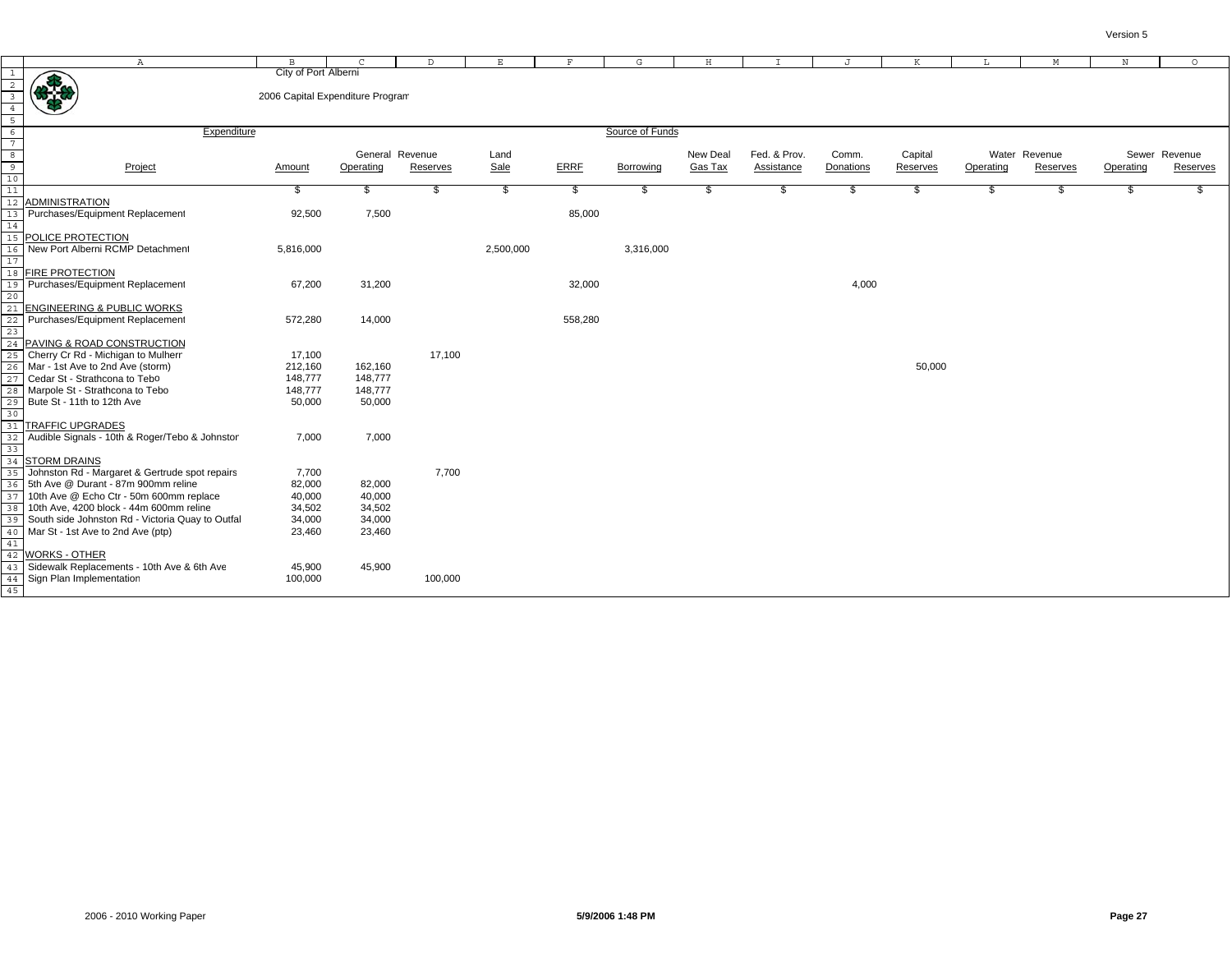|                                                     | Α                                                                                                                                                             | B                                | C                            | D        | Ε                         | F           | G               | Н                   | I.                         | J                  | K                          | L         | M                         | N         | $\circ$                   |
|-----------------------------------------------------|---------------------------------------------------------------------------------------------------------------------------------------------------------------|----------------------------------|------------------------------|----------|---------------------------|-------------|-----------------|---------------------|----------------------------|--------------------|----------------------------|-----------|---------------------------|-----------|---------------------------|
|                                                     |                                                                                                                                                               | City of Port Alberni             |                              |          |                           |             |                 |                     |                            |                    |                            |           |                           |           |                           |
| $\begin{array}{r} 46 \\ 47 \\ 48 \\ 49 \end{array}$ |                                                                                                                                                               | 2006 Capital Expenditure Program |                              |          |                           |             |                 |                     |                            |                    |                            |           |                           |           |                           |
|                                                     | Expenditure                                                                                                                                                   |                                  |                              |          |                           |             | Source of Funds |                     |                            |                    |                            |           |                           |           |                           |
|                                                     | $\frac{49}{50}$<br>$\frac{52}{52}$<br>$\frac{53}{54}$<br>$\frac{54}{55}$<br>$\frac{55}{55}$ CULTURAL SERVICES<br>$\frac{55}{55}$ CULTURAL SERVICES<br>Project | Amount                           | General Revenue<br>Operating | Reserves | Land<br>Sale              | <b>ERRF</b> | Borrowing       | New Deal<br>Gas Tax | Fed. & Prov.<br>Assistance | Comm.<br>Donations | Capital<br><b>Reserves</b> | Operating | Water Revenue<br>Reserves | Operating | Sewer Revenue<br>Reserves |
|                                                     |                                                                                                                                                               | \$                               | \$                           | \$       | $\boldsymbol{\mathsf{s}}$ | \$          | \$              | \$                  | \$                         | \$                 | \$                         | \$        | \$                        | \$        | Ŝ.                        |
|                                                     |                                                                                                                                                               |                                  |                              |          |                           |             |                 |                     |                            |                    |                            |           |                           |           |                           |
| 57                                                  | Purchases/Equipment Replacement - Museum                                                                                                                      | 3,600                            | 3,600                        |          |                           |             |                 |                     |                            |                    |                            |           |                           |           |                           |
| 58                                                  | Purchases/Equipment Replacement - McLean Mil                                                                                                                  | 3,650                            |                              |          |                           |             |                 |                     |                            | 3,650              |                            |           |                           |           |                           |
| 59<br>60                                            | McLean Mill Water System Upgrade<br>McLean Mill - Billboard                                                                                                   | 137,000<br>1,500                 |                              | 137,000  |                           |             |                 |                     |                            | 1,500              |                            |           |                           |           |                           |
| 61                                                  | McLean Mill - Switch                                                                                                                                          | 1,750                            |                              |          |                           |             |                 |                     |                            | 1,750              |                            |           |                           |           |                           |
| 62                                                  | McLean Mill - Observation Deck                                                                                                                                | 3,000                            |                              |          |                           |             |                 |                     |                            | 3,000              |                            |           |                           |           |                           |
| 63                                                  | McLean Mill - Building Restoration                                                                                                                            | 15,000                           |                              |          |                           |             |                 |                     |                            | 15,000             |                            |           |                           |           |                           |
| 64                                                  | McLean Mill - Logging Display                                                                                                                                 | 2,500                            |                              |          |                           |             |                 |                     |                            | 2,500              |                            |           |                           |           |                           |
| 65                                                  | McLean Mill - Exhibits                                                                                                                                        | 2,500                            |                              |          |                           |             |                 |                     |                            | 2,500              |                            |           |                           |           |                           |
| 66<br>67                                            | PARKS & RECREATION                                                                                                                                            |                                  |                              |          |                           |             |                 |                     |                            |                    |                            |           |                           |           |                           |
| 68                                                  | Purchases/Equipment Replacement                                                                                                                               | 60,000                           | 24,000                       |          |                           | 36,000      |                 |                     |                            |                    |                            |           |                           |           |                           |
| 69                                                  | Alberni Valley Multiplex Upgrades                                                                                                                             | 500,000                          |                              | 27,490   |                           |             |                 |                     | 330,000                    | 24,500             | 118,010                    |           |                           |           |                           |
| 70                                                  | Glenwood Centre Dome Roof                                                                                                                                     | 104,000                          | 22,000                       | 82,000   |                           |             |                 |                     |                            |                    |                            |           |                           |           |                           |
| 71                                                  | Library/Echo Centre Reception Upgrade                                                                                                                         | 1,842,000                        |                              |          | 334,000                   |             | 557,000         |                     | 856,000                    |                    | 95,000                     |           |                           |           |                           |
| 72                                                  | Echo Centre Rear Pool Roof                                                                                                                                    | 50,000                           | 50,000                       |          |                           |             |                 |                     |                            |                    |                            |           |                           |           |                           |
| 73<br>74                                            | Harbour Quay Light Post Replacements                                                                                                                          | 78,000                           | 78,000                       |          |                           |             |                 |                     |                            |                    |                            |           |                           |           |                           |
| 75                                                  | <b>TOTAL GENERAL CAPITAL</b>                                                                                                                                  | 10,303,856                       | 1,006,876                    | 371,290  | 2,834,000                 | 711,280     | 3,873,000       | $\sim$              | 1,186,000                  | 58,400             | 263,010                    | $\sim$    | $\sim$                    | $\sim$    |                           |
| 76                                                  |                                                                                                                                                               |                                  |                              |          |                           |             |                 |                     |                            |                    |                            |           |                           |           |                           |
| 77                                                  | <b>WATER WORKS</b>                                                                                                                                            |                                  |                              |          |                           |             |                 |                     |                            |                    |                            |           |                           |           |                           |
| 78<br>79                                            | Purchases/Equipment Replacement                                                                                                                               | 10,000                           |                              |          |                           |             |                 |                     |                            |                    |                            | 10,000    |                           |           |                           |
| 80                                                  | Main Renewals & Upgrades                                                                                                                                      |                                  |                              |          |                           |             |                 |                     |                            |                    |                            |           |                           |           |                           |
| 81                                                  | 21st Ave - Burde Hill Diversion                                                                                                                               | 98,838                           |                              |          |                           |             |                 |                     |                            |                    |                            |           | 98,838                    |           |                           |
| 82                                                  | Beaufort - May to east                                                                                                                                        | 36,720                           |                              |          |                           |             |                 |                     |                            |                    |                            | 36,720    |                           |           |                           |
| 83                                                  | Dead Ends & Distribution Upgrades (attached list)                                                                                                             | 249,696                          |                              |          |                           |             |                 |                     |                            |                    |                            | 249,696   |                           |           |                           |
| 84<br>85                                            | China Creek Supply Main Renewa                                                                                                                                | 3,500,000                        |                              |          |                           |             |                 |                     | 2,333,332                  |                    |                            |           | 1,166,668                 |           |                           |
| 86                                                  | nstallations                                                                                                                                                  |                                  |                              |          |                           |             |                 |                     |                            |                    |                            |           |                           |           |                           |
| 87                                                  | Lane south of Arglye - 9th Ave to 10th Ave (115m)loop                                                                                                         | 24,169                           |                              |          |                           |             |                 |                     |                            |                    |                            | 24,169    |                           |           |                           |
| 88                                                  |                                                                                                                                                               |                                  |                              |          |                           |             |                 |                     |                            |                    |                            |           |                           |           |                           |
| 89<br>90                                            | Treatment, Pumping & Metering<br>Bainbridge Pumphouse - Pump & Motor Replace                                                                                  | 107,800                          |                              |          |                           |             |                 |                     |                            |                    |                            | 78,935    | 28,865                    |           |                           |
| 91                                                  | China Creek Sluice Gates                                                                                                                                      | 71,000                           |                              |          |                           |             |                 |                     |                            |                    |                            | 18,980    | 52,020                    |           |                           |
| 92                                                  |                                                                                                                                                               |                                  |                              |          |                           |             |                 |                     |                            |                    |                            |           |                           |           |                           |
| 93                                                  | TOTAL WATER CAPITAL                                                                                                                                           | 4,098,223                        | $\sim$                       | $\sim$   | $\sim$                    | $\sim$      | $\sim$          | $\sim$              | 2,333,332                  | $\sim$             | $\sim$                     | 418,500   | 1,346,391                 | $\sim$    |                           |
| 94<br>95                                            | SEWER SYSTEM                                                                                                                                                  |                                  |                              |          |                           |             |                 |                     |                            |                    |                            |           |                           |           |                           |
| 96                                                  | Purchases/Equipment Replacement                                                                                                                               | 9,100                            | 9,100                        |          |                           |             |                 |                     |                            |                    |                            |           |                           |           |                           |
| 97                                                  |                                                                                                                                                               |                                  |                              |          |                           |             |                 |                     |                            |                    |                            |           |                           |           |                           |
| 98                                                  | Renewals/Relines                                                                                                                                              |                                  |                              |          |                           |             |                 |                     |                            |                    |                            |           |                           |           |                           |
| 99<br>100                                           | Inflow & Infiltration Program<br>Bruce St - 15th Ave to Anderson                                                                                              | 47,700<br>72,884                 | 6,225                        |          |                           |             |                 | 66,659              |                            |                    |                            |           |                           |           | 47,700                    |
|                                                     | Harbour Rd Overflow at Bruce St - replace                                                                                                                     | 30,000                           |                              |          |                           |             |                 | 30,000              |                            |                    |                            |           |                           |           |                           |
| 102                                                 |                                                                                                                                                               |                                  |                              |          |                           |             |                 |                     |                            |                    |                            |           |                           |           |                           |
|                                                     | 103 Installations                                                                                                                                             |                                  |                              |          |                           |             |                 |                     |                            |                    |                            |           |                           |           |                           |
| 104                                                 |                                                                                                                                                               |                                  |                              |          |                           |             |                 |                     |                            |                    |                            |           |                           |           |                           |
| 106                                                 | 105 Treatment & Pumping<br>Margaret Pumphouse Upgrade                                                                                                         | 757,000                          |                              |          |                           |             | 252,333         |                     | 504,667                    |                    |                            |           |                           |           |                           |
| 107                                                 | New Forcemain to Lagoon                                                                                                                                       | 1,250,414                        |                              |          |                           |             | 297,700         |                     | 595,400                    |                    | 357,314                    |           |                           |           |                           |
| 108                                                 | East Somass Forcemain                                                                                                                                         | 1,204,635                        |                              |          |                           |             | 664,150         |                     | 467,299                    |                    | 73,186                     |           |                           |           |                           |
| 109                                                 | Sewage Lagoon Aerators (3 units)                                                                                                                              | 95,800                           |                              |          |                           |             |                 | 95,800              |                            |                    |                            |           |                           |           |                           |
| 110<br>111                                          | Argyle St Pumphouse - upgrade                                                                                                                                 | 795,000                          |                              |          |                           |             | 265,000         |                     | 530,000                    |                    |                            |           |                           |           |                           |
|                                                     | 112 TOTAL SEWER CAPITAL                                                                                                                                       | 4,262,533                        | 15,325                       | $\sim$   | $\sim$                    | $\sim$      | 1,479,183       | 192,459             | 2,097,366                  | $\sim$             | 430,500                    | $\sim$    | $\sim$                    | $\sim$    | 47,700                    |
|                                                     | 113<br>114 <mark>TOTAL 2006 CAPITAL</mark>                                                                                                                    |                                  |                              |          |                           |             |                 |                     |                            |                    |                            |           |                           |           |                           |
|                                                     |                                                                                                                                                               | 18,664,612                       | 1,022,201                    | 371,290  | 2,834,000                 | 711,280     | 5,352,183       | 192,459             | 5,616,698                  | 58,400             | 693,510                    | 418,500   | 1,346,391                 | $\sim$    | 47,700                    |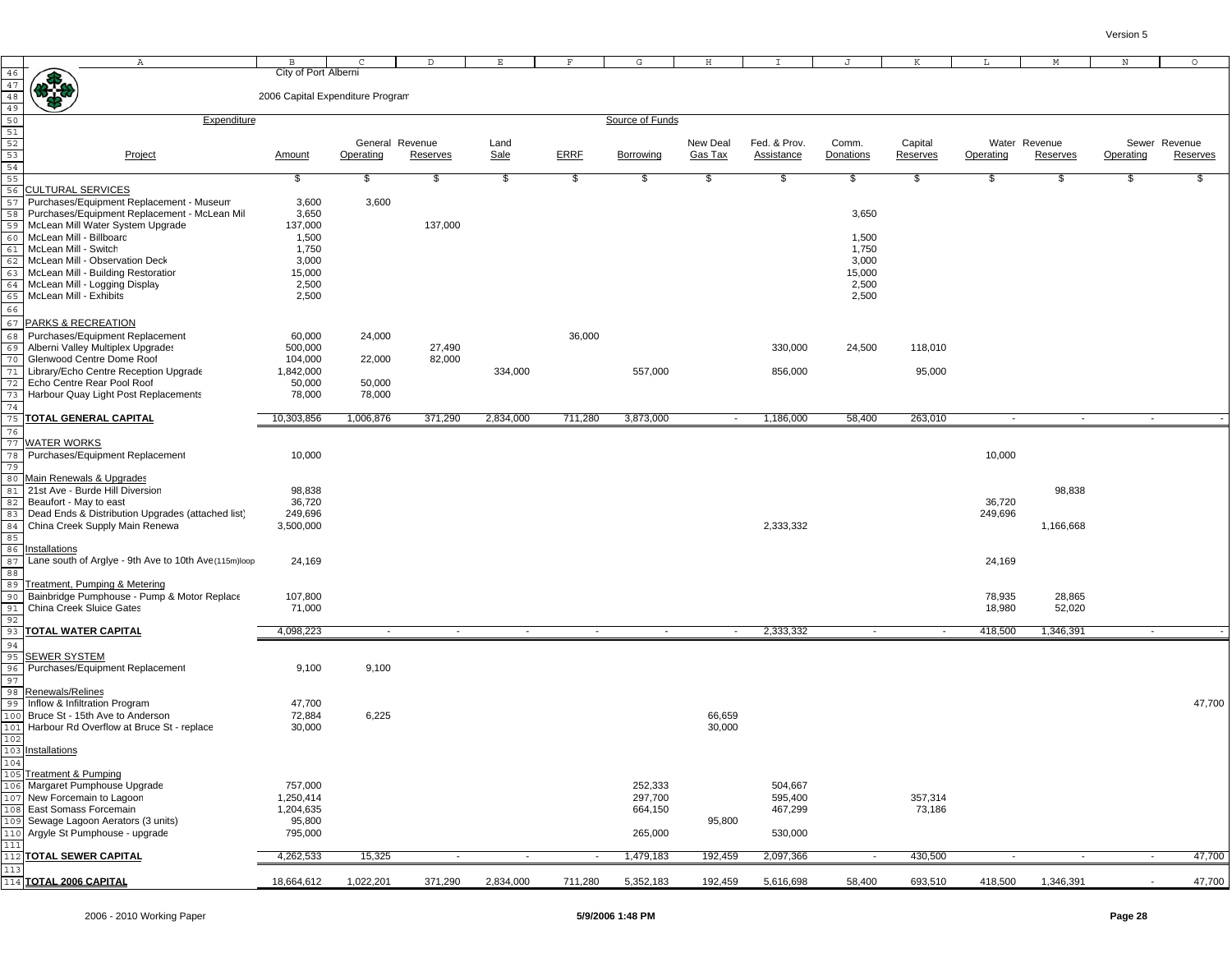|                                                                     | $\mathbb{A}$                                       | B                                |                 | D        | E       | F           | G               | Н        |              | J         | К        |           | М             | $\mathbb N$ | $\circ$       |
|---------------------------------------------------------------------|----------------------------------------------------|----------------------------------|-----------------|----------|---------|-------------|-----------------|----------|--------------|-----------|----------|-----------|---------------|-------------|---------------|
|                                                                     |                                                    | City of Port Alberni             |                 |          |         |             |                 |          |              |           |          |           |               |             |               |
| 116<br>117<br>118<br>1120<br>121<br>122<br>123<br>124<br>125<br>126 |                                                    |                                  |                 |          |         |             |                 |          |              |           |          |           |               |             |               |
|                                                                     |                                                    | 2007 Capital Expenditure Program |                 |          |         |             |                 |          |              |           |          |           |               |             |               |
|                                                                     |                                                    |                                  |                 |          |         |             |                 |          |              |           |          |           |               |             |               |
|                                                                     |                                                    |                                  |                 |          |         |             |                 |          |              |           |          |           |               |             |               |
|                                                                     | Expenditure                                        |                                  |                 |          |         |             | Source of Funds |          |              |           |          |           |               |             |               |
|                                                                     |                                                    |                                  |                 |          |         |             |                 |          |              |           |          |           |               |             |               |
|                                                                     |                                                    |                                  | General Revenue |          | Land    |             |                 | New Deal | Fed. & Prov. | Comm.     | Capital  |           | Water Revenue |             | Sewer Revenue |
|                                                                     | Project                                            | Amount                           | Operating       | Reserves | Sale    | <b>ERRF</b> | Borrowing       | Gas Tax  | Assistance   | Donations | Reserves | Operating | Reserves      | Operating   | Reserves      |
|                                                                     |                                                    |                                  |                 |          |         |             |                 |          |              |           |          |           |               |             |               |
|                                                                     |                                                    | \$                               | \$              | \$       | \$      | \$          | \$              | s        | \$           | \$        | \$       | \$        | $\frac{1}{2}$ | - 35        | - 35          |
| 127                                                                 | <b>ADMINISTRATION</b>                              |                                  |                 |          |         |             |                 |          |              |           |          |           |               |             |               |
| 128                                                                 | Purchases/Equipment Replacement                    | 272,500                          | 17,500          |          |         | 255,000     |                 |          |              |           |          |           |               |             |               |
|                                                                     | <b>Budget Preparation/Reporting Software</b>       | 50,000                           | 50,000          |          |         |             |                 |          |              |           |          |           |               |             |               |
| 130                                                                 |                                                    |                                  |                 |          |         |             |                 |          |              |           |          |           |               |             |               |
| 131                                                                 | POLICE PROTECTION                                  |                                  |                 |          |         |             |                 |          |              |           |          |           |               |             |               |
| 132                                                                 | Purchases/Equipment Replacement                    | 5,000                            | 5,000           |          |         |             |                 |          |              |           |          |           |               |             |               |
| 133                                                                 |                                                    |                                  |                 |          |         |             |                 |          |              |           |          |           |               |             |               |
|                                                                     | 134 FIRE DEPARTMENT                                |                                  |                 |          |         |             |                 |          |              |           |          |           |               |             |               |
|                                                                     | Purchases/Equipment Replacement                    | 264,495                          | 60,000          |          |         | 204,495     |                 |          |              |           |          |           |               |             |               |
| 136                                                                 |                                                    |                                  |                 |          |         |             |                 |          |              |           |          |           |               |             |               |
| 137                                                                 | TRANSPORTATION SERVICES                            |                                  |                 |          |         |             |                 |          |              |           |          |           |               |             |               |
| 138                                                                 | Purchases/Equipment Replacement                    | 547,055                          | 54,220          |          |         | 492,835     |                 |          |              |           |          |           |               |             |               |
| 139                                                                 |                                                    |                                  |                 |          |         |             |                 |          |              |           |          |           |               |             |               |
|                                                                     | 140 PAVING & ROAD CONSTRUCTION                     |                                  |                 |          |         |             |                 |          |              |           |          |           |               |             |               |
| 141                                                                 | 10th Ave - Scott St to South Cres (sewer)          | 158,201                          | 108,201         |          |         |             |                 |          |              |           | 50,000   |           |               |             |               |
|                                                                     | Shaugnessy St - Strathcona to Tebo                 | 148,777                          | 148,777         |          |         |             |                 |          |              |           |          |           |               |             |               |
|                                                                     | Cedar St - Greenard to Strathcona                  | 148,777                          | 148,777         |          |         |             |                 |          |              |           |          |           |               |             |               |
|                                                                     | Marpole St - Greenard to Strathcona                | 148,777                          | 148,777         |          |         |             |                 |          |              |           |          |           |               |             |               |
| 145                                                                 |                                                    |                                  |                 |          |         |             |                 |          |              |           |          |           |               |             |               |
| 146                                                                 | <b>TRAFFIC UPGRADES</b>                            |                                  |                 |          |         |             |                 |          |              |           |          |           |               |             |               |
| 147                                                                 | 10th Ave & Burde St Signalization                  | 159,181                          | 159,181         |          |         |             |                 |          |              |           |          |           |               |             |               |
| 148                                                                 |                                                    |                                  |                 |          |         |             |                 |          |              |           |          |           |               |             |               |
| 149                                                                 | <b>STORM DRAINS</b>                                |                                  |                 |          |         |             |                 |          |              |           |          |           |               |             |               |
|                                                                     | South side Johnston Rd - Gertrude to Margaret      | 69,707                           | 69,707          |          |         |             |                 |          |              |           |          |           |               |             |               |
| 151                                                                 | South side Johnston Rd - Margaret to Victoria Quay | 57,222                           | 57,222          |          |         |             |                 |          |              |           |          |           |               |             |               |
| 152                                                                 | 4200 Block 8th Ave                                 | 42,000                           | 42,000          |          |         |             |                 |          |              |           |          |           |               |             |               |
| 153                                                                 |                                                    |                                  |                 |          |         |             |                 |          |              |           |          |           |               |             |               |
| 154                                                                 | <b>WORKS - OTHER</b>                               |                                  |                 |          |         |             |                 |          |              |           |          |           |               |             |               |
|                                                                     | Equipment Shed - Works yard                        | 51,520                           | 25,000          | 26,520   |         |             |                 |          |              |           |          |           |               |             |               |
| 156                                                                 | <b>Uptown Revitalization</b>                       | 500,000                          |                 |          |         |             | 250,000         |          | 250,000      |           |          |           |               |             |               |
| 157                                                                 |                                                    |                                  |                 |          |         |             |                 |          |              |           |          |           |               |             |               |
|                                                                     | <b>158 CULTURAL SERVICES</b>                       |                                  |                 |          |         |             |                 |          |              |           |          |           |               |             |               |
| 159                                                                 | Purchases/Equipment Replacement - Museum           | 23,000                           | 23,000          |          |         |             |                 |          |              |           |          |           |               |             |               |
| 160                                                                 | Purchases/Equipment Replacement - McLean Mil       |                                  |                 |          |         |             |                 |          |              |           |          |           |               |             |               |
|                                                                     | McLean Mill - Logging Display                      | 2,500                            |                 |          |         |             |                 |          |              | 2,500     |          |           |               |             |               |
| 162                                                                 | McLean Mill - Building Restoration                 | 15,000                           |                 |          |         |             |                 |          |              | 15,000    |          |           |               |             |               |
| 163                                                                 | McLean Mill - Exhibits                             | 12,400                           |                 |          |         |             |                 |          |              | 12,400    |          |           |               |             |               |
| 164                                                                 |                                                    |                                  |                 |          |         |             |                 |          |              |           |          |           |               |             |               |
| 165                                                                 | PARKS & RECREATION                                 |                                  |                 |          |         |             |                 |          |              |           |          |           |               |             |               |
| 166                                                                 | Purchases/Equipment Replacement                    | 171,000                          | 14,000          |          |         | 157,000     |                 |          |              |           |          |           |               |             |               |
| 167                                                                 | AV Multiplex Parking Lot Paving                    |                                  |                 |          |         |             |                 |          |              |           |          |           |               |             |               |
|                                                                     | Weaver Playground                                  |                                  |                 |          |         |             |                 |          |              |           |          |           |               |             |               |
| 169                                                                 | Harbour Quay/Farmers Market Upgrade                | 400,000                          |                 |          | 400,000 |             |                 |          |              |           |          |           |               |             |               |
| 170                                                                 |                                                    |                                  |                 |          |         |             |                 |          |              |           |          |           |               |             |               |
|                                                                     | 171 TOTAL GENERAL CAPITAL                          | 3,247,112                        | 1,131,362       | 26,520   | 400,000 | 1,109,330   | 250,000         | $\sim$   | 250,000      | 29,900    | 50,000   | $\sim$    | $\sim$        | $\sim$      |               |
|                                                                     |                                                    |                                  |                 |          |         |             |                 |          |              |           |          |           |               |             |               |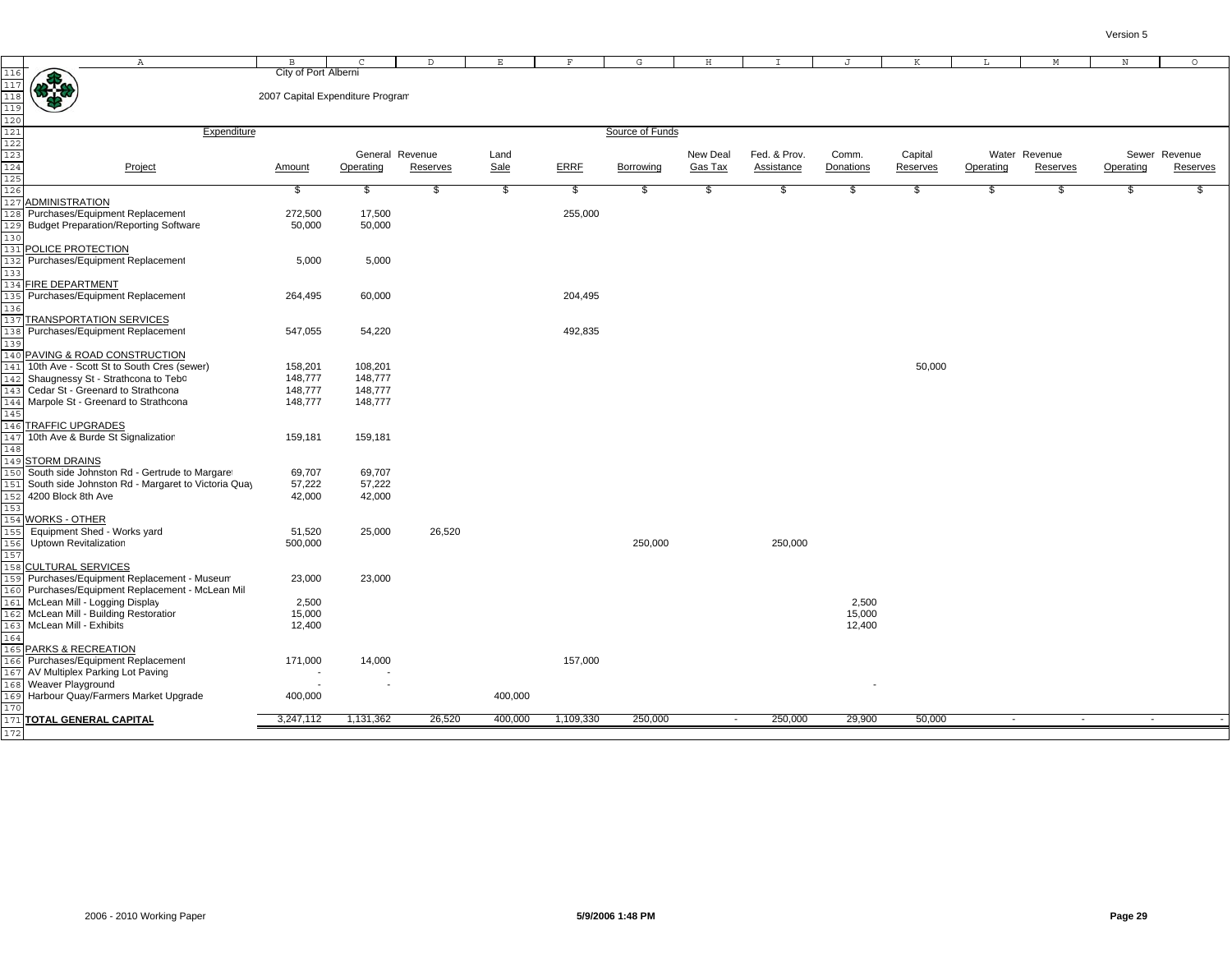| $\mathbb{A}$<br>$\mathbf E$<br>$\rm F$<br>G<br>$\,$ H<br>K<br>$\mathbb M$<br>$\, {\rm N}$<br>$\circ$<br>$\mathbf{B}$<br>$\mathcal{C}$<br>D<br>J<br>L<br>$\begin{array}{r}\n 173 \\  \hline\n 174 \\  \hline\n 175 \\  \hline\n 176 \\  \hline\n 177 \\  \hline\n 178 \\  \hline\n 180 \\  \hline\n 181 \\  \hline\n 182 \\  \hline\n 183 \\  \hline\n 194 \\  \hline\n \end{array}\n \begin{array}{r}\n 173 \\  \hline\n 176 \\  \hline\n 177 \\  \hline\n 188 \\  \hline\n 184 \\  \hline\n 195 \\  \hline\n 196 \\  \hline\n 197 \\  \hline\n 198 \\  \hline\n 198 \\  \hline\n 199 \\  \hline\n$<br>City of Port Alberni<br>2007 Capital Expenditure Program<br>Source of Funds<br>Expenditure<br>General Revenue<br>Fed. & Prov.<br>Comm.<br>Capital<br>Sewer Revenue<br>Land<br>New Deal<br>Water Revenue<br>Project<br>Sale<br><b>ERRF</b><br><b>Gas Tax</b><br><b>Assistance</b><br>Donations<br>Reserves<br>Reserves<br>Amount<br>Operating<br>Reserves<br>Borrowing<br>Operating<br>Reserves<br>Operating<br>$\mathbb{S}$<br>\$<br>\$<br>\$<br>\$<br>\$<br>\$<br>\$<br>\$<br>\$<br>\$<br>\$<br>\$.<br>S.<br>Purchases/Equipment Replacement<br>16,372<br>16,372<br>185<br>186<br>187 Main Renewals & Upgrades<br>Beale St - May St to east<br>31,212<br>31,212<br>Arrowsmith - May to east<br>36,414<br>36,414<br>Lane south Margaret - Burke to Victoria Quay<br>16,979<br>16,979<br>190<br>Helen St to Merrifield<br>20,097<br>20,097<br>191<br>192<br>193<br>Installations<br>Forest Rd to Wilkinson<br>20,365<br>20,365<br>194<br>21st Ave - Redford to Wallace<br>159,181<br>159,181<br>195<br>196<br>197<br>Treatment, Pumping & Metering<br>North Zone Supply Meter @ Stamp Ave<br>32,155<br>32,155<br>198<br>North Zone Supply Meter @ Roger Creek<br>32,155<br>32,155<br>199<br>South Side Rechlorination Station (Burde<br>37,142<br>37,142<br>TOTAL WATER CAPITAL<br>402,072<br>402,072<br>$\sim$<br>$\overline{a}$<br>$\sim$<br>$\sim$<br>$\sim$<br>$\sim$<br>$\overline{a}$<br>$\sim$<br>$\sim$<br>$\sim$<br>$\overline{\phantom{a}}$<br>203<br><b>SEWER SYSTEM</b><br>204<br>205<br>Purchases/Equipment Replacement<br>12,496<br>12,496<br>206<br>207 Renewals/Relines<br>208 Inflow & Infiltration Program<br>26,010<br>26,010<br>209 2525 10th Ave to Neill twin 75m of 250mm (ptp)<br>55,734<br>55,734<br>2407 - 2501 10th Ave - twin 170m of 200mm (ptp)<br>82,530<br>39,099<br>43,431<br>210<br>211 2401 9th Ave to Neill - replace 158m of 200mm<br>80,386<br>80,386<br>212<br>213 Installations<br>214<br>215<br>216<br><b>Treatment &amp; Pumping</b><br>Sewage Lagoon Aerators (2 units)<br>67,116<br>67,116<br>217<br>324,272<br>219 TOTAL SEWER CAPITAL<br>131,981<br>192,291<br>$\sim$<br>$\sim$<br>$\sim$<br>$\sim$<br>$\sim$<br>$\sim$<br>$\sim$<br>$\sim$<br>$\sim$<br>$\sim$<br>221 TOTAL 2007 CAPITAL<br>3,973,456<br>1,263,343<br>26,520<br>400,000<br>1,109,330<br>250,000<br>192,291<br>250,000<br>29,900<br>50,000<br>402,072<br>222 |  |  |  |  |  |  |  |  |
|----------------------------------------------------------------------------------------------------------------------------------------------------------------------------------------------------------------------------------------------------------------------------------------------------------------------------------------------------------------------------------------------------------------------------------------------------------------------------------------------------------------------------------------------------------------------------------------------------------------------------------------------------------------------------------------------------------------------------------------------------------------------------------------------------------------------------------------------------------------------------------------------------------------------------------------------------------------------------------------------------------------------------------------------------------------------------------------------------------------------------------------------------------------------------------------------------------------------------------------------------------------------------------------------------------------------------------------------------------------------------------------------------------------------------------------------------------------------------------------------------------------------------------------------------------------------------------------------------------------------------------------------------------------------------------------------------------------------------------------------------------------------------------------------------------------------------------------------------------------------------------------------------------------------------------------------------------------------------------------------------------------------------------------------------------------------------------------------------------------------------------------------------------------------------------------------------------------------------------------------------------------------------------------------------------------------------------------------------------------------------------------------------------------------------------------------------------------------------------------------------------------------------------------------------------------------------------------------------------------------------------------------------------------------------------------------------------------------------------------------------------------------------------------------------------------------------------------------------------------------------------------------------------------------------------------------------------------------------------|--|--|--|--|--|--|--|--|
|                                                                                                                                                                                                                                                                                                                                                                                                                                                                                                                                                                                                                                                                                                                                                                                                                                                                                                                                                                                                                                                                                                                                                                                                                                                                                                                                                                                                                                                                                                                                                                                                                                                                                                                                                                                                                                                                                                                                                                                                                                                                                                                                                                                                                                                                                                                                                                                                                                                                                                                                                                                                                                                                                                                                                                                                                                                                                                                                                                                  |  |  |  |  |  |  |  |  |
|                                                                                                                                                                                                                                                                                                                                                                                                                                                                                                                                                                                                                                                                                                                                                                                                                                                                                                                                                                                                                                                                                                                                                                                                                                                                                                                                                                                                                                                                                                                                                                                                                                                                                                                                                                                                                                                                                                                                                                                                                                                                                                                                                                                                                                                                                                                                                                                                                                                                                                                                                                                                                                                                                                                                                                                                                                                                                                                                                                                  |  |  |  |  |  |  |  |  |
|                                                                                                                                                                                                                                                                                                                                                                                                                                                                                                                                                                                                                                                                                                                                                                                                                                                                                                                                                                                                                                                                                                                                                                                                                                                                                                                                                                                                                                                                                                                                                                                                                                                                                                                                                                                                                                                                                                                                                                                                                                                                                                                                                                                                                                                                                                                                                                                                                                                                                                                                                                                                                                                                                                                                                                                                                                                                                                                                                                                  |  |  |  |  |  |  |  |  |
|                                                                                                                                                                                                                                                                                                                                                                                                                                                                                                                                                                                                                                                                                                                                                                                                                                                                                                                                                                                                                                                                                                                                                                                                                                                                                                                                                                                                                                                                                                                                                                                                                                                                                                                                                                                                                                                                                                                                                                                                                                                                                                                                                                                                                                                                                                                                                                                                                                                                                                                                                                                                                                                                                                                                                                                                                                                                                                                                                                                  |  |  |  |  |  |  |  |  |
|                                                                                                                                                                                                                                                                                                                                                                                                                                                                                                                                                                                                                                                                                                                                                                                                                                                                                                                                                                                                                                                                                                                                                                                                                                                                                                                                                                                                                                                                                                                                                                                                                                                                                                                                                                                                                                                                                                                                                                                                                                                                                                                                                                                                                                                                                                                                                                                                                                                                                                                                                                                                                                                                                                                                                                                                                                                                                                                                                                                  |  |  |  |  |  |  |  |  |
|                                                                                                                                                                                                                                                                                                                                                                                                                                                                                                                                                                                                                                                                                                                                                                                                                                                                                                                                                                                                                                                                                                                                                                                                                                                                                                                                                                                                                                                                                                                                                                                                                                                                                                                                                                                                                                                                                                                                                                                                                                                                                                                                                                                                                                                                                                                                                                                                                                                                                                                                                                                                                                                                                                                                                                                                                                                                                                                                                                                  |  |  |  |  |  |  |  |  |
|                                                                                                                                                                                                                                                                                                                                                                                                                                                                                                                                                                                                                                                                                                                                                                                                                                                                                                                                                                                                                                                                                                                                                                                                                                                                                                                                                                                                                                                                                                                                                                                                                                                                                                                                                                                                                                                                                                                                                                                                                                                                                                                                                                                                                                                                                                                                                                                                                                                                                                                                                                                                                                                                                                                                                                                                                                                                                                                                                                                  |  |  |  |  |  |  |  |  |
|                                                                                                                                                                                                                                                                                                                                                                                                                                                                                                                                                                                                                                                                                                                                                                                                                                                                                                                                                                                                                                                                                                                                                                                                                                                                                                                                                                                                                                                                                                                                                                                                                                                                                                                                                                                                                                                                                                                                                                                                                                                                                                                                                                                                                                                                                                                                                                                                                                                                                                                                                                                                                                                                                                                                                                                                                                                                                                                                                                                  |  |  |  |  |  |  |  |  |
|                                                                                                                                                                                                                                                                                                                                                                                                                                                                                                                                                                                                                                                                                                                                                                                                                                                                                                                                                                                                                                                                                                                                                                                                                                                                                                                                                                                                                                                                                                                                                                                                                                                                                                                                                                                                                                                                                                                                                                                                                                                                                                                                                                                                                                                                                                                                                                                                                                                                                                                                                                                                                                                                                                                                                                                                                                                                                                                                                                                  |  |  |  |  |  |  |  |  |
|                                                                                                                                                                                                                                                                                                                                                                                                                                                                                                                                                                                                                                                                                                                                                                                                                                                                                                                                                                                                                                                                                                                                                                                                                                                                                                                                                                                                                                                                                                                                                                                                                                                                                                                                                                                                                                                                                                                                                                                                                                                                                                                                                                                                                                                                                                                                                                                                                                                                                                                                                                                                                                                                                                                                                                                                                                                                                                                                                                                  |  |  |  |  |  |  |  |  |
|                                                                                                                                                                                                                                                                                                                                                                                                                                                                                                                                                                                                                                                                                                                                                                                                                                                                                                                                                                                                                                                                                                                                                                                                                                                                                                                                                                                                                                                                                                                                                                                                                                                                                                                                                                                                                                                                                                                                                                                                                                                                                                                                                                                                                                                                                                                                                                                                                                                                                                                                                                                                                                                                                                                                                                                                                                                                                                                                                                                  |  |  |  |  |  |  |  |  |
|                                                                                                                                                                                                                                                                                                                                                                                                                                                                                                                                                                                                                                                                                                                                                                                                                                                                                                                                                                                                                                                                                                                                                                                                                                                                                                                                                                                                                                                                                                                                                                                                                                                                                                                                                                                                                                                                                                                                                                                                                                                                                                                                                                                                                                                                                                                                                                                                                                                                                                                                                                                                                                                                                                                                                                                                                                                                                                                                                                                  |  |  |  |  |  |  |  |  |
|                                                                                                                                                                                                                                                                                                                                                                                                                                                                                                                                                                                                                                                                                                                                                                                                                                                                                                                                                                                                                                                                                                                                                                                                                                                                                                                                                                                                                                                                                                                                                                                                                                                                                                                                                                                                                                                                                                                                                                                                                                                                                                                                                                                                                                                                                                                                                                                                                                                                                                                                                                                                                                                                                                                                                                                                                                                                                                                                                                                  |  |  |  |  |  |  |  |  |
|                                                                                                                                                                                                                                                                                                                                                                                                                                                                                                                                                                                                                                                                                                                                                                                                                                                                                                                                                                                                                                                                                                                                                                                                                                                                                                                                                                                                                                                                                                                                                                                                                                                                                                                                                                                                                                                                                                                                                                                                                                                                                                                                                                                                                                                                                                                                                                                                                                                                                                                                                                                                                                                                                                                                                                                                                                                                                                                                                                                  |  |  |  |  |  |  |  |  |
|                                                                                                                                                                                                                                                                                                                                                                                                                                                                                                                                                                                                                                                                                                                                                                                                                                                                                                                                                                                                                                                                                                                                                                                                                                                                                                                                                                                                                                                                                                                                                                                                                                                                                                                                                                                                                                                                                                                                                                                                                                                                                                                                                                                                                                                                                                                                                                                                                                                                                                                                                                                                                                                                                                                                                                                                                                                                                                                                                                                  |  |  |  |  |  |  |  |  |
|                                                                                                                                                                                                                                                                                                                                                                                                                                                                                                                                                                                                                                                                                                                                                                                                                                                                                                                                                                                                                                                                                                                                                                                                                                                                                                                                                                                                                                                                                                                                                                                                                                                                                                                                                                                                                                                                                                                                                                                                                                                                                                                                                                                                                                                                                                                                                                                                                                                                                                                                                                                                                                                                                                                                                                                                                                                                                                                                                                                  |  |  |  |  |  |  |  |  |
|                                                                                                                                                                                                                                                                                                                                                                                                                                                                                                                                                                                                                                                                                                                                                                                                                                                                                                                                                                                                                                                                                                                                                                                                                                                                                                                                                                                                                                                                                                                                                                                                                                                                                                                                                                                                                                                                                                                                                                                                                                                                                                                                                                                                                                                                                                                                                                                                                                                                                                                                                                                                                                                                                                                                                                                                                                                                                                                                                                                  |  |  |  |  |  |  |  |  |
|                                                                                                                                                                                                                                                                                                                                                                                                                                                                                                                                                                                                                                                                                                                                                                                                                                                                                                                                                                                                                                                                                                                                                                                                                                                                                                                                                                                                                                                                                                                                                                                                                                                                                                                                                                                                                                                                                                                                                                                                                                                                                                                                                                                                                                                                                                                                                                                                                                                                                                                                                                                                                                                                                                                                                                                                                                                                                                                                                                                  |  |  |  |  |  |  |  |  |
|                                                                                                                                                                                                                                                                                                                                                                                                                                                                                                                                                                                                                                                                                                                                                                                                                                                                                                                                                                                                                                                                                                                                                                                                                                                                                                                                                                                                                                                                                                                                                                                                                                                                                                                                                                                                                                                                                                                                                                                                                                                                                                                                                                                                                                                                                                                                                                                                                                                                                                                                                                                                                                                                                                                                                                                                                                                                                                                                                                                  |  |  |  |  |  |  |  |  |
|                                                                                                                                                                                                                                                                                                                                                                                                                                                                                                                                                                                                                                                                                                                                                                                                                                                                                                                                                                                                                                                                                                                                                                                                                                                                                                                                                                                                                                                                                                                                                                                                                                                                                                                                                                                                                                                                                                                                                                                                                                                                                                                                                                                                                                                                                                                                                                                                                                                                                                                                                                                                                                                                                                                                                                                                                                                                                                                                                                                  |  |  |  |  |  |  |  |  |
|                                                                                                                                                                                                                                                                                                                                                                                                                                                                                                                                                                                                                                                                                                                                                                                                                                                                                                                                                                                                                                                                                                                                                                                                                                                                                                                                                                                                                                                                                                                                                                                                                                                                                                                                                                                                                                                                                                                                                                                                                                                                                                                                                                                                                                                                                                                                                                                                                                                                                                                                                                                                                                                                                                                                                                                                                                                                                                                                                                                  |  |  |  |  |  |  |  |  |
|                                                                                                                                                                                                                                                                                                                                                                                                                                                                                                                                                                                                                                                                                                                                                                                                                                                                                                                                                                                                                                                                                                                                                                                                                                                                                                                                                                                                                                                                                                                                                                                                                                                                                                                                                                                                                                                                                                                                                                                                                                                                                                                                                                                                                                                                                                                                                                                                                                                                                                                                                                                                                                                                                                                                                                                                                                                                                                                                                                                  |  |  |  |  |  |  |  |  |
|                                                                                                                                                                                                                                                                                                                                                                                                                                                                                                                                                                                                                                                                                                                                                                                                                                                                                                                                                                                                                                                                                                                                                                                                                                                                                                                                                                                                                                                                                                                                                                                                                                                                                                                                                                                                                                                                                                                                                                                                                                                                                                                                                                                                                                                                                                                                                                                                                                                                                                                                                                                                                                                                                                                                                                                                                                                                                                                                                                                  |  |  |  |  |  |  |  |  |
|                                                                                                                                                                                                                                                                                                                                                                                                                                                                                                                                                                                                                                                                                                                                                                                                                                                                                                                                                                                                                                                                                                                                                                                                                                                                                                                                                                                                                                                                                                                                                                                                                                                                                                                                                                                                                                                                                                                                                                                                                                                                                                                                                                                                                                                                                                                                                                                                                                                                                                                                                                                                                                                                                                                                                                                                                                                                                                                                                                                  |  |  |  |  |  |  |  |  |
|                                                                                                                                                                                                                                                                                                                                                                                                                                                                                                                                                                                                                                                                                                                                                                                                                                                                                                                                                                                                                                                                                                                                                                                                                                                                                                                                                                                                                                                                                                                                                                                                                                                                                                                                                                                                                                                                                                                                                                                                                                                                                                                                                                                                                                                                                                                                                                                                                                                                                                                                                                                                                                                                                                                                                                                                                                                                                                                                                                                  |  |  |  |  |  |  |  |  |
|                                                                                                                                                                                                                                                                                                                                                                                                                                                                                                                                                                                                                                                                                                                                                                                                                                                                                                                                                                                                                                                                                                                                                                                                                                                                                                                                                                                                                                                                                                                                                                                                                                                                                                                                                                                                                                                                                                                                                                                                                                                                                                                                                                                                                                                                                                                                                                                                                                                                                                                                                                                                                                                                                                                                                                                                                                                                                                                                                                                  |  |  |  |  |  |  |  |  |
|                                                                                                                                                                                                                                                                                                                                                                                                                                                                                                                                                                                                                                                                                                                                                                                                                                                                                                                                                                                                                                                                                                                                                                                                                                                                                                                                                                                                                                                                                                                                                                                                                                                                                                                                                                                                                                                                                                                                                                                                                                                                                                                                                                                                                                                                                                                                                                                                                                                                                                                                                                                                                                                                                                                                                                                                                                                                                                                                                                                  |  |  |  |  |  |  |  |  |
|                                                                                                                                                                                                                                                                                                                                                                                                                                                                                                                                                                                                                                                                                                                                                                                                                                                                                                                                                                                                                                                                                                                                                                                                                                                                                                                                                                                                                                                                                                                                                                                                                                                                                                                                                                                                                                                                                                                                                                                                                                                                                                                                                                                                                                                                                                                                                                                                                                                                                                                                                                                                                                                                                                                                                                                                                                                                                                                                                                                  |  |  |  |  |  |  |  |  |
|                                                                                                                                                                                                                                                                                                                                                                                                                                                                                                                                                                                                                                                                                                                                                                                                                                                                                                                                                                                                                                                                                                                                                                                                                                                                                                                                                                                                                                                                                                                                                                                                                                                                                                                                                                                                                                                                                                                                                                                                                                                                                                                                                                                                                                                                                                                                                                                                                                                                                                                                                                                                                                                                                                                                                                                                                                                                                                                                                                                  |  |  |  |  |  |  |  |  |
|                                                                                                                                                                                                                                                                                                                                                                                                                                                                                                                                                                                                                                                                                                                                                                                                                                                                                                                                                                                                                                                                                                                                                                                                                                                                                                                                                                                                                                                                                                                                                                                                                                                                                                                                                                                                                                                                                                                                                                                                                                                                                                                                                                                                                                                                                                                                                                                                                                                                                                                                                                                                                                                                                                                                                                                                                                                                                                                                                                                  |  |  |  |  |  |  |  |  |
|                                                                                                                                                                                                                                                                                                                                                                                                                                                                                                                                                                                                                                                                                                                                                                                                                                                                                                                                                                                                                                                                                                                                                                                                                                                                                                                                                                                                                                                                                                                                                                                                                                                                                                                                                                                                                                                                                                                                                                                                                                                                                                                                                                                                                                                                                                                                                                                                                                                                                                                                                                                                                                                                                                                                                                                                                                                                                                                                                                                  |  |  |  |  |  |  |  |  |
|                                                                                                                                                                                                                                                                                                                                                                                                                                                                                                                                                                                                                                                                                                                                                                                                                                                                                                                                                                                                                                                                                                                                                                                                                                                                                                                                                                                                                                                                                                                                                                                                                                                                                                                                                                                                                                                                                                                                                                                                                                                                                                                                                                                                                                                                                                                                                                                                                                                                                                                                                                                                                                                                                                                                                                                                                                                                                                                                                                                  |  |  |  |  |  |  |  |  |
|                                                                                                                                                                                                                                                                                                                                                                                                                                                                                                                                                                                                                                                                                                                                                                                                                                                                                                                                                                                                                                                                                                                                                                                                                                                                                                                                                                                                                                                                                                                                                                                                                                                                                                                                                                                                                                                                                                                                                                                                                                                                                                                                                                                                                                                                                                                                                                                                                                                                                                                                                                                                                                                                                                                                                                                                                                                                                                                                                                                  |  |  |  |  |  |  |  |  |
|                                                                                                                                                                                                                                                                                                                                                                                                                                                                                                                                                                                                                                                                                                                                                                                                                                                                                                                                                                                                                                                                                                                                                                                                                                                                                                                                                                                                                                                                                                                                                                                                                                                                                                                                                                                                                                                                                                                                                                                                                                                                                                                                                                                                                                                                                                                                                                                                                                                                                                                                                                                                                                                                                                                                                                                                                                                                                                                                                                                  |  |  |  |  |  |  |  |  |
|                                                                                                                                                                                                                                                                                                                                                                                                                                                                                                                                                                                                                                                                                                                                                                                                                                                                                                                                                                                                                                                                                                                                                                                                                                                                                                                                                                                                                                                                                                                                                                                                                                                                                                                                                                                                                                                                                                                                                                                                                                                                                                                                                                                                                                                                                                                                                                                                                                                                                                                                                                                                                                                                                                                                                                                                                                                                                                                                                                                  |  |  |  |  |  |  |  |  |
|                                                                                                                                                                                                                                                                                                                                                                                                                                                                                                                                                                                                                                                                                                                                                                                                                                                                                                                                                                                                                                                                                                                                                                                                                                                                                                                                                                                                                                                                                                                                                                                                                                                                                                                                                                                                                                                                                                                                                                                                                                                                                                                                                                                                                                                                                                                                                                                                                                                                                                                                                                                                                                                                                                                                                                                                                                                                                                                                                                                  |  |  |  |  |  |  |  |  |
|                                                                                                                                                                                                                                                                                                                                                                                                                                                                                                                                                                                                                                                                                                                                                                                                                                                                                                                                                                                                                                                                                                                                                                                                                                                                                                                                                                                                                                                                                                                                                                                                                                                                                                                                                                                                                                                                                                                                                                                                                                                                                                                                                                                                                                                                                                                                                                                                                                                                                                                                                                                                                                                                                                                                                                                                                                                                                                                                                                                  |  |  |  |  |  |  |  |  |
|                                                                                                                                                                                                                                                                                                                                                                                                                                                                                                                                                                                                                                                                                                                                                                                                                                                                                                                                                                                                                                                                                                                                                                                                                                                                                                                                                                                                                                                                                                                                                                                                                                                                                                                                                                                                                                                                                                                                                                                                                                                                                                                                                                                                                                                                                                                                                                                                                                                                                                                                                                                                                                                                                                                                                                                                                                                                                                                                                                                  |  |  |  |  |  |  |  |  |
|                                                                                                                                                                                                                                                                                                                                                                                                                                                                                                                                                                                                                                                                                                                                                                                                                                                                                                                                                                                                                                                                                                                                                                                                                                                                                                                                                                                                                                                                                                                                                                                                                                                                                                                                                                                                                                                                                                                                                                                                                                                                                                                                                                                                                                                                                                                                                                                                                                                                                                                                                                                                                                                                                                                                                                                                                                                                                                                                                                                  |  |  |  |  |  |  |  |  |
|                                                                                                                                                                                                                                                                                                                                                                                                                                                                                                                                                                                                                                                                                                                                                                                                                                                                                                                                                                                                                                                                                                                                                                                                                                                                                                                                                                                                                                                                                                                                                                                                                                                                                                                                                                                                                                                                                                                                                                                                                                                                                                                                                                                                                                                                                                                                                                                                                                                                                                                                                                                                                                                                                                                                                                                                                                                                                                                                                                                  |  |  |  |  |  |  |  |  |
|                                                                                                                                                                                                                                                                                                                                                                                                                                                                                                                                                                                                                                                                                                                                                                                                                                                                                                                                                                                                                                                                                                                                                                                                                                                                                                                                                                                                                                                                                                                                                                                                                                                                                                                                                                                                                                                                                                                                                                                                                                                                                                                                                                                                                                                                                                                                                                                                                                                                                                                                                                                                                                                                                                                                                                                                                                                                                                                                                                                  |  |  |  |  |  |  |  |  |
|                                                                                                                                                                                                                                                                                                                                                                                                                                                                                                                                                                                                                                                                                                                                                                                                                                                                                                                                                                                                                                                                                                                                                                                                                                                                                                                                                                                                                                                                                                                                                                                                                                                                                                                                                                                                                                                                                                                                                                                                                                                                                                                                                                                                                                                                                                                                                                                                                                                                                                                                                                                                                                                                                                                                                                                                                                                                                                                                                                                  |  |  |  |  |  |  |  |  |
|                                                                                                                                                                                                                                                                                                                                                                                                                                                                                                                                                                                                                                                                                                                                                                                                                                                                                                                                                                                                                                                                                                                                                                                                                                                                                                                                                                                                                                                                                                                                                                                                                                                                                                                                                                                                                                                                                                                                                                                                                                                                                                                                                                                                                                                                                                                                                                                                                                                                                                                                                                                                                                                                                                                                                                                                                                                                                                                                                                                  |  |  |  |  |  |  |  |  |
|                                                                                                                                                                                                                                                                                                                                                                                                                                                                                                                                                                                                                                                                                                                                                                                                                                                                                                                                                                                                                                                                                                                                                                                                                                                                                                                                                                                                                                                                                                                                                                                                                                                                                                                                                                                                                                                                                                                                                                                                                                                                                                                                                                                                                                                                                                                                                                                                                                                                                                                                                                                                                                                                                                                                                                                                                                                                                                                                                                                  |  |  |  |  |  |  |  |  |
|                                                                                                                                                                                                                                                                                                                                                                                                                                                                                                                                                                                                                                                                                                                                                                                                                                                                                                                                                                                                                                                                                                                                                                                                                                                                                                                                                                                                                                                                                                                                                                                                                                                                                                                                                                                                                                                                                                                                                                                                                                                                                                                                                                                                                                                                                                                                                                                                                                                                                                                                                                                                                                                                                                                                                                                                                                                                                                                                                                                  |  |  |  |  |  |  |  |  |
|                                                                                                                                                                                                                                                                                                                                                                                                                                                                                                                                                                                                                                                                                                                                                                                                                                                                                                                                                                                                                                                                                                                                                                                                                                                                                                                                                                                                                                                                                                                                                                                                                                                                                                                                                                                                                                                                                                                                                                                                                                                                                                                                                                                                                                                                                                                                                                                                                                                                                                                                                                                                                                                                                                                                                                                                                                                                                                                                                                                  |  |  |  |  |  |  |  |  |
|                                                                                                                                                                                                                                                                                                                                                                                                                                                                                                                                                                                                                                                                                                                                                                                                                                                                                                                                                                                                                                                                                                                                                                                                                                                                                                                                                                                                                                                                                                                                                                                                                                                                                                                                                                                                                                                                                                                                                                                                                                                                                                                                                                                                                                                                                                                                                                                                                                                                                                                                                                                                                                                                                                                                                                                                                                                                                                                                                                                  |  |  |  |  |  |  |  |  |
|                                                                                                                                                                                                                                                                                                                                                                                                                                                                                                                                                                                                                                                                                                                                                                                                                                                                                                                                                                                                                                                                                                                                                                                                                                                                                                                                                                                                                                                                                                                                                                                                                                                                                                                                                                                                                                                                                                                                                                                                                                                                                                                                                                                                                                                                                                                                                                                                                                                                                                                                                                                                                                                                                                                                                                                                                                                                                                                                                                                  |  |  |  |  |  |  |  |  |
|                                                                                                                                                                                                                                                                                                                                                                                                                                                                                                                                                                                                                                                                                                                                                                                                                                                                                                                                                                                                                                                                                                                                                                                                                                                                                                                                                                                                                                                                                                                                                                                                                                                                                                                                                                                                                                                                                                                                                                                                                                                                                                                                                                                                                                                                                                                                                                                                                                                                                                                                                                                                                                                                                                                                                                                                                                                                                                                                                                                  |  |  |  |  |  |  |  |  |
|                                                                                                                                                                                                                                                                                                                                                                                                                                                                                                                                                                                                                                                                                                                                                                                                                                                                                                                                                                                                                                                                                                                                                                                                                                                                                                                                                                                                                                                                                                                                                                                                                                                                                                                                                                                                                                                                                                                                                                                                                                                                                                                                                                                                                                                                                                                                                                                                                                                                                                                                                                                                                                                                                                                                                                                                                                                                                                                                                                                  |  |  |  |  |  |  |  |  |
|                                                                                                                                                                                                                                                                                                                                                                                                                                                                                                                                                                                                                                                                                                                                                                                                                                                                                                                                                                                                                                                                                                                                                                                                                                                                                                                                                                                                                                                                                                                                                                                                                                                                                                                                                                                                                                                                                                                                                                                                                                                                                                                                                                                                                                                                                                                                                                                                                                                                                                                                                                                                                                                                                                                                                                                                                                                                                                                                                                                  |  |  |  |  |  |  |  |  |
|                                                                                                                                                                                                                                                                                                                                                                                                                                                                                                                                                                                                                                                                                                                                                                                                                                                                                                                                                                                                                                                                                                                                                                                                                                                                                                                                                                                                                                                                                                                                                                                                                                                                                                                                                                                                                                                                                                                                                                                                                                                                                                                                                                                                                                                                                                                                                                                                                                                                                                                                                                                                                                                                                                                                                                                                                                                                                                                                                                                  |  |  |  |  |  |  |  |  |
|                                                                                                                                                                                                                                                                                                                                                                                                                                                                                                                                                                                                                                                                                                                                                                                                                                                                                                                                                                                                                                                                                                                                                                                                                                                                                                                                                                                                                                                                                                                                                                                                                                                                                                                                                                                                                                                                                                                                                                                                                                                                                                                                                                                                                                                                                                                                                                                                                                                                                                                                                                                                                                                                                                                                                                                                                                                                                                                                                                                  |  |  |  |  |  |  |  |  |
|                                                                                                                                                                                                                                                                                                                                                                                                                                                                                                                                                                                                                                                                                                                                                                                                                                                                                                                                                                                                                                                                                                                                                                                                                                                                                                                                                                                                                                                                                                                                                                                                                                                                                                                                                                                                                                                                                                                                                                                                                                                                                                                                                                                                                                                                                                                                                                                                                                                                                                                                                                                                                                                                                                                                                                                                                                                                                                                                                                                  |  |  |  |  |  |  |  |  |
|                                                                                                                                                                                                                                                                                                                                                                                                                                                                                                                                                                                                                                                                                                                                                                                                                                                                                                                                                                                                                                                                                                                                                                                                                                                                                                                                                                                                                                                                                                                                                                                                                                                                                                                                                                                                                                                                                                                                                                                                                                                                                                                                                                                                                                                                                                                                                                                                                                                                                                                                                                                                                                                                                                                                                                                                                                                                                                                                                                                  |  |  |  |  |  |  |  |  |
|                                                                                                                                                                                                                                                                                                                                                                                                                                                                                                                                                                                                                                                                                                                                                                                                                                                                                                                                                                                                                                                                                                                                                                                                                                                                                                                                                                                                                                                                                                                                                                                                                                                                                                                                                                                                                                                                                                                                                                                                                                                                                                                                                                                                                                                                                                                                                                                                                                                                                                                                                                                                                                                                                                                                                                                                                                                                                                                                                                                  |  |  |  |  |  |  |  |  |
|                                                                                                                                                                                                                                                                                                                                                                                                                                                                                                                                                                                                                                                                                                                                                                                                                                                                                                                                                                                                                                                                                                                                                                                                                                                                                                                                                                                                                                                                                                                                                                                                                                                                                                                                                                                                                                                                                                                                                                                                                                                                                                                                                                                                                                                                                                                                                                                                                                                                                                                                                                                                                                                                                                                                                                                                                                                                                                                                                                                  |  |  |  |  |  |  |  |  |
|                                                                                                                                                                                                                                                                                                                                                                                                                                                                                                                                                                                                                                                                                                                                                                                                                                                                                                                                                                                                                                                                                                                                                                                                                                                                                                                                                                                                                                                                                                                                                                                                                                                                                                                                                                                                                                                                                                                                                                                                                                                                                                                                                                                                                                                                                                                                                                                                                                                                                                                                                                                                                                                                                                                                                                                                                                                                                                                                                                                  |  |  |  |  |  |  |  |  |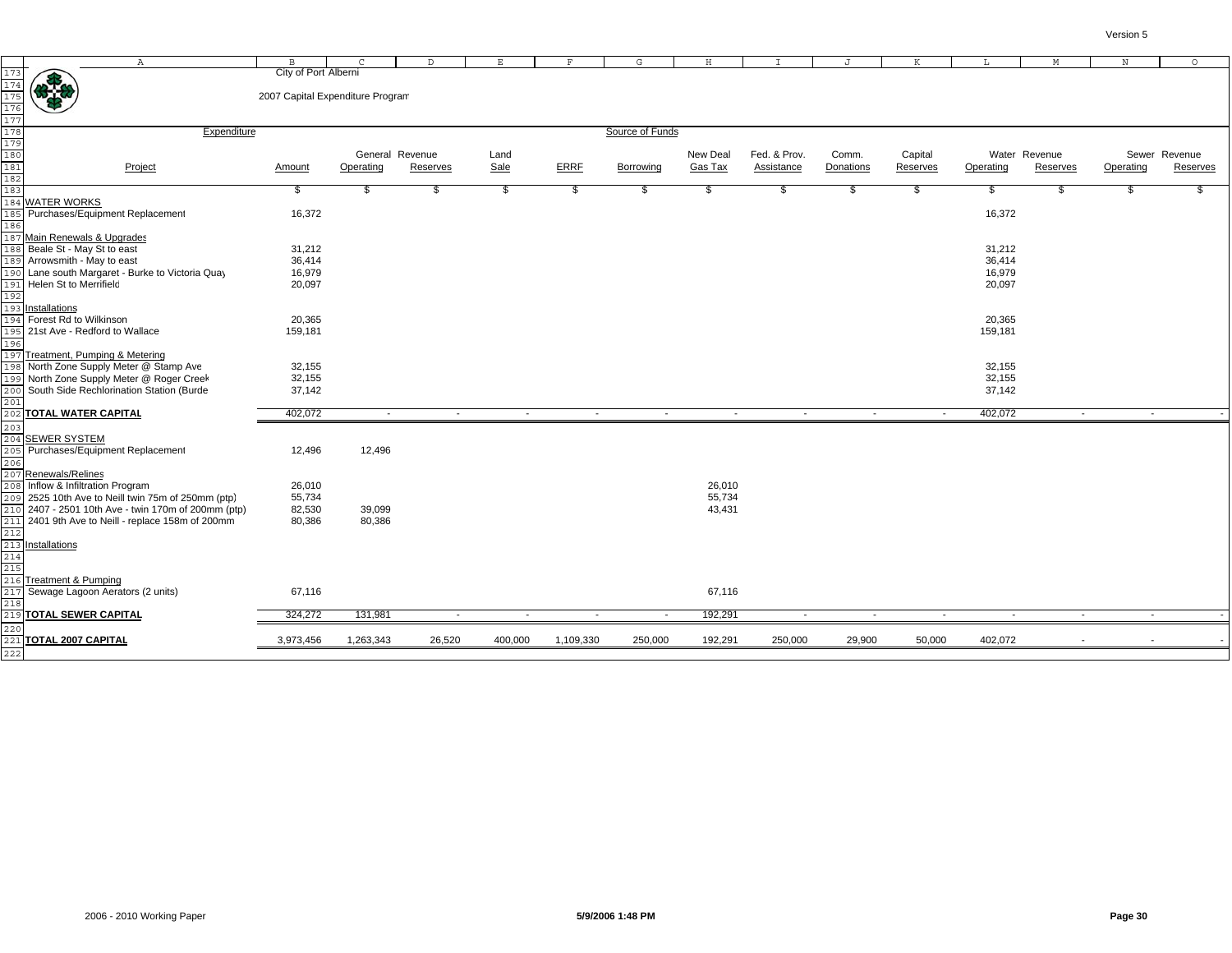|                                                                                  | $\mathbb{A}$                                                                       | $\mathbf{B}$                     | $\Gamma$                 | $\mathbb D$        | $\mathbf E$ | $\mathbf F$ | G               | $\,$ H         | T            | J                | K        | L         | M             | $\mathbb N$ | $\circ$       |
|----------------------------------------------------------------------------------|------------------------------------------------------------------------------------|----------------------------------|--------------------------|--------------------|-------------|-------------|-----------------|----------------|--------------|------------------|----------|-----------|---------------|-------------|---------------|
|                                                                                  |                                                                                    | City of Port Alberni             |                          |                    |             |             |                 |                |              |                  |          |           |               |             |               |
| 223<br>224<br>225<br>226<br>227<br>228<br>229<br>230<br>231<br>232<br>233<br>233 | 佛佛                                                                                 |                                  |                          |                    |             |             |                 |                |              |                  |          |           |               |             |               |
|                                                                                  |                                                                                    | 2008 Capital Expenditure Program |                          |                    |             |             |                 |                |              |                  |          |           |               |             |               |
|                                                                                  |                                                                                    |                                  |                          |                    |             |             |                 |                |              |                  |          |           |               |             |               |
|                                                                                  |                                                                                    |                                  |                          |                    |             |             |                 |                |              |                  |          |           |               |             |               |
|                                                                                  | Expenditure                                                                        |                                  |                          |                    |             |             | Source of Funds |                |              |                  |          |           |               |             |               |
|                                                                                  |                                                                                    |                                  |                          |                    |             |             |                 |                |              |                  |          |           |               |             |               |
|                                                                                  |                                                                                    |                                  |                          | General Revenue    | Land        |             |                 | New Deal       | Fed. & Prov. | Comm.            | Capital  |           | Water Revenue |             | Sewer Revenue |
|                                                                                  | Project                                                                            | Amount                           | Operating                | Reserves           | Sale        | <b>ERRF</b> | Borrowing       | <b>Gas Tax</b> | Assistance   | Donations        | Reserves | Operating | Reserves      | Operating   | Reserves      |
|                                                                                  |                                                                                    |                                  |                          |                    |             |             |                 |                |              |                  |          |           |               |             |               |
|                                                                                  |                                                                                    | \$                               | \$                       | $\mathbf{\hat{z}}$ | \$          | s,          | \$              | \$             | \$           | \$               | \$       | \$        | \$            | S           | s.            |
|                                                                                  | <b>ADMINISTRATION</b><br>Purchases/Equipment Replacement                           | 85,000                           |                          |                    |             | 85,000      |                 |                |              |                  |          |           |               |             |               |
| 235                                                                              |                                                                                    |                                  |                          |                    |             |             |                 |                |              |                  |          |           |               |             |               |
|                                                                                  | 237 POLICE PROTECTION                                                              |                                  |                          |                    |             |             |                 |                |              |                  |          |           |               |             |               |
|                                                                                  | Purchases/Equipment Replacement                                                    | 5,000                            | 5,000                    |                    |             |             |                 |                |              |                  |          |           |               |             |               |
| 238                                                                              |                                                                                    |                                  |                          |                    |             |             |                 |                |              |                  |          |           |               |             |               |
| 239                                                                              | 240 FIRE DEPARTMENT                                                                |                                  |                          |                    |             |             |                 |                |              |                  |          |           |               |             |               |
| 241                                                                              | Purchases/Equipment Replacement                                                    | 85,860                           | 48,300                   |                    |             | 37,560      |                 |                |              |                  |          |           |               |             |               |
|                                                                                  |                                                                                    |                                  |                          |                    |             |             |                 |                |              |                  |          |           |               |             |               |
| 242                                                                              | 243 TRANSPORTATION SERVICES                                                        |                                  |                          |                    |             |             |                 |                |              |                  |          |           |               |             |               |
| 244                                                                              | Purchases/Equipment Replacement                                                    | 329,999                          | 28,510                   |                    |             | 301,489     |                 |                |              |                  |          |           |               |             |               |
|                                                                                  |                                                                                    |                                  |                          |                    |             |             |                 |                |              |                  |          |           |               |             |               |
|                                                                                  | 246 PAVING & ROAD CONSTRUCTION                                                     |                                  |                          |                    |             |             |                 |                |              |                  |          |           |               |             |               |
| 247                                                                              | 15th Ave - Burde to Redford                                                        | 477,544                          | 477,544                  |                    |             |             |                 |                |              |                  |          |           |               |             |               |
| 248                                                                              | Strathcona - Shaugnessy to Dunsmuir                                                | 254,690                          | 245,488                  |                    |             |             |                 | 9,202          |              |                  |          |           |               |             |               |
| 249                                                                              | 1st Ave south of Mar St                                                            | 79,591                           | 79,591                   |                    |             |             |                 |                |              |                  |          |           |               |             |               |
| 250                                                                              |                                                                                    |                                  |                          |                    |             |             |                 |                |              |                  |          |           |               |             |               |
| 251                                                                              | <b>TRAFFIC UPGRADES</b>                                                            |                                  |                          |                    |             |             |                 |                |              |                  |          |           |               |             |               |
|                                                                                  |                                                                                    |                                  |                          |                    |             |             |                 |                |              |                  |          |           |               |             |               |
| 252<br>253                                                                       |                                                                                    |                                  |                          |                    |             |             |                 |                |              |                  |          |           |               |             |               |
| 254                                                                              | <b>STORM DRAINS</b>                                                                |                                  |                          |                    |             |             |                 |                |              |                  |          |           |               |             |               |
|                                                                                  | Leslie & Princess to 4861 Leslie                                                   | 22,731                           |                          |                    |             |             |                 | 22,731         |              |                  |          |           |               |             |               |
|                                                                                  | Gordon St - lane south of Ballson to Lathom                                        | 8,118                            |                          |                    |             |             |                 | 8,118          |              |                  |          |           |               |             |               |
|                                                                                  | Regina - 4850 Regina to Johnston                                                   | 36,803                           |                          |                    |             |             |                 | 36,803         |              |                  |          |           |               |             |               |
|                                                                                  | 258<br>259 <mark>WORKS - OTHER</mark>                                              |                                  |                          |                    |             |             |                 |                |              |                  |          |           |               |             |               |
|                                                                                  |                                                                                    |                                  |                          |                    |             |             |                 |                |              |                  |          |           |               |             |               |
| 260                                                                              | Streetlights - 16th Ave, Burde St south                                            | 16,236                           | 16,236                   |                    |             |             |                 |                |              |                  |          |           |               |             |               |
| 261                                                                              |                                                                                    |                                  |                          |                    |             |             |                 |                |              |                  |          |           |               |             |               |
| 262                                                                              | <b>CULTURAL SERVICES</b>                                                           |                                  |                          |                    |             |             |                 |                |              |                  |          |           |               |             |               |
| 263                                                                              | Purchases/Equipment Replacement - Museum                                           | 1,500                            | 1,500                    |                    |             |             |                 |                |              |                  |          |           |               |             |               |
|                                                                                  | Purchases/Equipment Replacement - McLean Mil<br>McLean Mill - Building Restoration |                                  |                          |                    |             |             |                 |                |              |                  |          |           |               |             |               |
| 265<br>266                                                                       | McLean Mill - Exhibits                                                             | 17,500<br>12,400                 |                          |                    |             |             |                 |                |              | 17,500<br>12,400 |          |           |               |             |               |
|                                                                                  |                                                                                    |                                  |                          |                    |             |             |                 |                |              |                  |          |           |               |             |               |
| 267<br>268                                                                       | PARKS & RECREATION                                                                 |                                  |                          |                    |             |             |                 |                |              |                  |          |           |               |             |               |
| 269                                                                              | Purchases/Equipment Replacement                                                    | 97,000                           | 21,000                   |                    |             | 76,000      |                 |                |              |                  |          |           |               |             |               |
|                                                                                  | Klitsa Fieldhouse Shake Rool                                                       | $\overline{\phantom{a}}$         |                          |                    |             |             |                 |                |              |                  |          |           |               |             |               |
| 271                                                                              | City Hall Roof Replacement                                                         | 54,000                           | 54,000                   |                    |             |             |                 |                |              |                  |          |           |               |             |               |
| 272                                                                              | Parking Lot Recapping - Echo Centre                                                | 20,000                           | 20,000                   |                    |             |             |                 |                |              |                  |          |           |               |             |               |
|                                                                                  | Recreation Park Playground                                                         | $\blacksquare$                   | $\overline{\phantom{a}}$ |                    |             |             |                 |                |              |                  |          |           |               |             |               |
|                                                                                  |                                                                                    |                                  |                          |                    |             |             |                 |                |              |                  |          |           |               |             |               |
|                                                                                  | 275 TOTAL GENERAL CAPITAL                                                          | 1,603,972                        | 997,169                  | $\sim$             | $\sim$      | 500,049     | $\sim$          | 76,854         | $\sim$       | 29,900           | $\sim$   | $\sim$    | $\sim$        | $\sim$      |               |
| 276                                                                              |                                                                                    |                                  |                          |                    |             |             |                 |                |              |                  |          |           |               |             |               |
|                                                                                  |                                                                                    |                                  |                          |                    |             |             |                 |                |              |                  |          |           |               |             |               |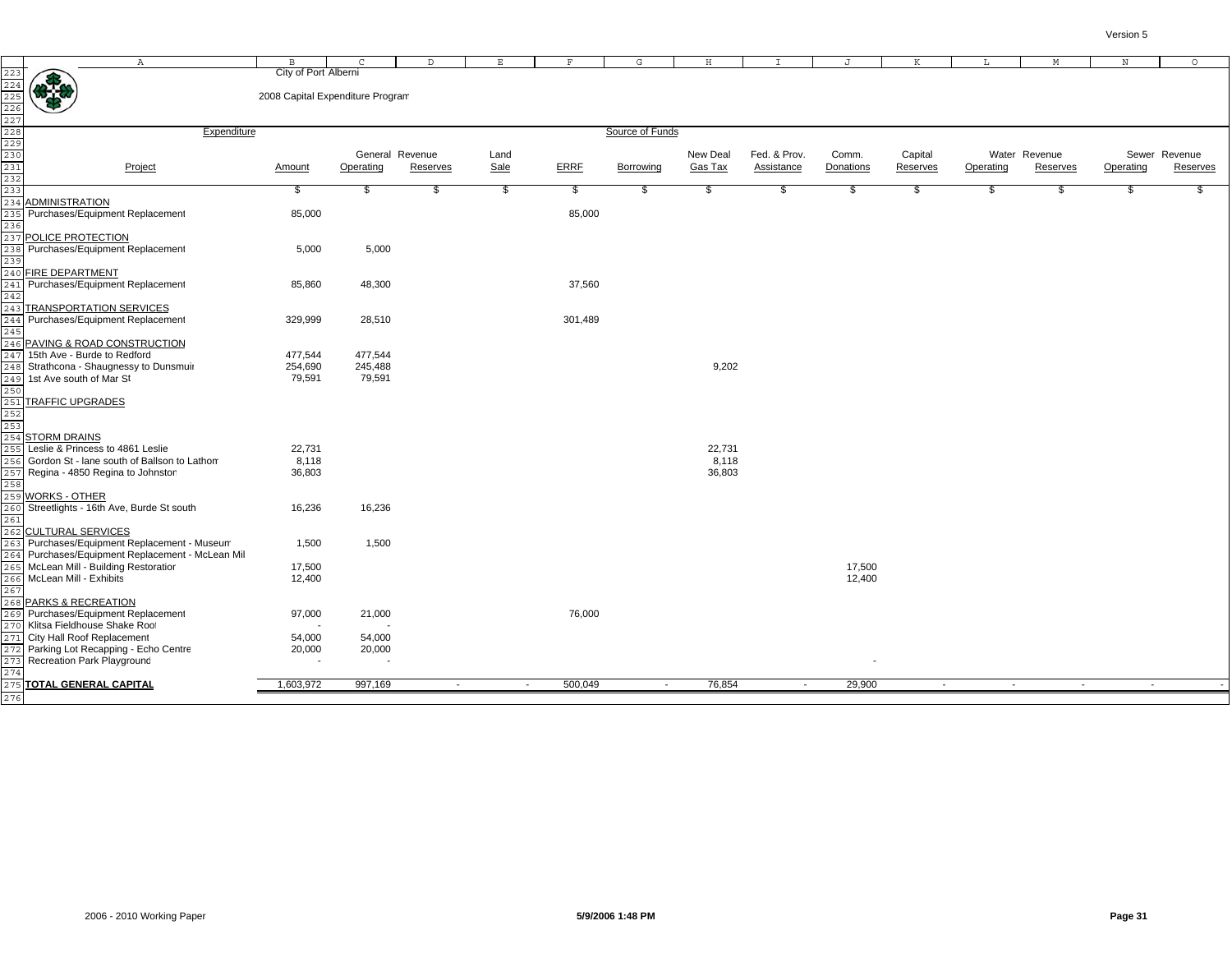|                                                                    | $\mathbb{A}$                                                                                                        | $\mathbf{B}$                                             | $\mathcal{C}$ | <sup>D</sup>                | E.           | F           | G               |                     |                            |                    | K                   |           | M                         | $\, {\rm N}$             | $\circ$                   |
|--------------------------------------------------------------------|---------------------------------------------------------------------------------------------------------------------|----------------------------------------------------------|---------------|-----------------------------|--------------|-------------|-----------------|---------------------|----------------------------|--------------------|---------------------|-----------|---------------------------|--------------------------|---------------------------|
| 277<br>278<br>279<br>280<br>281<br>282<br>283<br>284<br>285<br>285 | 佛教                                                                                                                  | City of Port Alberni<br>2008 Capital Expenditure Program |               |                             |              |             |                 |                     |                            |                    |                     |           |                           |                          |                           |
|                                                                    | Expenditure                                                                                                         |                                                          |               |                             |              |             | Source of Funds |                     |                            |                    |                     |           |                           |                          |                           |
|                                                                    |                                                                                                                     |                                                          |               |                             |              |             |                 |                     |                            |                    |                     |           |                           |                          |                           |
|                                                                    | Project                                                                                                             | Amount                                                   | Operating     | General Revenue<br>Reserves | Land<br>Sale | <b>ERRF</b> | Borrowing       | New Deal<br>Gas Tax | Fed. & Prov.<br>Assistance | Comm.<br>Donations | Capital<br>Reserves | Operating | Water Revenue<br>Reserves | Operating                | Sewer Revenue<br>Reserves |
|                                                                    |                                                                                                                     | \$                                                       | \$            | \$                          | \$           | S           | \$              | \$.                 | S                          | \$                 | \$                  | \$        | S                         | £.                       | \$.                       |
| 289<br>290                                                         | 288 WATER WORKS<br>Purchases/Equipment Replacement                                                                  | 7,182                                                    |               |                             |              |             |                 |                     |                            |                    |                     | 7,182     |                           |                          |                           |
|                                                                    | <u>291 <mark>Main Renewals &amp; Upgrades</mark><br/>292</u> 5th Ave - Morton to Maitland (ptp) <b>PAVING 2010+</b> | 61,550                                                   |               |                             |              |             |                 |                     |                            |                    |                     | 61,550    |                           |                          |                           |
| 295                                                                | <mark>293</mark><br>294 <mark>Installations</mark><br>Beaver Cr - Compton to north (ptp)                            | 164,487                                                  |               |                             |              |             |                 |                     |                            |                    |                     | 164,487   |                           |                          |                           |
| 296<br>297                                                         | Treatment, Pumping & Metering                                                                                       |                                                          |               |                             |              |             |                 |                     |                            |                    |                     |           |                           |                          |                           |
| 298<br>299                                                         |                                                                                                                     |                                                          |               |                             |              |             |                 |                     |                            |                    |                     |           |                           |                          |                           |
|                                                                    | <b>300 TOTAL WATER CAPITAL</b>                                                                                      | 233,219                                                  | $\sim$        | $\sim$                      | $\sim$       | $\sim$      | $\sim$          | $\sim$              | $\sim$                     | $\sim$             | $\sim$              | 233,219   | $\sim$                    | $\overline{\phantom{a}}$ |                           |
| 301<br>302<br>304                                                  | <b>SEWER SYSTEM</b><br>303 Purchases/Equipment Replacement                                                          | 20,707                                                   | 20,707        |                             |              |             |                 |                     |                            |                    |                     |           |                           |                          |                           |
|                                                                    | 305 Renewals / Relines                                                                                              |                                                          |               |                             |              |             |                 |                     |                            |                    |                     |           |                           |                          |                           |
|                                                                    | 306 Dunbar St - Argyle to 10th Reline<br>10th & Dunbar - Reline                                                     | 56,000<br>32,000                                         |               |                             |              |             |                 | 56,000<br>32,000    |                            |                    |                     |           |                           |                          |                           |
| 307<br>308                                                         | 3914 Waterhouse to 14th Ave                                                                                         | 8,659                                                    |               |                             |              |             |                 | 8,659               |                            |                    |                     |           |                           |                          |                           |
| 3 O S                                                              | 2573 12th Ave to Bruce St                                                                                           | 8,500                                                    |               |                             |              |             |                 | 8,500               |                            |                    |                     |           |                           |                          |                           |
| 310                                                                | 2489 Anderson to 12th Ave                                                                                           | 18,000                                                   |               |                             |              |             |                 | 18,000              |                            |                    |                     |           |                           |                          |                           |
| 311                                                                | 2463 12th Ave - Neill to south                                                                                      | 45,001                                                   |               |                             |              |             |                 | 45,001              |                            |                    |                     |           |                           |                          |                           |
| 312                                                                | 313 New Sewer Installs                                                                                              |                                                          |               |                             |              |             |                 |                     |                            |                    |                     |           |                           |                          |                           |
| 314<br>315                                                         | Compton - Gertrude to Berry                                                                                         | 26,530                                                   |               |                             |              |             |                 | 26,530              |                            |                    |                     |           |                           |                          |                           |
| 317<br>318                                                         | 316 Treatment & Pumping                                                                                             |                                                          |               |                             |              |             |                 |                     |                            |                    |                     |           |                           |                          |                           |
|                                                                    | <b>319 TOTAL SEWER CAPITAL</b>                                                                                      | 215,397                                                  | 20,707        | $\sim$                      | $\sim$       | $\sim$      | $\sim$          | 194,690             | $\sim$                     | $\sim$             | $\sim$              | $\sim$    | $\sim$                    | $\sim$                   |                           |
| 320                                                                | 321 TOTAL 2008 CAPITAL                                                                                              | 2,052,588                                                | 1,017,876     |                             |              | 500,049     | $\sim$          | 271,544             | $\sim$                     | 29,900             | $\sim$              | 233,219   |                           |                          |                           |
| 322                                                                |                                                                                                                     |                                                          |               |                             |              |             |                 |                     |                            |                    |                     |           |                           |                          |                           |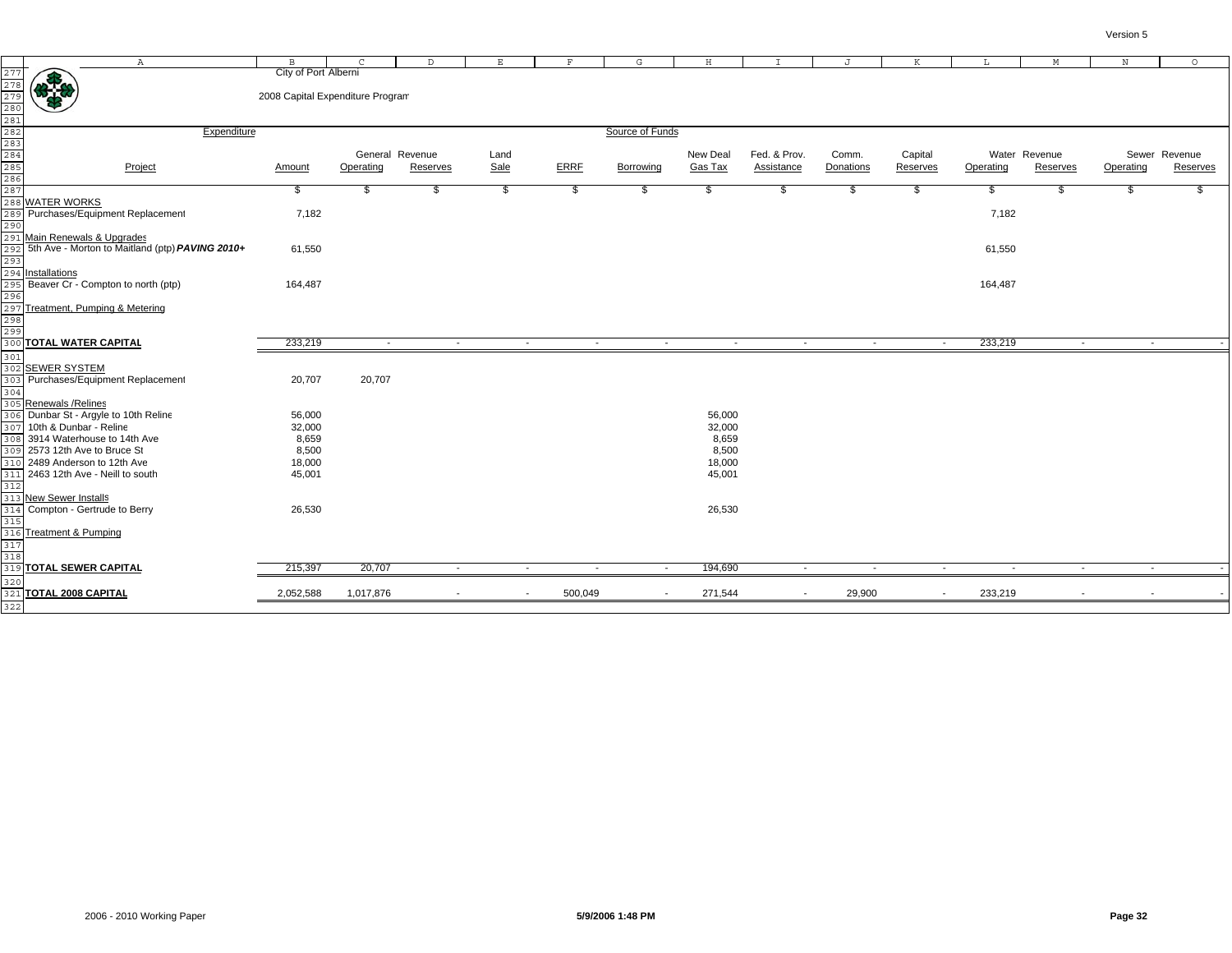|                                                                    | Α                                                                                  | <b>B</b>                         |                          | D.                          |               |             | G               |                            |                            |                    |                     |           |                           |           | $\circ$                   |
|--------------------------------------------------------------------|------------------------------------------------------------------------------------|----------------------------------|--------------------------|-----------------------------|---------------|-------------|-----------------|----------------------------|----------------------------|--------------------|---------------------|-----------|---------------------------|-----------|---------------------------|
|                                                                    | <b>OF BO</b>                                                                       | City of Port Alberni             |                          |                             |               |             |                 |                            |                            |                    |                     |           |                           |           |                           |
| 323<br>324<br>325<br>326<br>327<br>328<br>329<br>332<br>333<br>333 |                                                                                    | 2009 Capital Expenditure Program |                          |                             |               |             |                 |                            |                            |                    |                     |           |                           |           |                           |
|                                                                    |                                                                                    |                                  |                          |                             |               |             |                 |                            |                            |                    |                     |           |                           |           |                           |
|                                                                    | Expenditure                                                                        |                                  |                          |                             |               |             | Source of Funds |                            |                            |                    |                     |           |                           |           |                           |
|                                                                    |                                                                                    |                                  |                          |                             |               |             |                 |                            |                            |                    |                     |           |                           |           |                           |
|                                                                    | Project                                                                            | Amount                           | Operating                | General Revenue<br>Reserves | Land<br>Sale  | <b>ERRF</b> | Borrowing       | New Deal<br><b>Gas Tax</b> | Fed. & Prov.<br>Assistance | Comm.<br>Donations | Capital<br>Reserves | Operating | Water Revenue<br>Reserves | Operating | Sewer Revenue<br>Reserves |
|                                                                    |                                                                                    |                                  |                          |                             |               |             |                 |                            |                            |                    |                     |           |                           |           |                           |
|                                                                    |                                                                                    | \$                               | \$                       | \$                          | $\frac{1}{2}$ | s,          | S               | \$                         | \$                         | \$                 | \$                  | \$        | S.                        | S.        | \$.                       |
| 334                                                                | <b>ADMINISTRATION</b>                                                              |                                  |                          |                             |               |             |                 |                            |                            |                    |                     |           |                           |           |                           |
| 335                                                                | Purchases/Equipment Replacement                                                    | 85,000                           |                          |                             |               | 85,000      |                 |                            |                            |                    |                     |           |                           |           |                           |
|                                                                    | 337 POLICE PROTECTION                                                              |                                  |                          |                             |               |             |                 |                            |                            |                    |                     |           |                           |           |                           |
| 338                                                                | Purchases/Equipment Replacement                                                    | 5,000                            | 5,000                    |                             |               |             |                 |                            |                            |                    |                     |           |                           |           |                           |
| 33 S                                                               |                                                                                    |                                  |                          |                             |               |             |                 |                            |                            |                    |                     |           |                           |           |                           |
| 340                                                                | <b>FIRE DEPARTMENT</b>                                                             |                                  |                          |                             |               |             |                 |                            |                            |                    |                     |           |                           |           |                           |
| 341                                                                | Purchases/Equipment Replacement                                                    | 73,700                           | 73,700                   |                             |               |             |                 |                            |                            |                    |                     |           |                           |           |                           |
| 342                                                                |                                                                                    |                                  |                          |                             |               |             |                 |                            |                            |                    |                     |           |                           |           |                           |
| 343                                                                | <b>TRANSPORTATION SERVICES</b>                                                     |                                  |                          |                             |               |             |                 |                            |                            |                    |                     |           |                           |           |                           |
| 344<br>345                                                         | Purchases/Equipment Replacement                                                    | 142,276                          | 33,275                   |                             |               | 109,001     |                 |                            |                            |                    |                     |           |                           |           |                           |
|                                                                    | 346 PAVING & ROAD CONSTRUCTION                                                     |                                  |                          |                             |               |             |                 |                            |                            |                    |                     |           |                           |           |                           |
| 347                                                                | Anderson Ave - Ship Cr Rd to Ravenhil                                              | 104,996                          | 104,996                  |                             |               |             |                 |                            |                            |                    |                     |           |                           |           |                           |
| 348                                                                | Beaver Cr Rd - River Rd to Pierce Rd (water)                                       | 137,750                          |                          |                             |               |             |                 | 137,750                    |                            |                    |                     |           |                           |           |                           |
| 349                                                                | Anderson Ave - Argyle to Bruce                                                     | 152,509                          | 152,509                  |                             |               |             |                 |                            |                            |                    |                     |           |                           |           |                           |
| 350                                                                | 8th Ave - Montrose to China Creek<br>China Creek Rd - 14th Ave to 16th Ave         | 270,608                          | 270,608                  |                             |               |             |                 |                            |                            |                    |                     |           |                           |           |                           |
| 351<br>352                                                         |                                                                                    | 67,000                           | 67,000                   |                             |               |             |                 |                            |                            |                    |                     |           |                           |           |                           |
| 353                                                                | TRAFFIC UPGRADES                                                                   |                                  |                          |                             |               |             |                 |                            |                            |                    |                     |           |                           |           |                           |
| 354                                                                | 3rd Ave @ Argyle - Controller Upgrade                                              | 33,959                           | 33.959                   |                             |               |             |                 |                            |                            |                    |                     |           |                           |           |                           |
| 355                                                                | 3rd Ave @ Angus - Controller Upgrade                                               | 33,293                           | 33,293                   |                             |               |             |                 |                            |                            |                    |                     |           |                           |           |                           |
| 356                                                                | 3rd Ave @ Mar - Controller Upgrade                                                 | 33,292                           | 33,292                   |                             |               |             |                 |                            |                            |                    |                     |           |                           |           |                           |
| 357<br>358                                                         | <b>STORM DRAINS</b>                                                                |                                  |                          |                             |               |             |                 |                            |                            |                    |                     |           |                           |           |                           |
| 35 S                                                               | Storm Renewal Project - TBA                                                        | 27,061                           | 9,400                    |                             |               |             |                 | 17,661                     |                            |                    |                     |           |                           |           |                           |
| 360                                                                | S Morgan Cr Lane - Bishop to east                                                  | 27,050                           |                          |                             |               |             |                 | 27,050                     |                            |                    |                     |           |                           |           |                           |
| 361                                                                | Railway Culvert - Stamp Ave                                                        | 32,473                           |                          |                             |               |             |                 | 32,473                     |                            |                    |                     |           |                           |           |                           |
| 362                                                                | Bishop & Haslam                                                                    | 17,665                           |                          |                             |               |             |                 | 17,665                     |                            |                    |                     |           |                           |           |                           |
| 363                                                                | Michigan & Tebo                                                                    | 9,385                            |                          |                             |               |             |                 | 9,385                      |                            |                    |                     |           |                           |           |                           |
| 364<br>365                                                         | <b>WORKS - OTHER</b>                                                               |                                  |                          |                             |               |             |                 |                            |                            |                    |                     |           |                           |           |                           |
| 366                                                                |                                                                                    |                                  |                          |                             |               |             |                 |                            |                            |                    |                     |           |                           |           |                           |
| 367                                                                |                                                                                    |                                  |                          |                             |               |             |                 |                            |                            |                    |                     |           |                           |           |                           |
|                                                                    | 368 CULTURAL SERVICES                                                              |                                  |                          |                             |               |             |                 |                            |                            |                    |                     |           |                           |           |                           |
| 369                                                                | Purchases/Equipment Replacement - Museum                                           | 1,500                            | 1,500                    |                             |               |             |                 |                            |                            |                    |                     |           |                           |           |                           |
|                                                                    | Purchases/Equipment Replacement - McLean Mil<br>McLean Mill - Building Restoration |                                  |                          |                             |               |             |                 |                            |                            | 17,500             |                     |           |                           |           |                           |
| 372                                                                | McLean Mill - Exhibits                                                             | 17,500<br>12,400                 |                          |                             |               |             |                 |                            |                            | 12,400             |                     |           |                           |           |                           |
| 373                                                                |                                                                                    |                                  |                          |                             |               |             |                 |                            |                            |                    |                     |           |                           |           |                           |
| 374                                                                | PARKS & RECREATION                                                                 |                                  |                          |                             |               |             |                 |                            |                            |                    |                     |           |                           |           |                           |
|                                                                    | Purchases/Equipment Replacement                                                    | 31,000                           | 17,000                   |                             |               | 14,000      |                 |                            |                            |                    |                     |           |                           |           |                           |
| 376                                                                | Cameron Heights Playground                                                         | $\sim$                           | $\overline{\phantom{a}}$ |                             |               |             |                 |                            |                            |                    |                     |           |                           |           |                           |
| 377                                                                | 378 TOTAL GENERAL CAPITAL                                                          | 1,315,417                        | 835,532                  | $\sim$                      | $\sim$        | 208,001     | $\sim$          | 241,984                    | $\sim$                     | 29,900             | $\sim$              | $\sim$    | $\sim$                    | $\sim$    |                           |
| 379                                                                |                                                                                    |                                  |                          |                             |               |             |                 |                            |                            |                    |                     |           |                           |           |                           |
|                                                                    |                                                                                    |                                  |                          |                             |               |             |                 |                            |                            |                    |                     |           |                           |           |                           |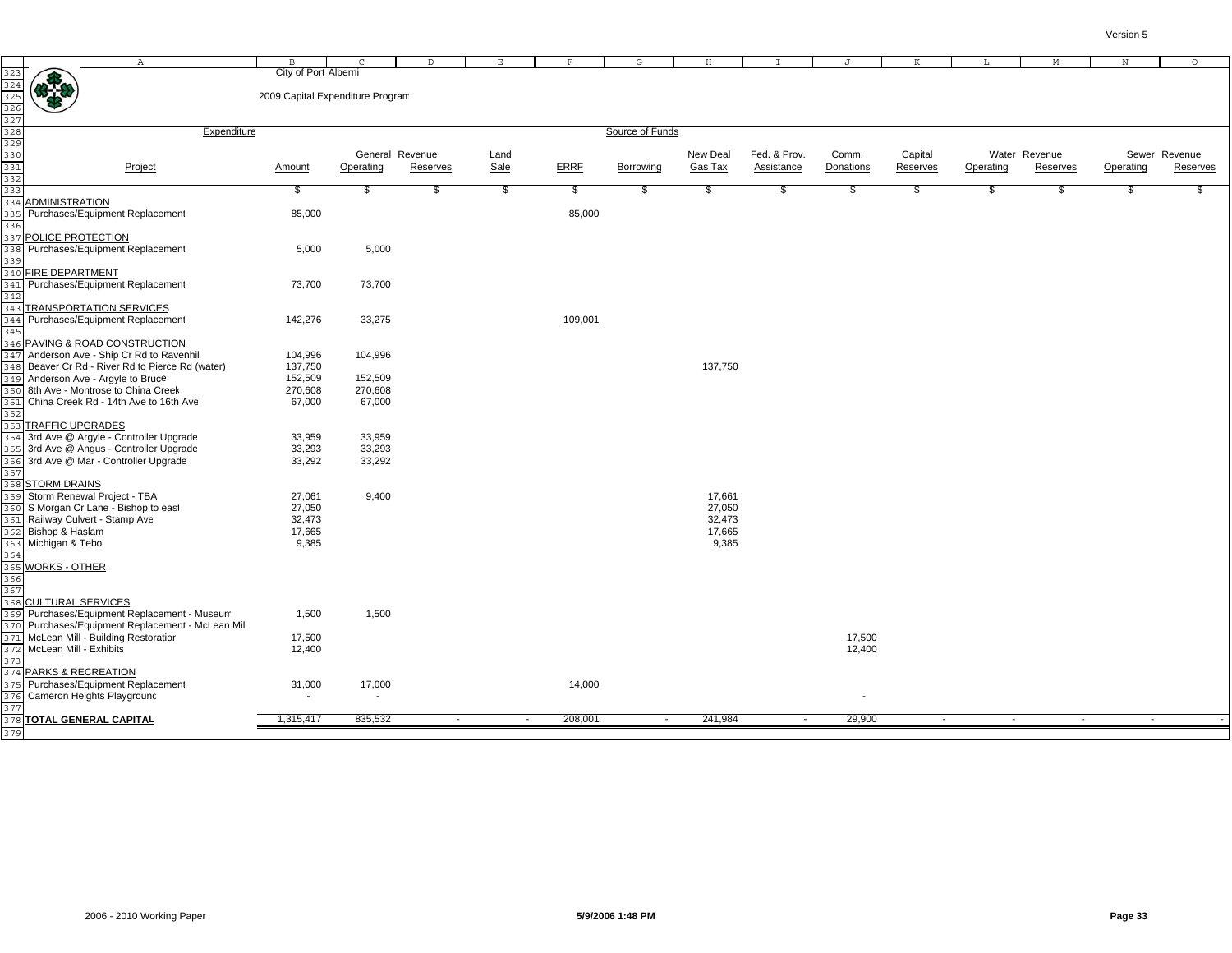|                                                                           | $\mathbb{A}$                                                                                       | $\mathbf{B}$                     | $\mathsf{C}$ | D                        | E      | F           | G               | H              |                          | $\mathbf{J}$ | K        | L         | M                        | $\, {\rm N}$ | $\circ$       |
|---------------------------------------------------------------------------|----------------------------------------------------------------------------------------------------|----------------------------------|--------------|--------------------------|--------|-------------|-----------------|----------------|--------------------------|--------------|----------|-----------|--------------------------|--------------|---------------|
|                                                                           |                                                                                                    | City of Port Alberni             |              |                          |        |             |                 |                |                          |              |          |           |                          |              |               |
| 380<br>381<br>382<br>382<br>384<br>385<br>385<br>385<br>387<br>387<br>387 | ***                                                                                                |                                  |              |                          |        |             |                 |                |                          |              |          |           |                          |              |               |
|                                                                           |                                                                                                    | 2009 Capital Expenditure Program |              |                          |        |             |                 |                |                          |              |          |           |                          |              |               |
|                                                                           |                                                                                                    |                                  |              |                          |        |             |                 |                |                          |              |          |           |                          |              |               |
|                                                                           |                                                                                                    |                                  |              |                          |        |             |                 |                |                          |              |          |           |                          |              |               |
|                                                                           |                                                                                                    | Expenditure                      |              |                          |        |             | Source of Funds |                |                          |              |          |           |                          |              |               |
|                                                                           |                                                                                                    |                                  |              |                          |        |             |                 |                |                          |              |          |           |                          |              |               |
|                                                                           |                                                                                                    |                                  |              | General Revenue          | Land   |             |                 | New Deal       | Fed. & Prov.             | Comm.        | Capital  |           | Water Revenue            |              | Sewer Revenue |
|                                                                           | Project                                                                                            | Amount                           | Operating    | Reserves                 | Sale   | <b>ERRF</b> | Borrowing       | <b>Gas Tax</b> | <b>Assistance</b>        | Donations    | Reserves | Operating | Reserves                 | Operating    | Reserves      |
|                                                                           |                                                                                                    |                                  |              |                          |        |             |                 |                |                          |              |          |           |                          |              |               |
|                                                                           |                                                                                                    | \$                               | \$           | \$                       | \$     | \$          | \$              | \$             | \$                       | \$           | \$       | \$        | \$                       | S.           | S.            |
| 391                                                                       | <b>WATER WORKS</b>                                                                                 |                                  |              |                          |        |             |                 |                |                          |              |          |           |                          |              |               |
| 392                                                                       | Purchases/Equipment Replacement                                                                    | 6,745                            |              |                          |        |             |                 |                |                          |              |          | 6,745     |                          |              |               |
| 393                                                                       |                                                                                                    |                                  |              |                          |        |             |                 |                |                          |              |          |           |                          |              |               |
| 395                                                                       | 394 Main Renewals & Upgrades<br>Dead Ends & Distribution Upgrades                                  | 277,000                          |              |                          |        |             |                 |                |                          |              |          | 277,000   |                          |              |               |
| 396                                                                       |                                                                                                    |                                  |              |                          |        |             |                 |                |                          |              |          |           |                          |              |               |
|                                                                           |                                                                                                    |                                  |              |                          |        |             |                 |                |                          |              |          |           |                          |              |               |
|                                                                           | 397 Installations<br>398 Anderson A<br>Anderson Ave - Burde to 12th Ave                            | 119,068                          |              |                          |        |             |                 |                |                          |              |          | 119,068   |                          |              |               |
| 399                                                                       |                                                                                                    |                                  |              |                          |        |             |                 |                |                          |              |          |           |                          |              |               |
|                                                                           | 400 Treatment, Pumping & Metering                                                                  |                                  |              |                          |        |             |                 |                |                          |              |          |           |                          |              |               |
|                                                                           |                                                                                                    |                                  |              |                          |        |             |                 |                |                          |              |          |           |                          |              |               |
| $\frac{401}{402}$                                                         |                                                                                                    |                                  |              |                          |        |             |                 |                |                          |              |          |           |                          |              |               |
|                                                                           | <b>403 TOTAL WATER CAPITAL</b>                                                                     | 402,813                          | $\sim$       | $\sim$                   | $\sim$ | $\sim$      | $\sim$          | $\sim$         | $\sim$                   | $\sim$       | $\sim$   | 402,813   | $\sim$                   | $\sim$       |               |
| 404                                                                       |                                                                                                    |                                  |              |                          |        |             |                 |                |                          |              |          |           |                          |              |               |
| 405                                                                       | <b>SEWER SYSTEM</b>                                                                                |                                  |              |                          |        |             |                 |                |                          |              |          |           |                          |              |               |
| 406                                                                       | Purchases/Equipment Replacement                                                                    | 12,157                           | 12,157       |                          |        |             |                 |                |                          |              |          |           |                          |              |               |
| 407                                                                       |                                                                                                    |                                  |              |                          |        |             |                 |                |                          |              |          |           |                          |              |               |
|                                                                           | 408 Renewals / Relines                                                                             |                                  |              |                          |        |             |                 |                |                          |              |          |           |                          |              |               |
|                                                                           | 409 2673 9th Ave - Replace                                                                         | 24,216                           |              |                          |        |             |                 | 24,216         |                          |              |          |           |                          |              |               |
| 410                                                                       | 3819 9th Ave to Morton                                                                             | 13,249                           |              |                          |        |             |                 | 13,249         |                          |              |          |           |                          |              |               |
|                                                                           | 411 3855 9th Ave to Morton                                                                         | 28,684                           |              |                          |        |             |                 | 28,684         |                          |              |          |           |                          |              |               |
| 412<br>$\frac{1}{413}$                                                    | 3541 11th Ave to N Park Dr                                                                         | 42,637                           |              |                          |        |             |                 | 42,637         |                          |              |          |           |                          |              |               |
|                                                                           |                                                                                                    |                                  |              |                          |        |             |                 |                |                          |              |          |           |                          |              |               |
|                                                                           |                                                                                                    |                                  |              |                          |        |             |                 |                |                          |              |          |           |                          |              |               |
|                                                                           |                                                                                                    |                                  |              |                          |        |             |                 |                |                          |              |          |           |                          |              |               |
|                                                                           | $\frac{414}{415}$ New Sewer Installs<br>$\frac{415}{416}$<br>$\frac{416}{417}$ Treatment & Pumping |                                  |              |                          |        |             |                 |                |                          |              |          |           |                          |              |               |
|                                                                           |                                                                                                    |                                  |              |                          |        |             |                 |                |                          |              |          |           |                          |              |               |
| 418<br>419                                                                |                                                                                                    |                                  |              |                          |        |             |                 |                |                          |              |          |           |                          |              |               |
|                                                                           | 420 TOTAL SEWER CAPITAL                                                                            | 120,943                          | 12,157       | $\sim$                   | $\sim$ | $\sim$      | $\sim$          | 108,786        | $\sim$                   | $\sim$       | $\sim$   | $\sim$    | $\sim$                   | $\sim$       |               |
| 421                                                                       |                                                                                                    |                                  |              |                          |        |             |                 |                |                          |              |          |           |                          |              |               |
|                                                                           | 422 TOTAL 2009 CAPITAL                                                                             | 1,839,173                        | 847,689      | $\overline{\phantom{a}}$ | $\sim$ | 208,001     | $\sim$          | 350,770        | $\overline{\phantom{a}}$ | 29,900       | $\sim$   | 402,813   | $\overline{\phantom{a}}$ |              |               |
| 423                                                                       |                                                                                                    |                                  |              |                          |        |             |                 |                |                          |              |          |           |                          |              |               |
|                                                                           |                                                                                                    |                                  |              |                          |        |             |                 |                |                          |              |          |           |                          |              |               |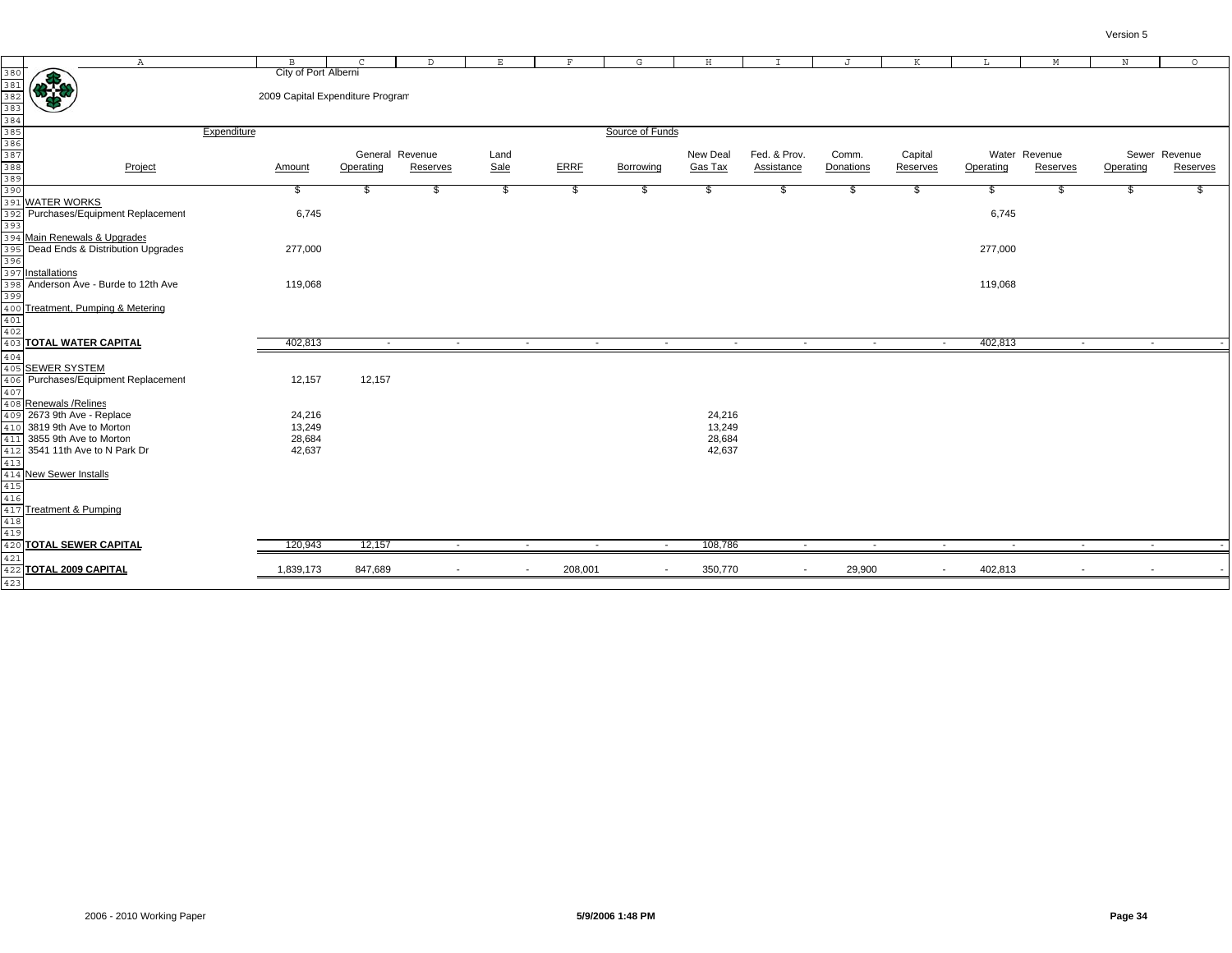|                                                                                                                                                                            | $\mathbb{A}$                                 | $\mathbf{B}$                     | $\mathsf{C}$    | D        | E      | F           | G               | H              |              | J         | K        | L         | M             | N         | $\circ$       |
|----------------------------------------------------------------------------------------------------------------------------------------------------------------------------|----------------------------------------------|----------------------------------|-----------------|----------|--------|-------------|-----------------|----------------|--------------|-----------|----------|-----------|---------------|-----------|---------------|
|                                                                                                                                                                            |                                              | City of Port Alberni             |                 |          |        |             |                 |                |              |           |          |           |               |           |               |
|                                                                                                                                                                            | (1)                                          |                                  |                 |          |        |             |                 |                |              |           |          |           |               |           |               |
|                                                                                                                                                                            |                                              |                                  |                 |          |        |             |                 |                |              |           |          |           |               |           |               |
|                                                                                                                                                                            | æ                                            | 2010 Capital Expenditure Program |                 |          |        |             |                 |                |              |           |          |           |               |           |               |
|                                                                                                                                                                            |                                              |                                  |                 |          |        |             |                 |                |              |           |          |           |               |           |               |
|                                                                                                                                                                            |                                              |                                  |                 |          |        |             |                 |                |              |           |          |           |               |           |               |
|                                                                                                                                                                            | Expenditure                                  |                                  |                 |          |        |             | Source of Funds |                |              |           |          |           |               |           |               |
| $\begin{array}{r} 424 \\ \hline 425 \\ \hline 426 \\ \hline 427 \\ \hline 428 \\ \hline 430 \\ \hline 430 \\ \hline 432 \\ \hline 433 \\ \hline 434 \\ \hline \end{array}$ |                                              |                                  |                 |          |        |             |                 |                |              |           |          |           |               |           |               |
|                                                                                                                                                                            |                                              |                                  | General Revenue |          | Land   |             |                 | New Deal       | Fed. & Prov. | Comm.     | Capital  |           | Water Revenue |           | Sewer Revenue |
|                                                                                                                                                                            | Project                                      | Amount                           | Operating       | Reserves | Sale   | <b>ERRF</b> | Borrowing       | <b>Gas Tax</b> | Assistance   | Donations | Reserves | Operating | Reserves      | Operating | Reserves      |
|                                                                                                                                                                            |                                              |                                  |                 |          |        |             |                 |                |              |           |          |           |               |           |               |
|                                                                                                                                                                            |                                              | \$                               | \$              | \$       | \$     | \$          | S.              | S.             | \$           | \$        | \$       | \$        | \$            | S         | S             |
| 435                                                                                                                                                                        | <b>ADMINISTRATION</b>                        |                                  |                 |          |        |             |                 |                |              |           |          |           |               |           |               |
| 436                                                                                                                                                                        | Purchases/Equipment Replacement              | 85,000                           |                 |          |        | 85,000      |                 |                |              |           |          |           |               |           |               |
| 437                                                                                                                                                                        |                                              |                                  |                 |          |        |             |                 |                |              |           |          |           |               |           |               |
| 438                                                                                                                                                                        | POLICE PROTECTION                            |                                  |                 |          |        |             |                 |                |              |           |          |           |               |           |               |
|                                                                                                                                                                            |                                              |                                  |                 |          |        |             |                 |                |              |           |          |           |               |           |               |
| 439<br>440                                                                                                                                                                 | Purchases/Equipment Replacement              | 5,000                            | 5,000           |          |        |             |                 |                |              |           |          |           |               |           |               |
|                                                                                                                                                                            |                                              |                                  |                 |          |        |             |                 |                |              |           |          |           |               |           |               |
| 441<br>442                                                                                                                                                                 | FIRE DEPARTMENT                              |                                  |                 |          |        |             |                 |                |              |           |          |           |               |           |               |
|                                                                                                                                                                            | Purchases/Equipment Replacement              | 72,000                           | 72,000          |          |        |             |                 |                |              |           |          |           |               |           |               |
| 443                                                                                                                                                                        |                                              |                                  |                 |          |        |             |                 |                |              |           |          |           |               |           |               |
| 444                                                                                                                                                                        | <b>TRANSPORTATION SERVICES</b>               |                                  |                 |          |        |             |                 |                |              |           |          |           |               |           |               |
| 445                                                                                                                                                                        | Purchases/Equipment Replacement              | 327,130                          | 23,066          |          |        | 304,064     |                 |                |              |           |          |           |               |           |               |
| 446                                                                                                                                                                        |                                              |                                  |                 |          |        |             |                 |                |              |           |          |           |               |           |               |
|                                                                                                                                                                            | 447 PAVING & ROAD CONSTRUCTION               |                                  |                 |          |        |             |                 |                |              |           |          |           |               |           |               |
| 448                                                                                                                                                                        | 3rd Ave - Dunbar to Redford (sewer)          | 259,459                          |                 |          |        |             |                 | 259,459        |              |           |          |           |               |           |               |
| 449                                                                                                                                                                        | Stamp Ave - Roger to Redford                 | 167,268                          | 167,268         |          |        |             |                 |                |              |           |          |           |               |           |               |
| 45C                                                                                                                                                                        | Gertrude St - Johnston to Compton            | 278,780                          | 65,313          |          |        |             |                 | 213,467        |              |           |          |           |               |           |               |
| 451                                                                                                                                                                        |                                              |                                  |                 |          |        |             |                 |                |              |           |          |           |               |           |               |
| 452                                                                                                                                                                        | <b>TRAFFIC UPGRADES</b>                      |                                  |                 |          |        |             |                 |                |              |           |          |           |               |           |               |
|                                                                                                                                                                            |                                              |                                  |                 |          |        |             |                 |                |              |           |          |           |               |           |               |
| 453<br>454                                                                                                                                                                 |                                              |                                  |                 |          |        |             |                 |                |              |           |          |           |               |           |               |
|                                                                                                                                                                            |                                              |                                  |                 |          |        |             |                 |                |              |           |          |           |               |           |               |
| 455                                                                                                                                                                        | <b>STORM DRAINS</b>                          |                                  |                 |          |        |             |                 |                |              |           |          |           |               |           |               |
| 456                                                                                                                                                                        | Haslam - Bishop to Tebo                      | 57,434                           | 57,434          |          |        |             |                 |                |              |           |          |           |               |           |               |
| 457                                                                                                                                                                        | Johnston @ Cherry Cr Rd                      | 33,784                           | 33,784          |          |        |             |                 |                |              |           |          |           |               |           |               |
| 458                                                                                                                                                                        | 4829 Margaret to south                       | 22,082                           | 22,082          |          |        |             |                 |                |              |           |          |           |               |           |               |
| 459                                                                                                                                                                        |                                              |                                  |                 |          |        |             |                 |                |              |           |          |           |               |           |               |
| 460                                                                                                                                                                        | <b>WORKS - OTHER</b>                         |                                  |                 |          |        |             |                 |                |              |           |          |           |               |           |               |
| 461                                                                                                                                                                        | City Hall Backup Generator                   | 39,810                           | 39,810          |          |        |             |                 |                |              |           |          |           |               |           |               |
| 462                                                                                                                                                                        | <b>Bus Shelters</b>                          | 33,122                           | 33,122          |          |        |             |                 |                |              |           |          |           |               |           |               |
| 463                                                                                                                                                                        |                                              |                                  |                 |          |        |             |                 |                |              |           |          |           |               |           |               |
|                                                                                                                                                                            | <b>464 CULTURAL SERVICES</b>                 |                                  |                 |          |        |             |                 |                |              |           |          |           |               |           |               |
| 465                                                                                                                                                                        | Purchases/Equipment Replacement - Museum     | 1,500                            | 1,500           |          |        |             |                 |                |              |           |          |           |               |           |               |
| 466                                                                                                                                                                        | Purchases/Equipment Replacement - McLean Mil |                                  |                 |          |        |             |                 |                |              |           |          |           |               |           |               |
| 467                                                                                                                                                                        | McLean Mill - Building Restoration           | 17,500                           |                 |          |        |             |                 |                |              | 17,500    |          |           |               |           |               |
| 468                                                                                                                                                                        | McLean Mill - Exhibits                       | 12,400                           |                 |          |        |             |                 |                |              | 12,400    |          |           |               |           |               |
|                                                                                                                                                                            |                                              |                                  |                 |          |        |             |                 |                |              |           |          |           |               |           |               |
| 469                                                                                                                                                                        |                                              |                                  |                 |          |        |             |                 |                |              |           |          |           |               |           |               |
| 470                                                                                                                                                                        | PARKS & RECREATION                           |                                  |                 |          |        |             |                 |                |              |           |          |           |               |           |               |
| 471                                                                                                                                                                        | Purchases/Equipment Replacement              | 73,570                           | 13,000          |          |        | 60,570      |                 |                |              |           |          |           |               |           |               |
| 472                                                                                                                                                                        | Bob Dailey Stadium Track Resurfacing         | 500,000                          | 500,000         |          |        |             |                 |                |              |           |          |           |               |           |               |
| 473                                                                                                                                                                        | Kitsuksis Walkway Upgrades                   | 75,000                           | 75,000          |          |        |             |                 |                |              |           |          |           |               |           |               |
|                                                                                                                                                                            |                                              |                                  |                 |          |        |             |                 |                |              |           |          |           |               |           |               |
|                                                                                                                                                                            | 475 TOTAL GENERAL CAPITAL                    | 2,060,839                        | 1,108,379       | $\sim$   | $\sim$ | 449,634     | $\sim$          | 472,926        | $\sim$       | 29,900    | $\sim$   | $\sim$    | $\sim$        | $\sim$    |               |
| 476                                                                                                                                                                        |                                              |                                  |                 |          |        |             |                 |                |              |           |          |           |               |           |               |